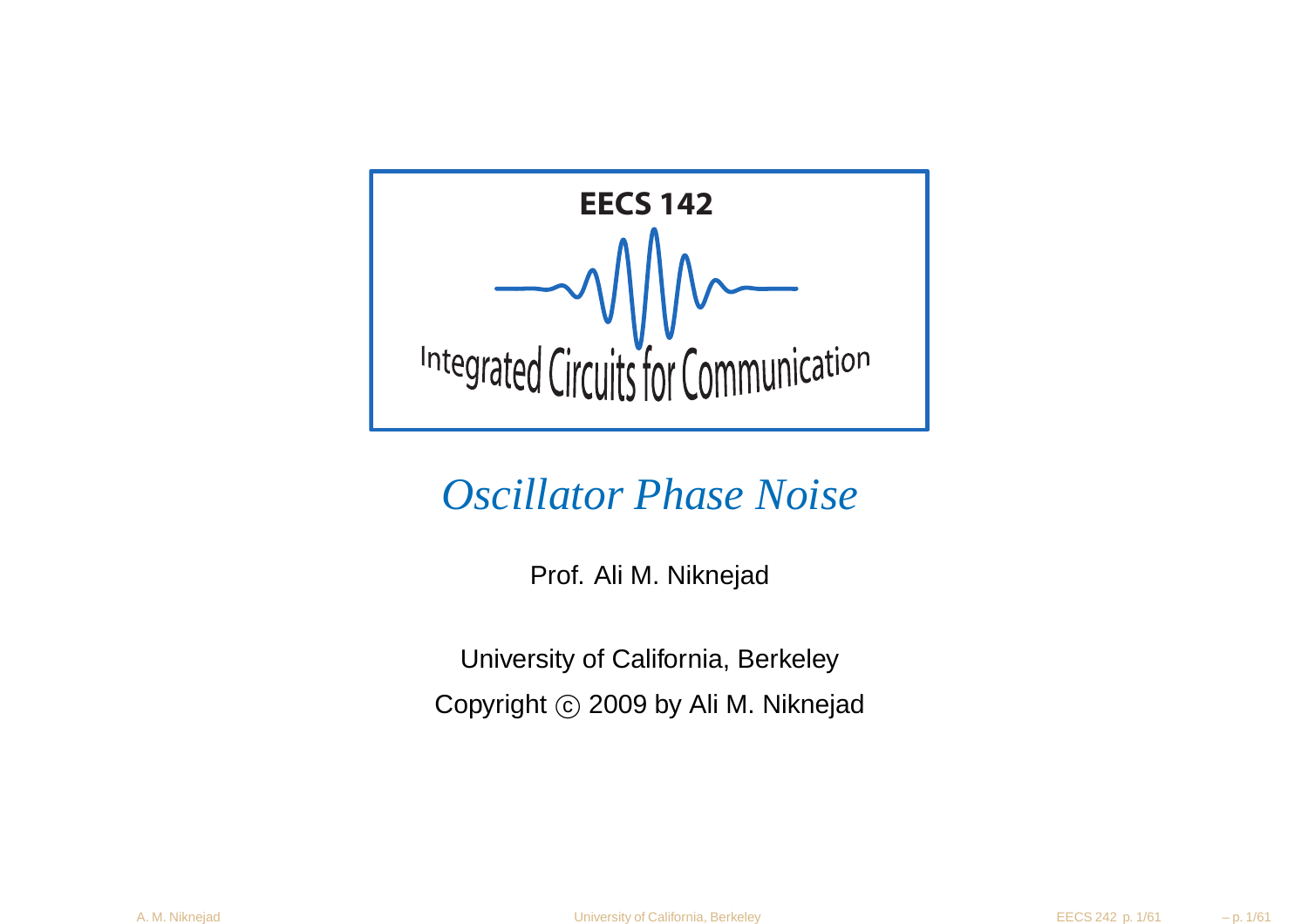## Oscillator Output Spectrum



- **The output spectrum of an oscillator is very peaked near the**  oscillation frequency but not infinitely so. It's not <sup>a</sup> pair of deltafunction! Why?
- **If we ignore noise, the closed-loop gain of the system is infinite** since  $A_l = 1$ . But in practice there is noise in any real oscillator.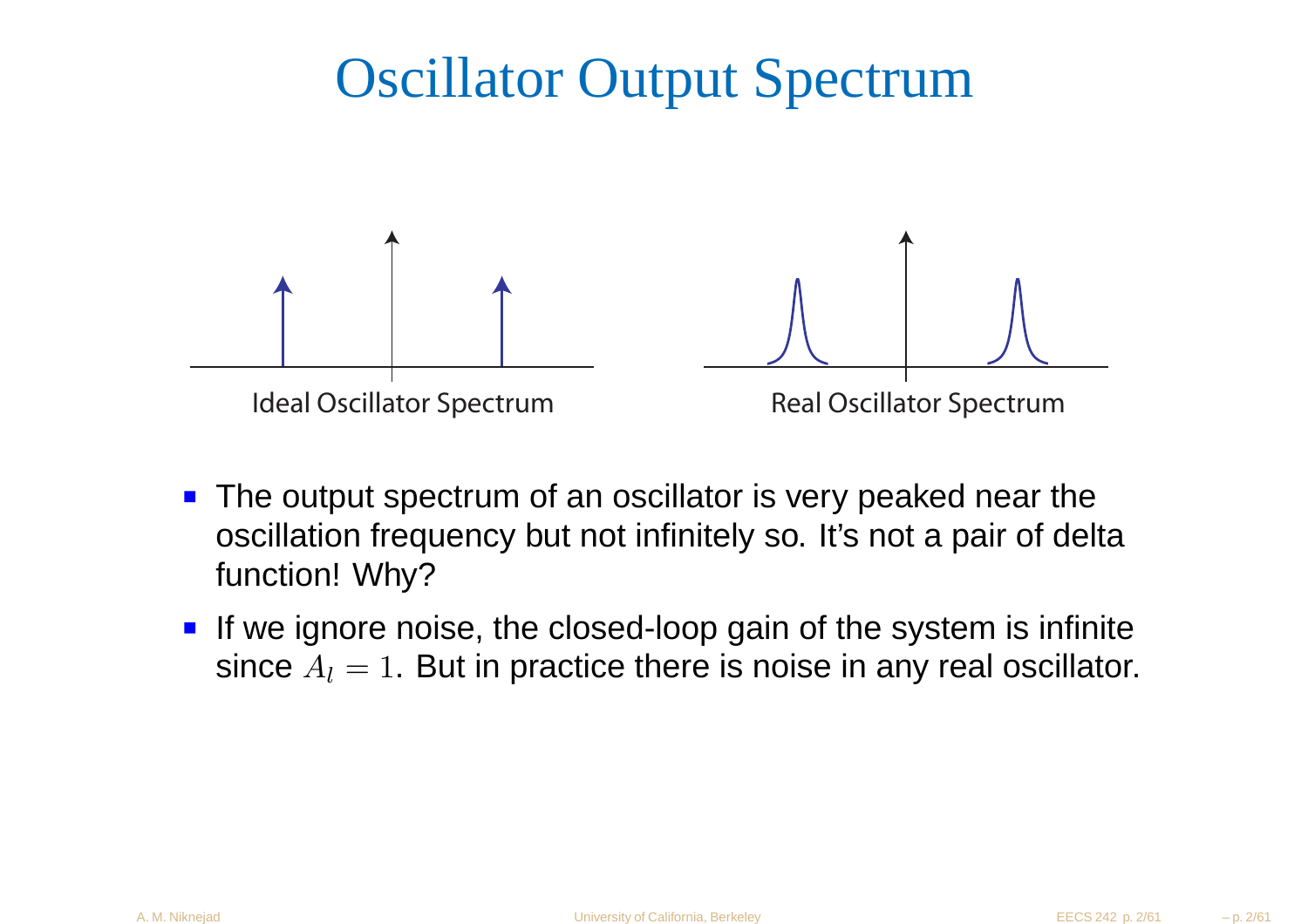## Phase Noise versus Amplitude Noise



Source: The Designer's Guide Community (www.desingers-guide.org), Noise in Mixers, Oscillators, Samplers, and Logic by J. Philips and K. Kundert

- Notice that noise at offset frequency  $\Delta\omega$  can be modeled as a phasor rotating around the rotating carrier phasor. It rotatesbecause it's at <sup>a</sup> different frequency (offset).
- The upper side-band rotates in the same direction with frequency  $\Delta\omega$  whereas the lower sideband rotates clockwise or with frequency $-\Delta \omega$  .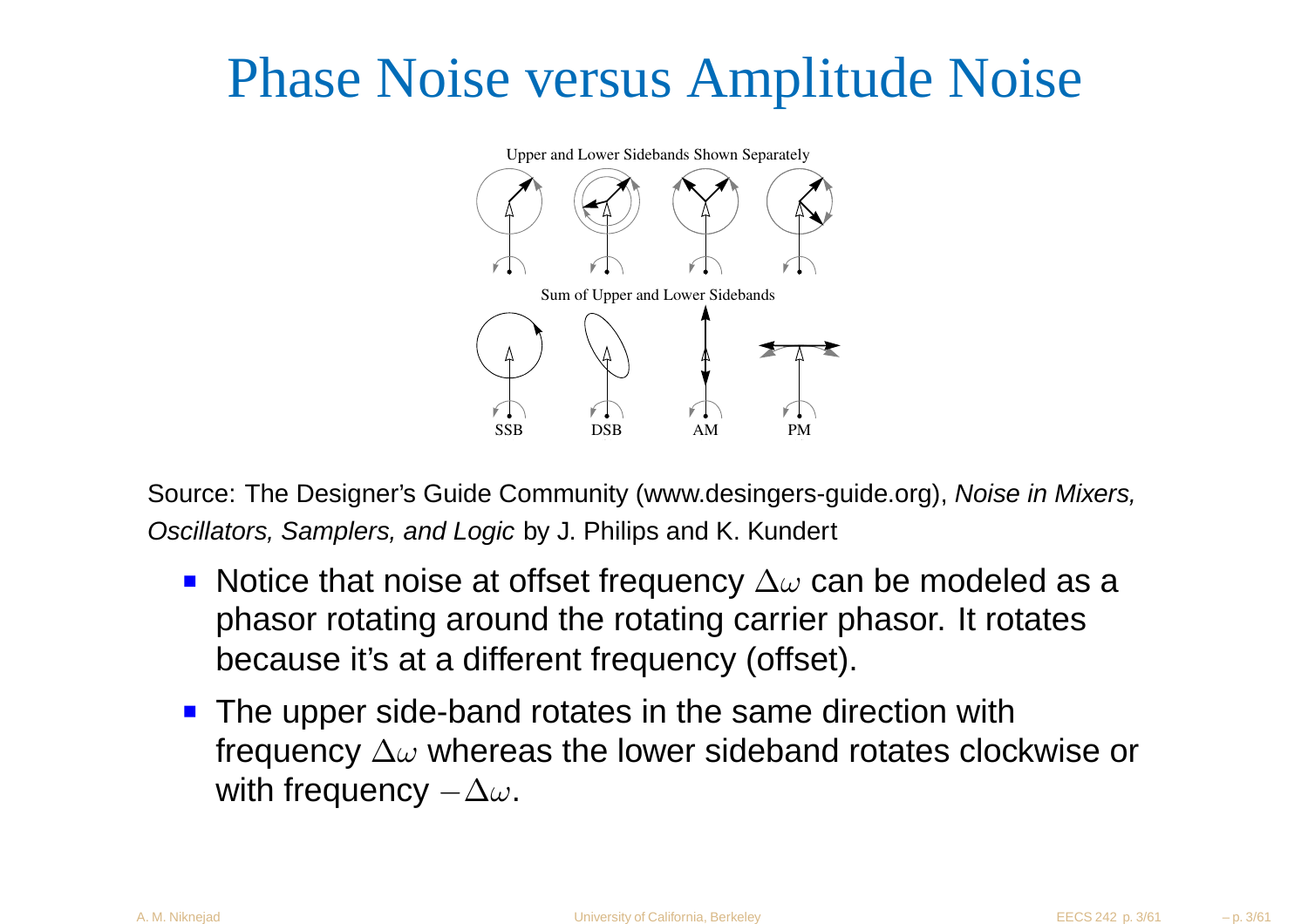## Graphical Picture of AM and PM

- In general the two side-bands are completely uncorrelated, meaning their amplitude and phase will vary randomly from one another. When summed together they trace an ellipse whosesize and shape and orientation shifts randomly.
- **If the noise is cyclostationary, there is correlation between the**  two sidebands, which reduces the random shifting of the shape and orienation. For perfect correlation, the shape and orienationwill remain unchanged, and the size shifts randomly.
- Note that for a stationary noise source, the AM and PM components are equal.
- If we pass the signal through a limiting amplifier, the AM noise is rejected. This produces an output with only PM.
- We shall see that for an oscillator, the AM noise is rejected.
- Oscillators generate phase noise (AM component rejected), which traces a perpundicular line.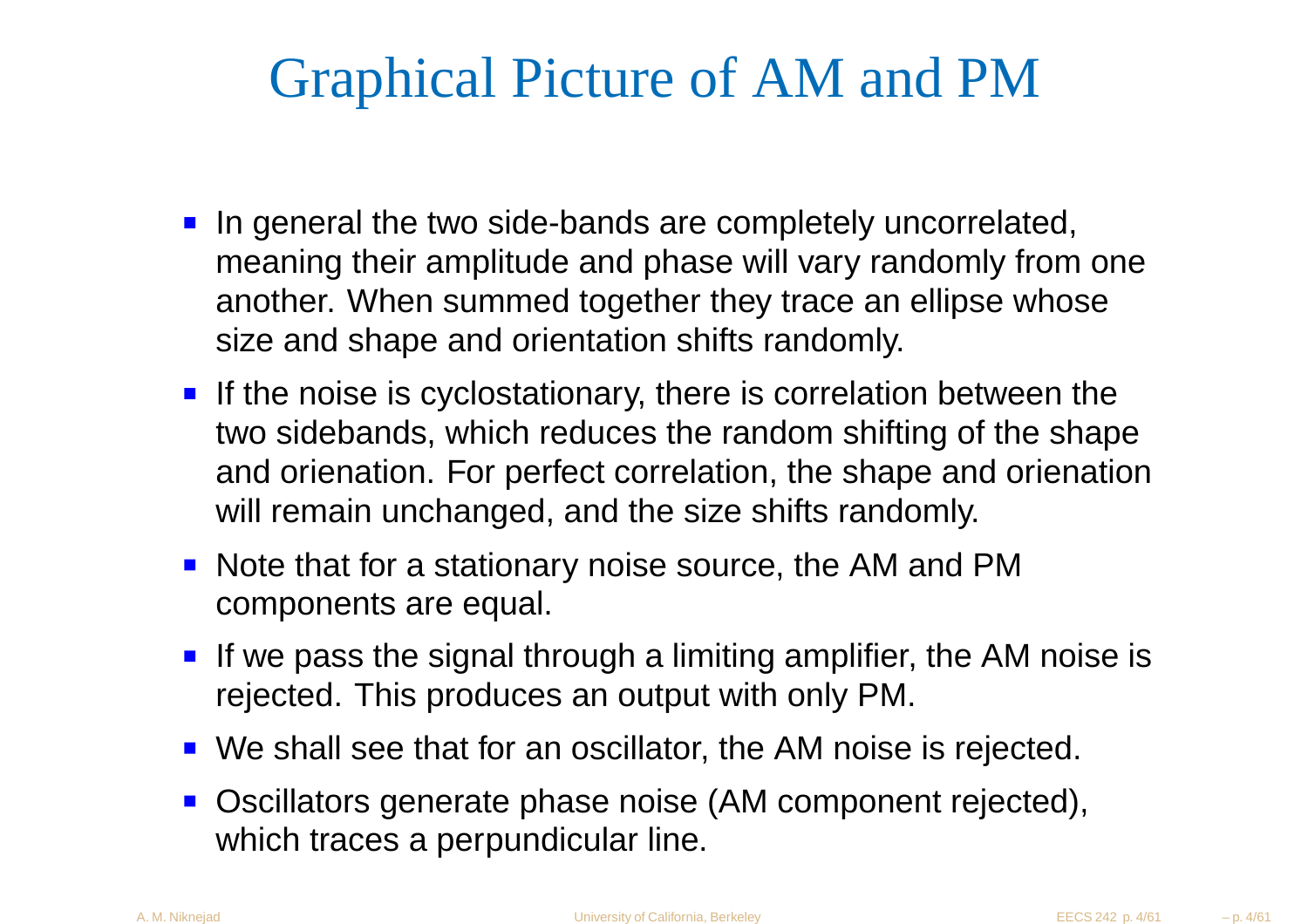## Phase Noise?

- Why do we say that the noise in the spectrum is due to "phase"noise rather than amplitude noise?
- An oscillator has a well defined amplitude which is controlled by the non-linearity of the circuit. If there is an amplitudeperturbation, it is naturally rejected by the oscillator.
- **This occurs because the oscillation occurs at a frequency when** the loop gain is unity. If the amplitude grows, due to compressive characteristics of the non-linearity, the loop gain decreases and the oscillation amplitude dampens. Likewise, if the amplitude drops, the loop gain goes over unity due to expansive characterisitcs of the non-linearity, and the amplitudegrows back.
- The phase of the oscillator, on the other hand, is "free running". Any phase-shifted solution to the oscillator is <sup>a</sup> valid solution. So if <sup>a</sup> perturbation changes the phase of the oscillator, there isno "restoring force" and the phase error persists.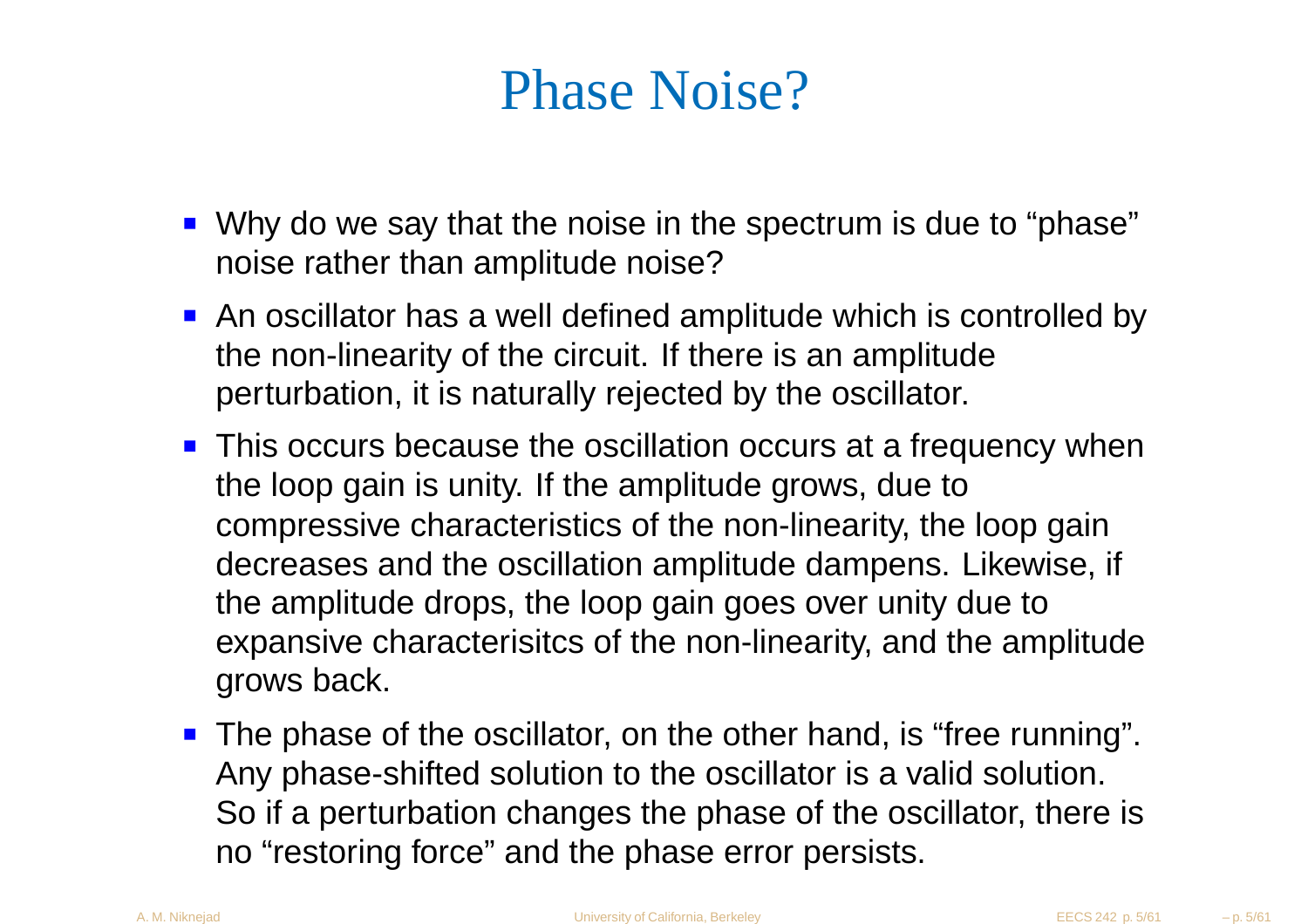#### Phase Noise Measurement

**If we zoom into the carrier** on <sup>a</sup> log scale, the relative power at an offset frequency  $\Delta f$  from the carrier drops very rapidly. For the case shown above, at anoffset of  $100 \mathrm{kHz}$ , the power drops to  $-100 \rm{dB}$ c.



There is clearly a region where the slope is  $20\mathrm{dB}/\mathrm{dec}.$  But this range only holds until the noise flattens out. Also, very near thecarrier, the slope increases to approximately  $30\mathrm{dB}/\mathrm{dec.}$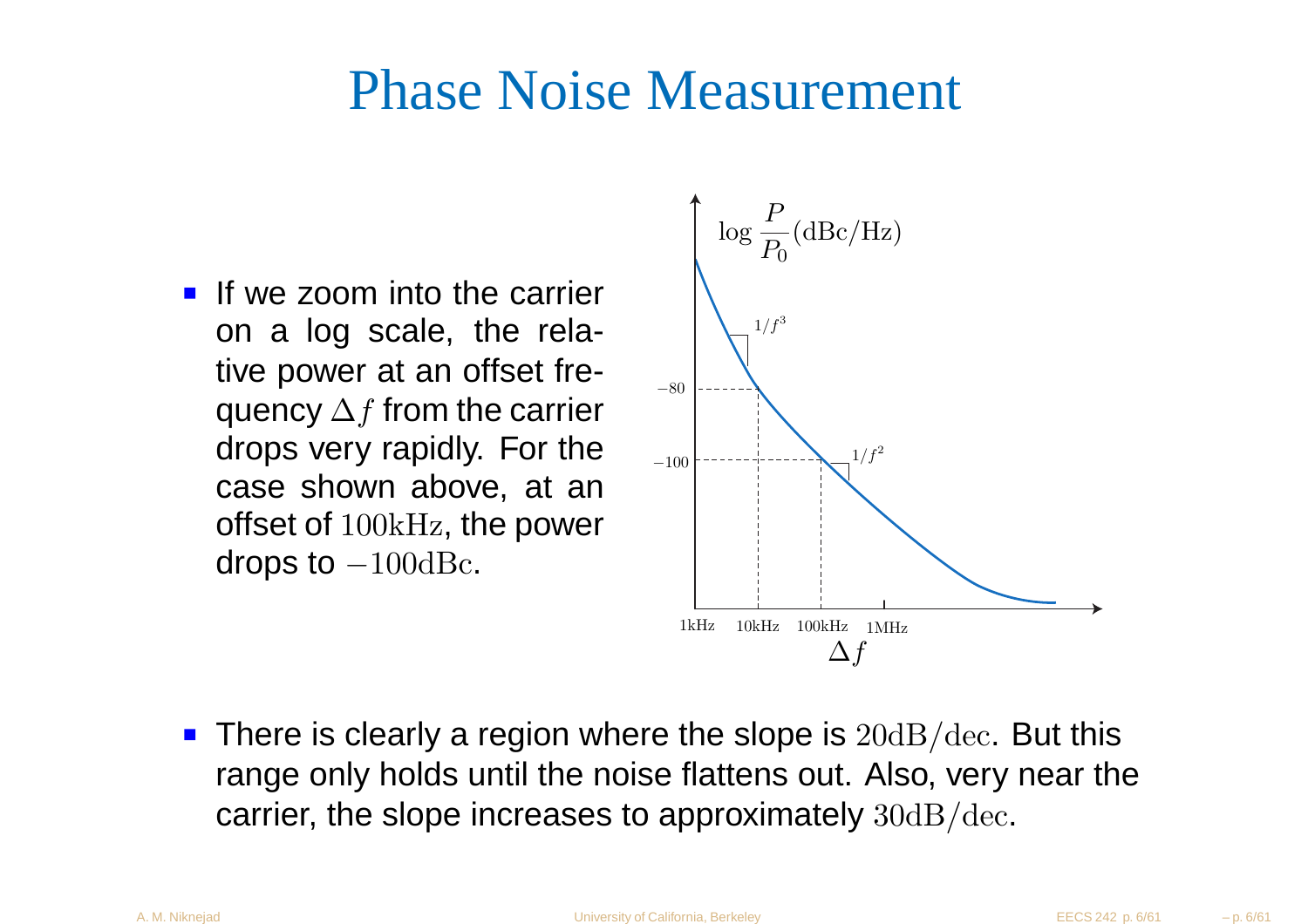## Phase Noise In TX Chain



**Phase noise in a transmit chain will "leak" power into adjacent** channels. Since the power transmitted is large, say about 30dBm, an adjacent channel in <sup>a</sup> narrowband system may onlyreside about  $200\mathrm{kHz}$  away (GSM), placing a stringent specification on the transmitter spectrum.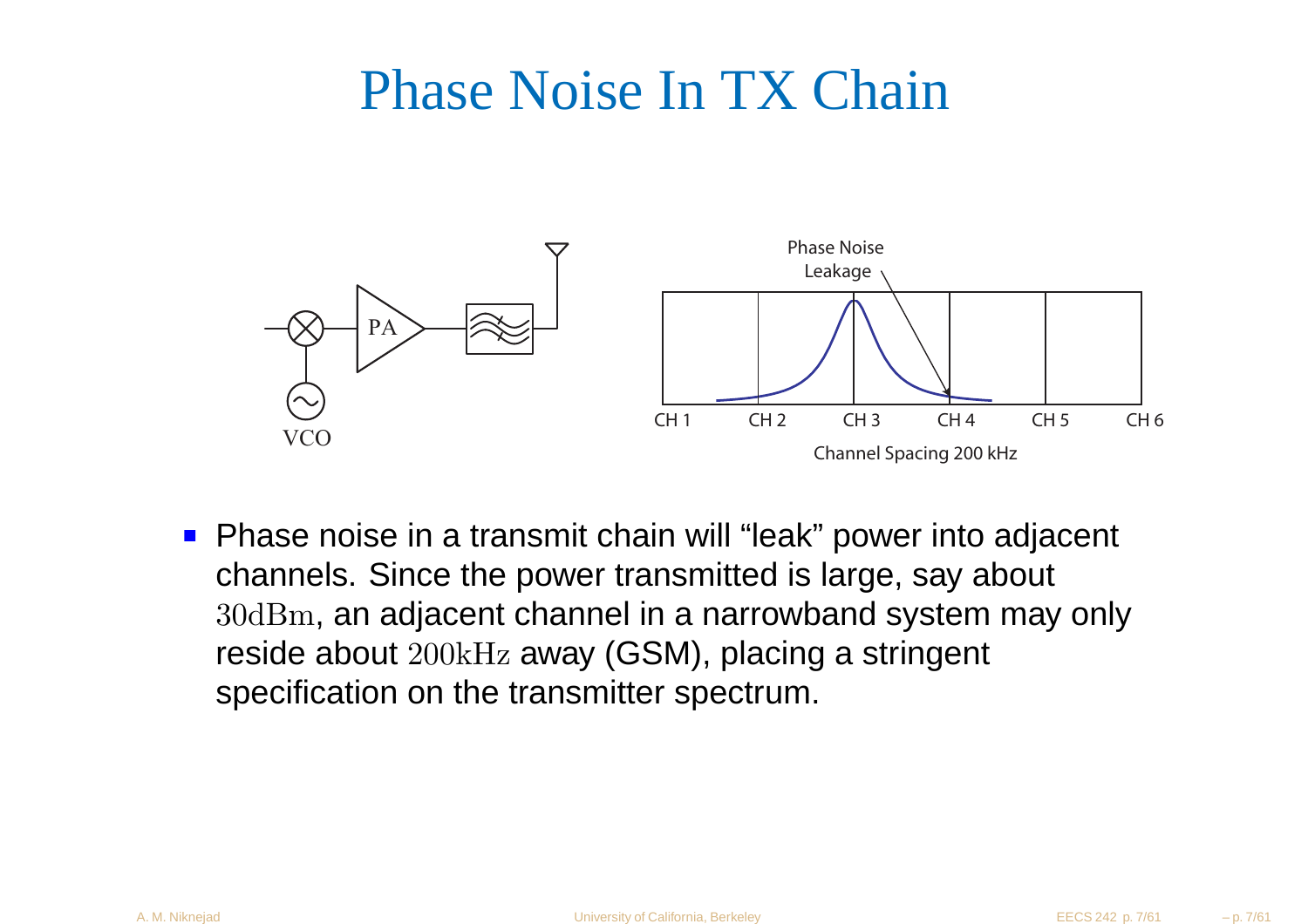## Phase Noise In RX Chain



In a receive chain, the fact that the LO is not a perfect delta function means that there is <sup>a</sup> continuum of LO's that can mix with interfering signals and produce energy at the same IF. Here we observe an adjacent channel signal mixing with the "skirt" of the LO and falling on top of the <sup>a</sup> weak IF signal from thedesired channel.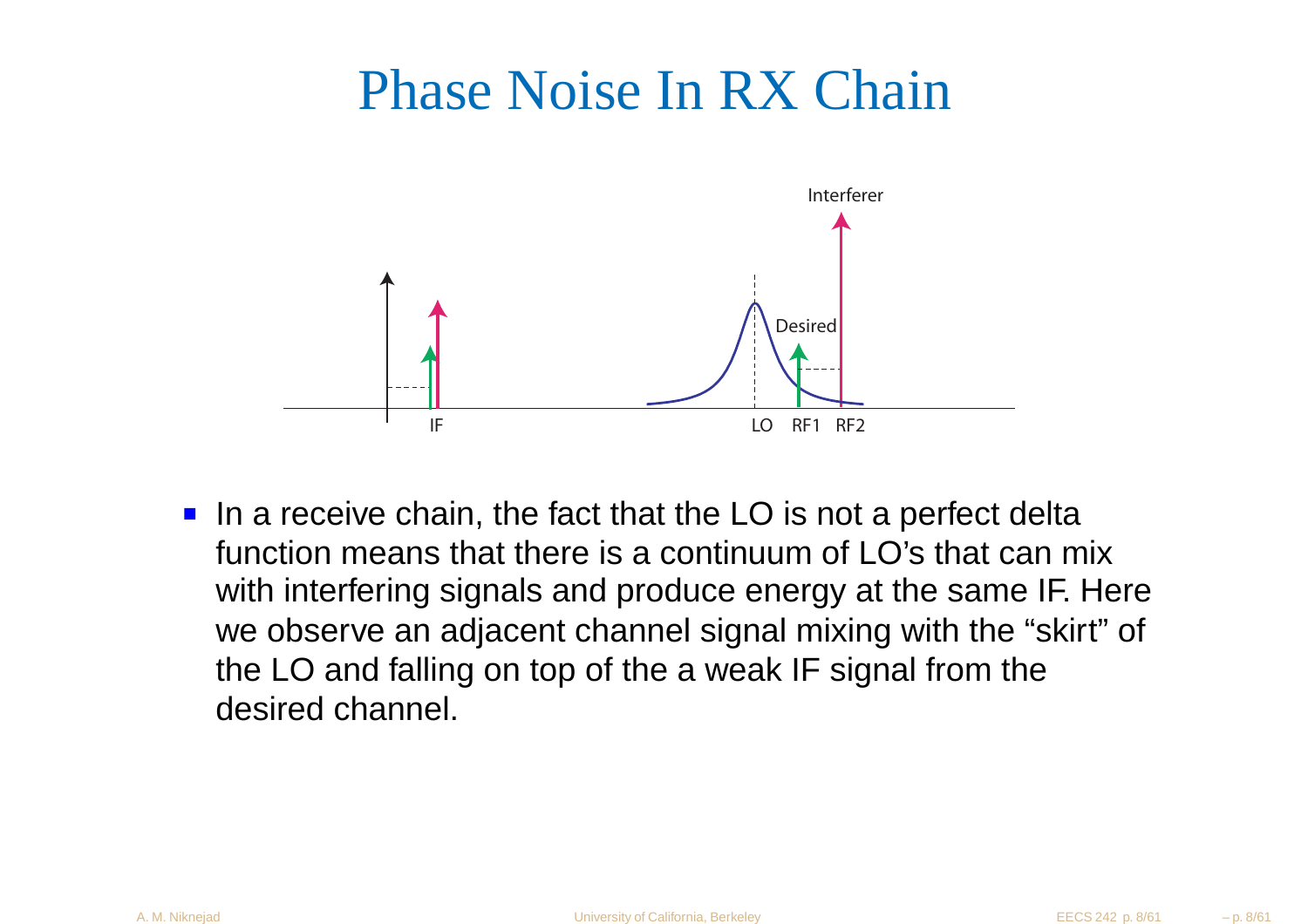## Phase Noise In Digital Communication

**In a digital communication system,** phase noise can lead to <sup>a</sup> lower noise margin. Above, we see that the phase noise causes the constellation of <sup>a</sup> <sup>4</sup> PSK system to spreadout.



In OFDM systems, a wide bandwidth is split into sub-channels. The phase noise leads to inter carrier interference and <sup>a</sup>degradation in the digital communication BER.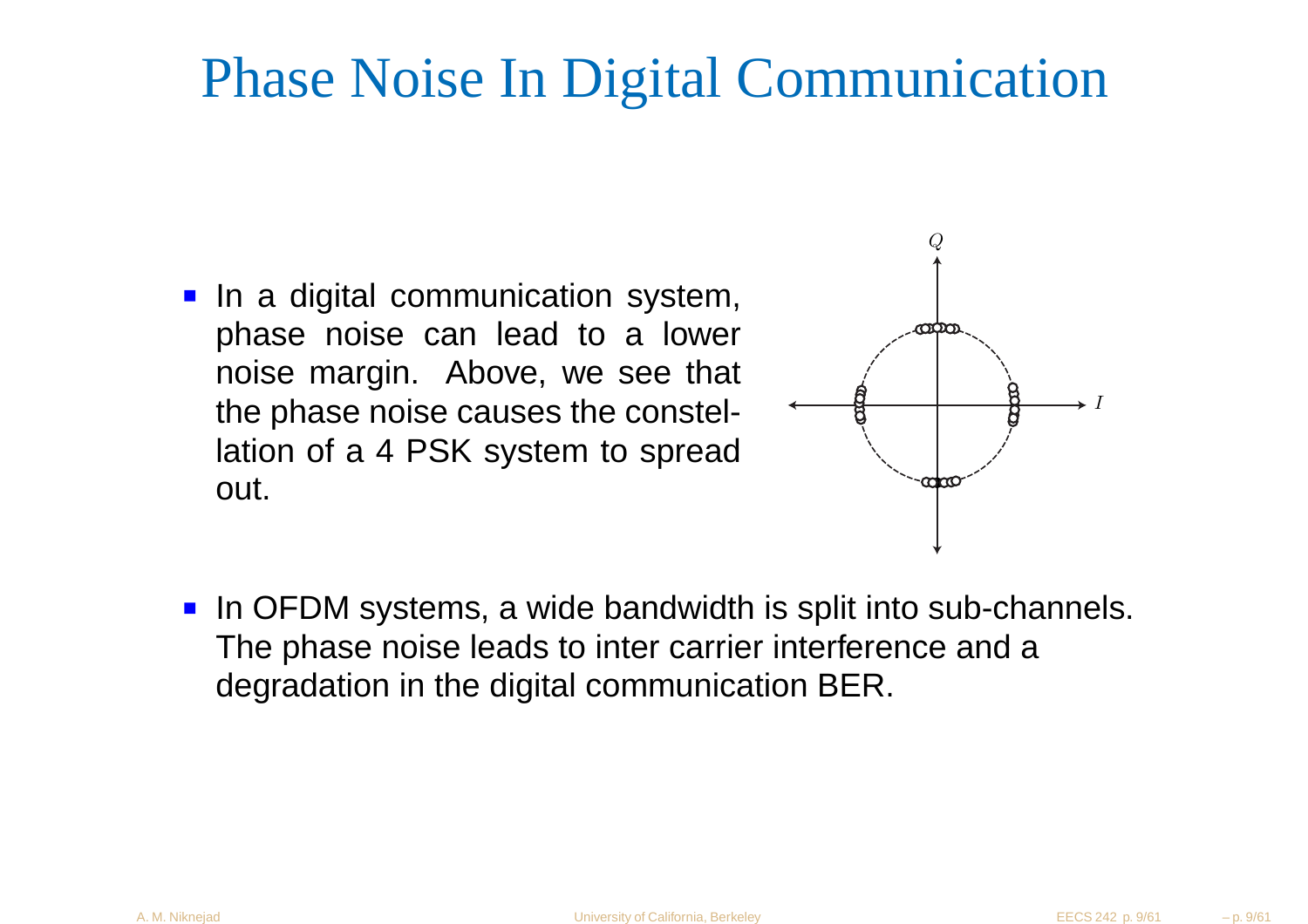#### Feedback Model of Phase Noise

In a simple linear model for an oscillator, the closed-loop transfer function is given by

$$
\frac{Y(f)}{X(f)} = \frac{H(f)}{H(f) - 1}
$$

- This goes to infinity at oscillator since by definition  $|H(f)| = 1$  for osicllation to occur (Barkhausen condition)
- At <sup>a</sup> frequency offset from the carrier, assuming the loop gai nvaries smoothly, we have

$$
H(f) = H(f_0) + \frac{dH}{df} \Delta f
$$

so that

A. M. Niknejad

$$
\frac{Y(f + \Delta f)}{X(f + \Delta f)} = \frac{H(f_0) + \frac{dH}{df}\Delta f}{H(f_0) + \frac{dH}{df}\Delta f - 1}
$$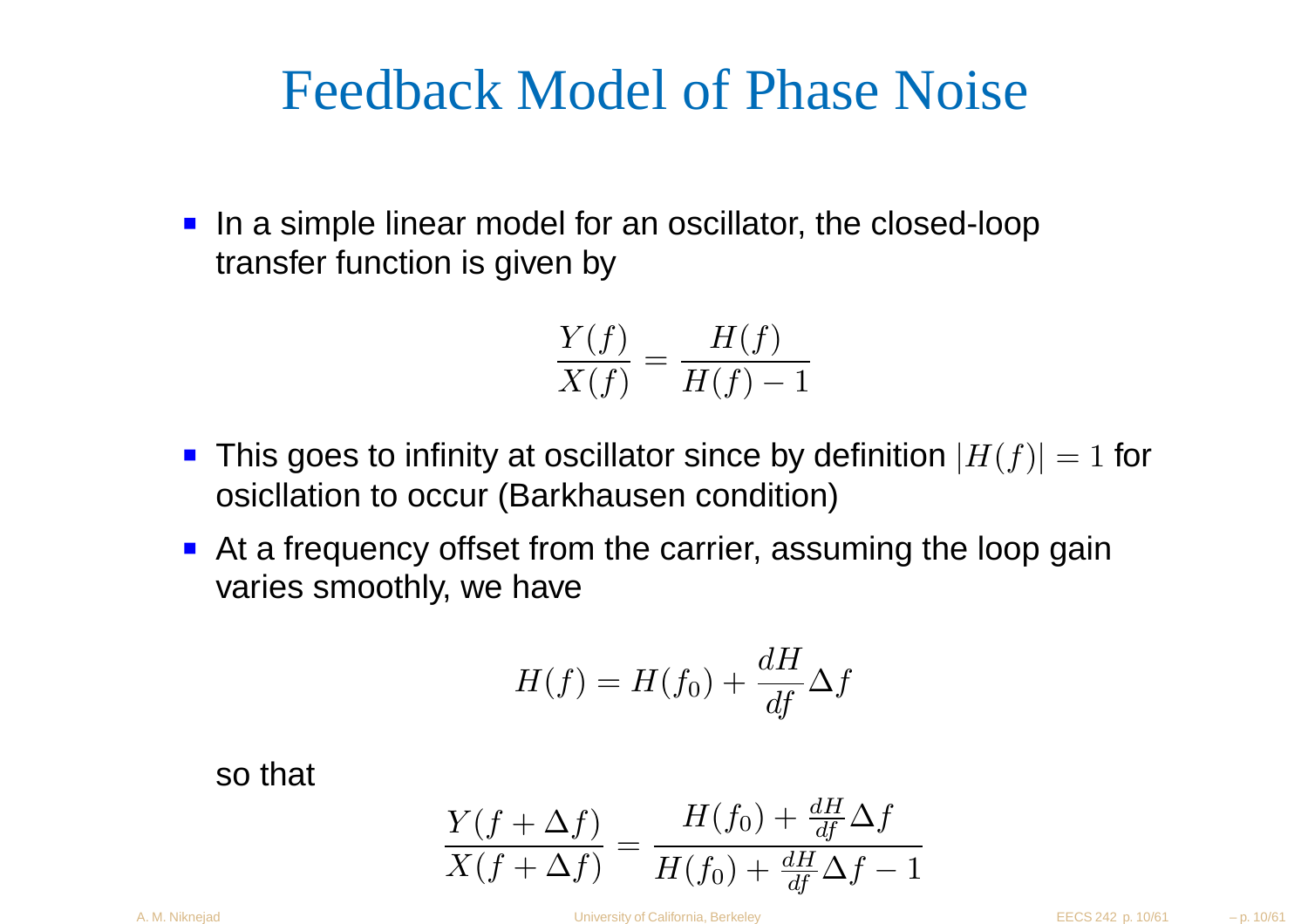## Feedback Model (cont)

Since  $H(f_0)=1$  and assuming  $dH/df\Delta f\ll 1$  for practical \∔i, situations (near the carrier)

$$
\frac{Y(f+\Delta f)}{X(f+\Delta f)}=\frac{1}{\frac{dH}{df}\Delta f}
$$

- **This shows that for circuits containing white noise sources, the** noise voltage (current) is inversely proportional to  $\Delta f$ , while the noise power spectral density is proportional to  $\Delta f^2$
- This simplistic picture already gives us some insight into the shape of the noise spectrum. But the noise does not "blow up"near the carrier. Also, why does all the noise go to phase noiseand not amplitude noise? Clearly an LTI model is too simple.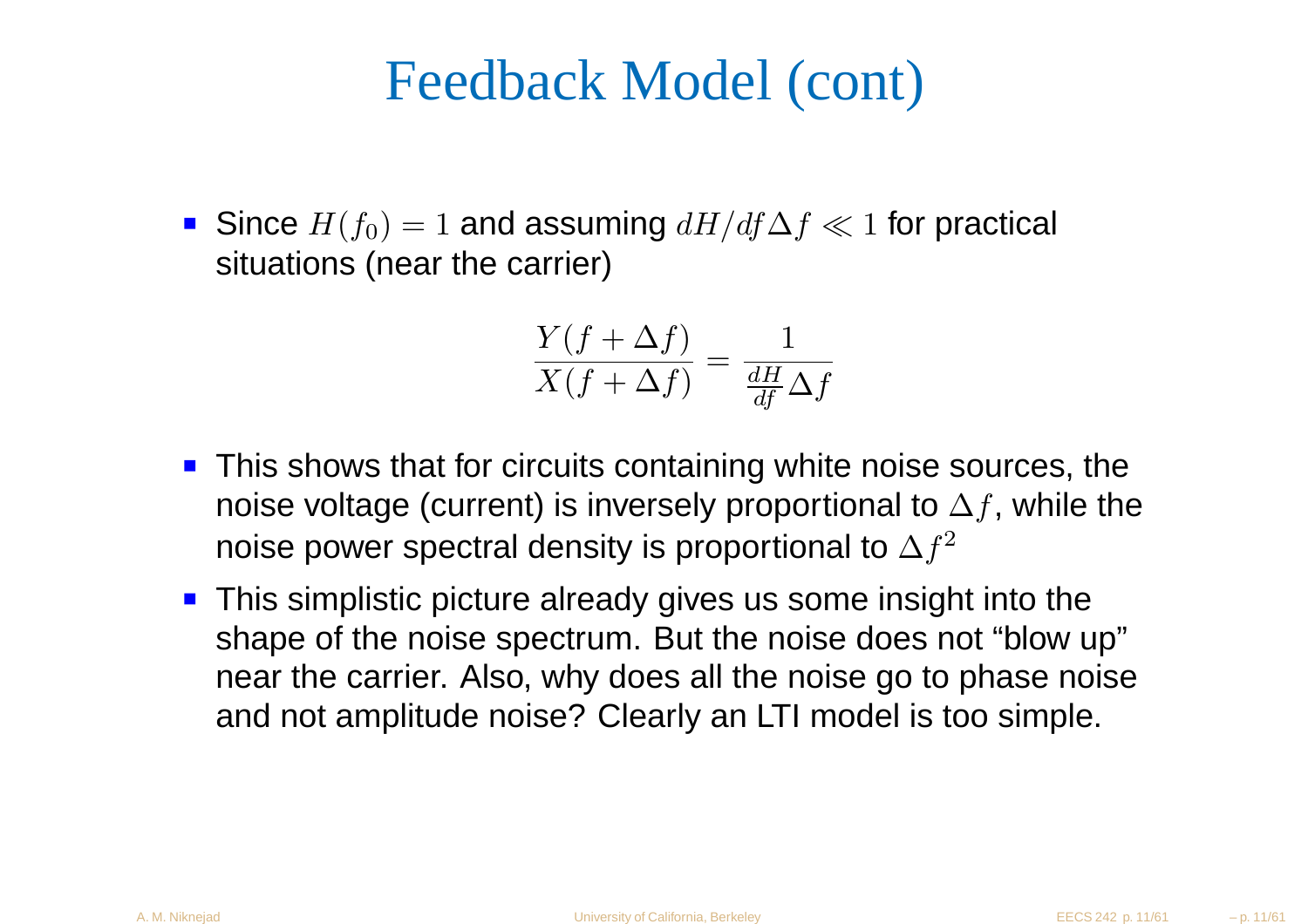## Limit Cycle Model of Phase Noise



- The figure above shows that the non-linearity in the oscillatortends to reject AM noise.
- **The noise is very small, so why is a linear model not valid?**
- **There are two reasons for this. First, the transfer function that** the noise sees is <sup>a</sup> periodically time-varyng function (similar to <sup>a</sup>mixer).
- Second, we must be careful and correctly model the noise transfer characteristics from the source of noise (say thermal orflicker noise) top the phase of the oscillator (not amplitude), which is <sup>a</sup> non-linear process.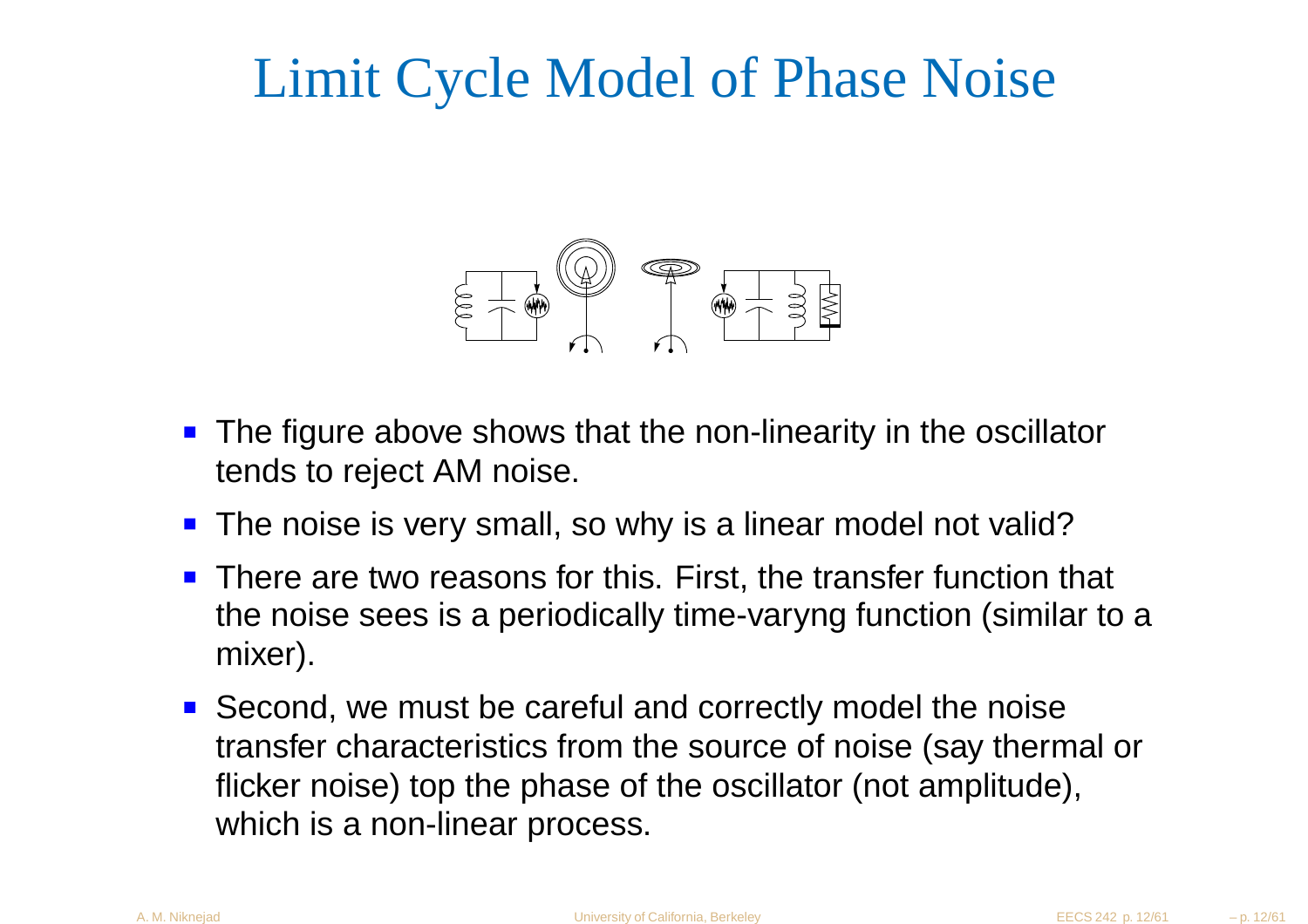## Linearized Phase Model

• The voltage perturbation to noise can be written as $\phi$  $\left( t\right)$ *t*1 $t_{\rm 0}$ 

$$
\Delta v(t) = (1 + \alpha(t))v(t + \frac{\phi(t)}{2\pi f_0}) - v(t)
$$



- The voltage  $v(t)$  is the unperturbed oscillator voltage and  $\alpha$  is the amplitude noise, and  $\phi$  is the phase noise.
- The oscillator is able to reject the amplitude noise  $(\alpha(t)\rightarrow 0$  as  $t\rightarrow\infty$ .
- On the other hand, a perturbation causes a permanent shift in the oscillator phase  $\phi(t)\to\Delta\phi$  as  $t\to\infty.$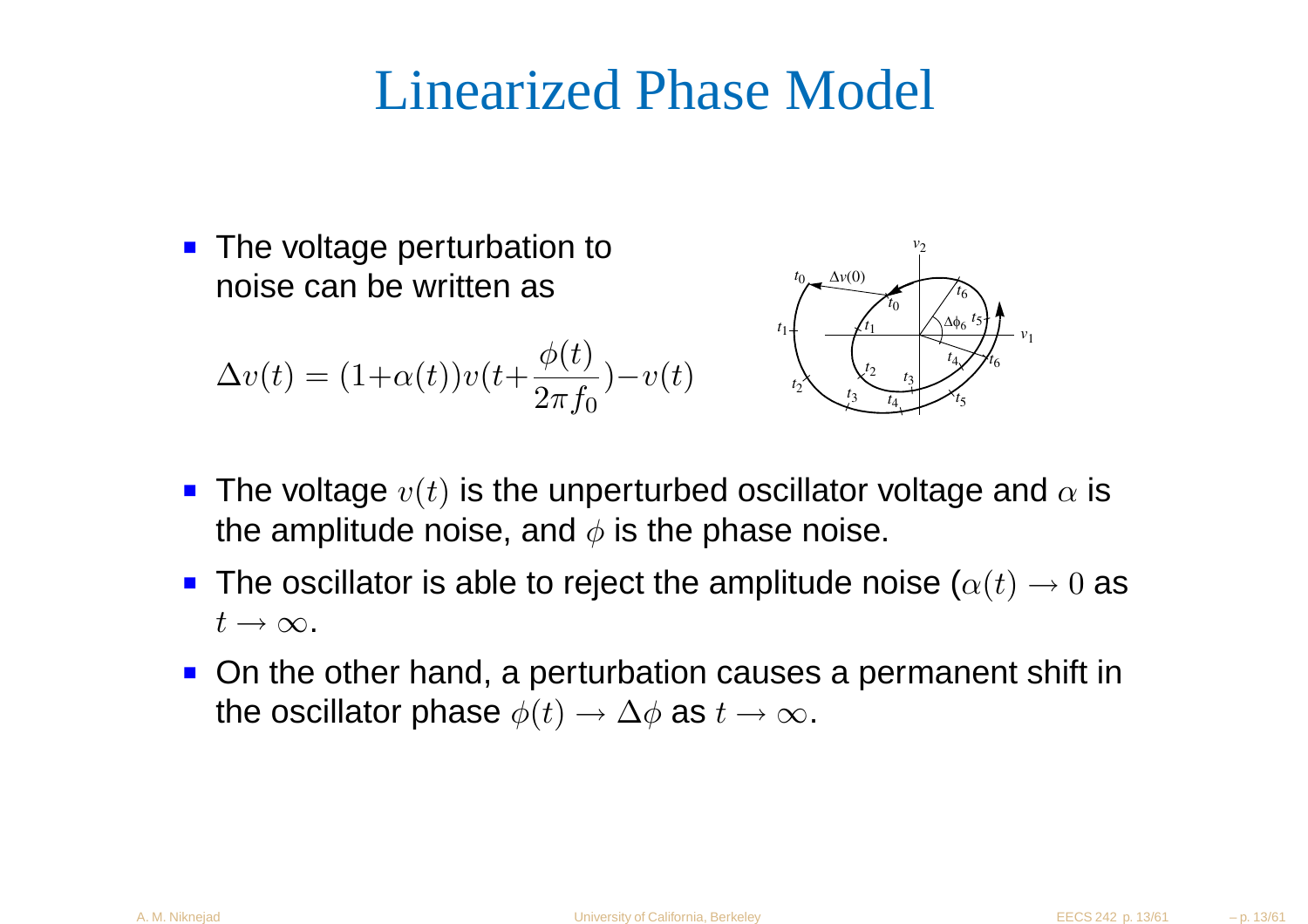## Phase Noise Power Spectral Density

**This can be modeled as a step function impulse repsonse for a** disturbance  $n(t)$ 

$$
\phi(t) = \int_{-\infty}^{\infty} u(t - \tau) n(\tau) d\tau = \int_{-\infty}^{t} n(\tau) d\tau
$$

or the power spectral density of the noise is

$$
S_{\phi}(\Delta f) = \frac{S_n(\Delta f)}{(2\pi\Delta f)^2}
$$

If we linearize the equation for  $v(t)$  for observation times that are short, then

$$
\Delta v = \frac{dv}{dt} \frac{\Delta \phi(t)}{2\pi f_0}
$$

**This says simply that phase perturbations that are tangential to** the oscillator "limit cycle" cuase <sup>a</sup> deviation. A complete understanding of this requires Floquet theory to obtain thecorrect "tangential" and "perpundicular" directions.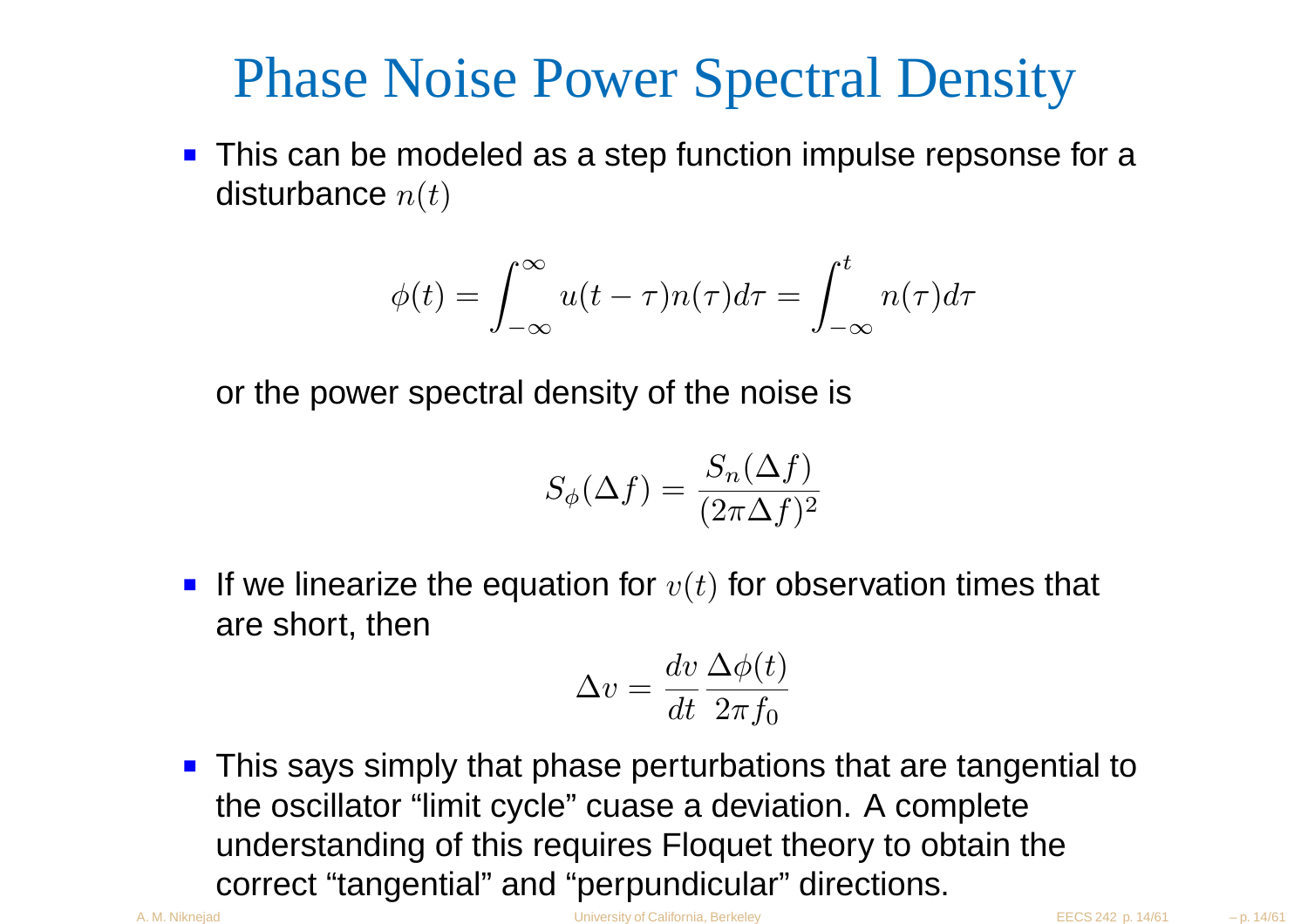## Phase Noise versus Voltage Noise



While the phase noise is *unbounded*, the output voltage is bounded. This is because the sinusoid is <sup>a</sup> bounded function and so the output voltage spectrum flattens around the carrier. In fact, if we assume that the phase is <sup>a</sup> Brownian noiseprocess, the spectrum is computed to be <sup>a</sup> Lorentzian.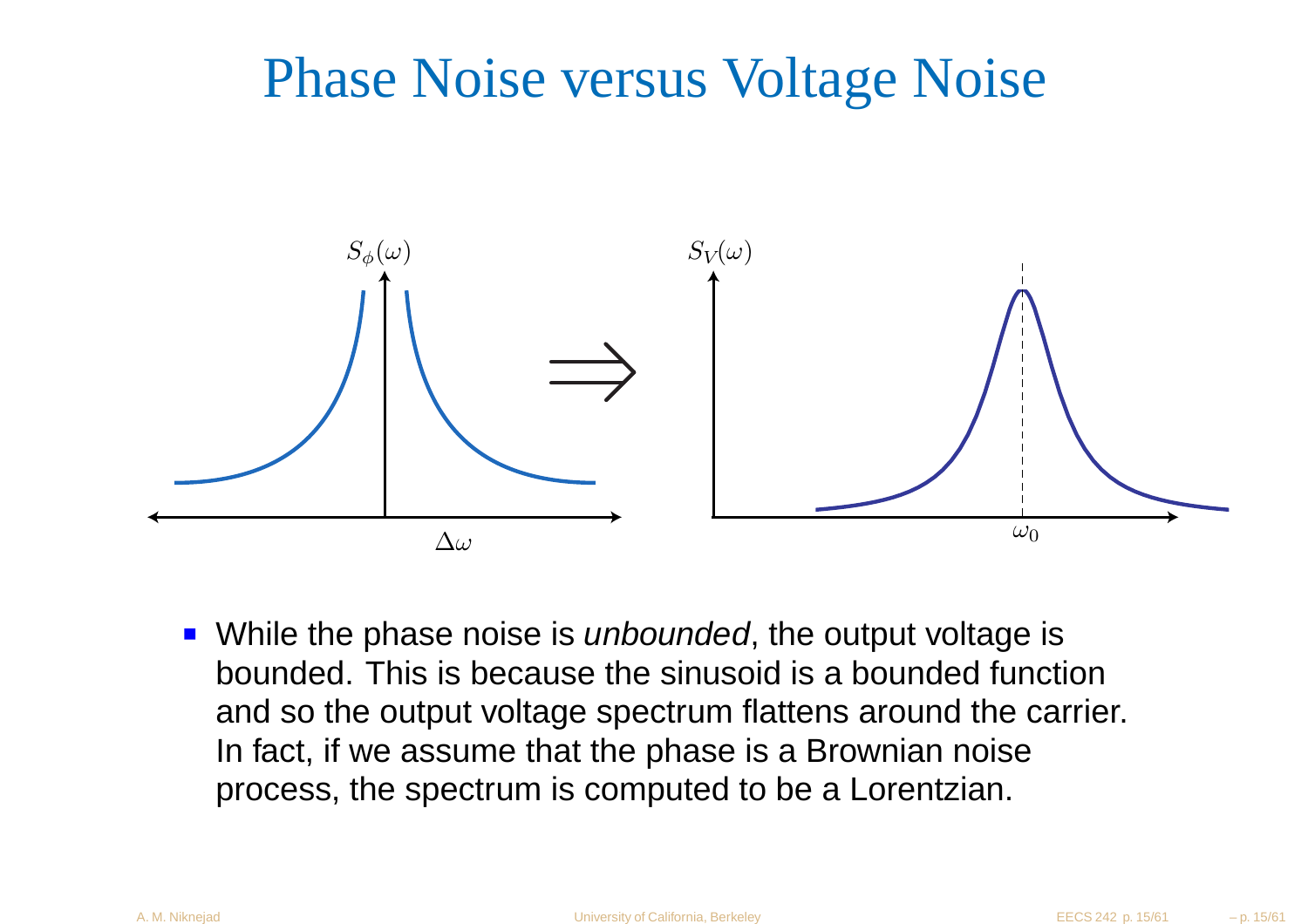## Oscillator Ideal Model

- Consider a simple  $LCR$  tank and a noiseless "energy restorer"<br>sire it is norellal which sustains the socillation circuit in parallel which sustains the oscillation.
- **The energy stored in the tank is given by the peak voltage** across the capacitor

$$
E_{\text{stored}} = \frac{1}{2}CV_{pk}^2 = C\overline{v_{rms}^2}
$$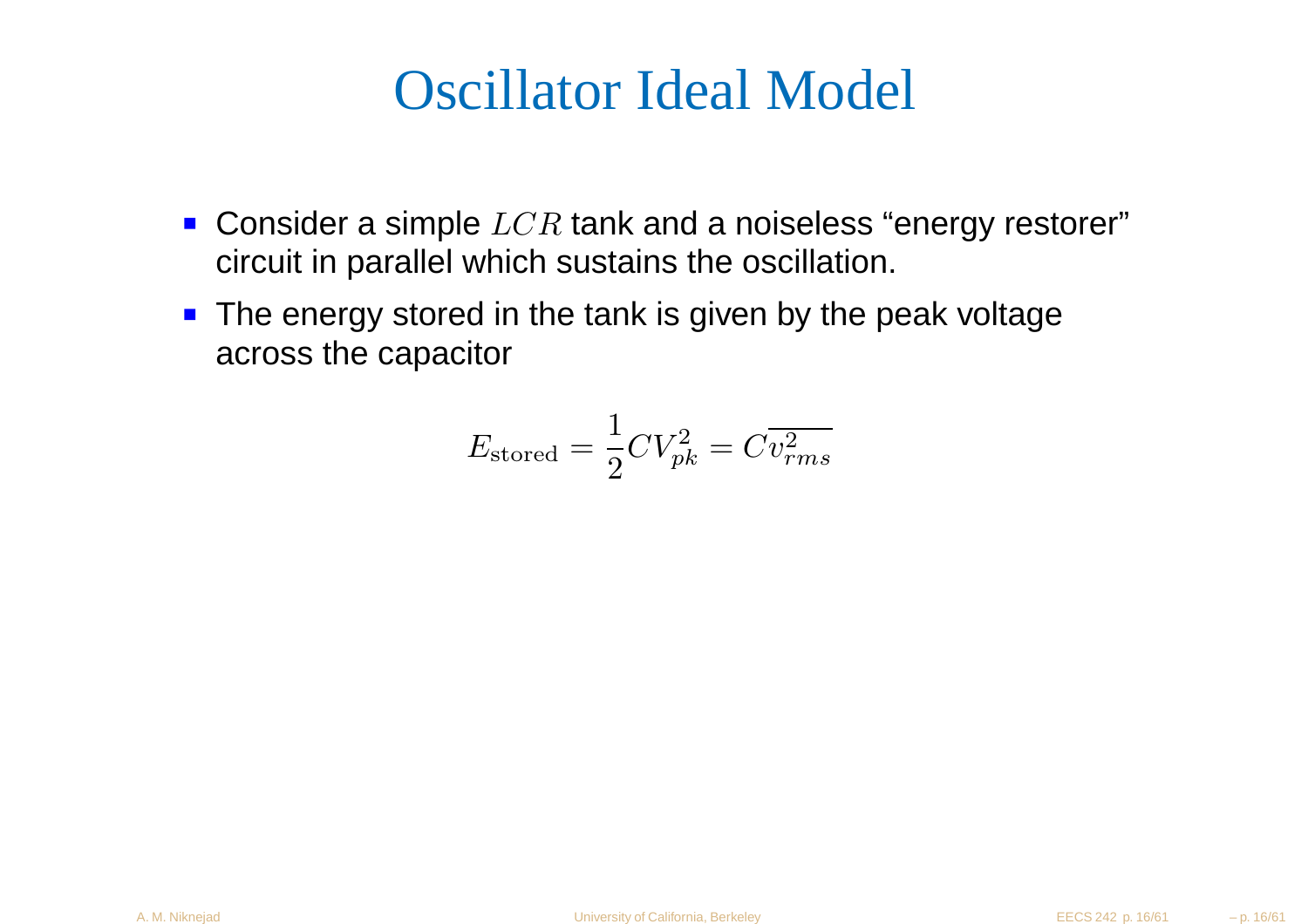#### Resonator Noise Power

■ The total mean-square noise voltage is found by integrating the resistor's thermal noise density over the noise bandwidth of the $RLC$  resonator

$$
\overline{v_n^2} = 4kTR \int_0^\infty \left| \frac{|Z(f)|}{R} \right|^2 df = 4kTR \cdot \frac{1}{4RC} = \frac{k}{C}
$$

• The noise-to-signal ratio is therefore given by

$$
\frac{N}{S} = R \frac{\overline{v_n^2}}{\overline{v_{rms}^2}} = \frac{kT}{E_{\rm stored}}
$$

By definition, the quality factor of the tank is given by

$$
Q = \frac{\omega E_{\rm stored}}{P_{diss}}
$$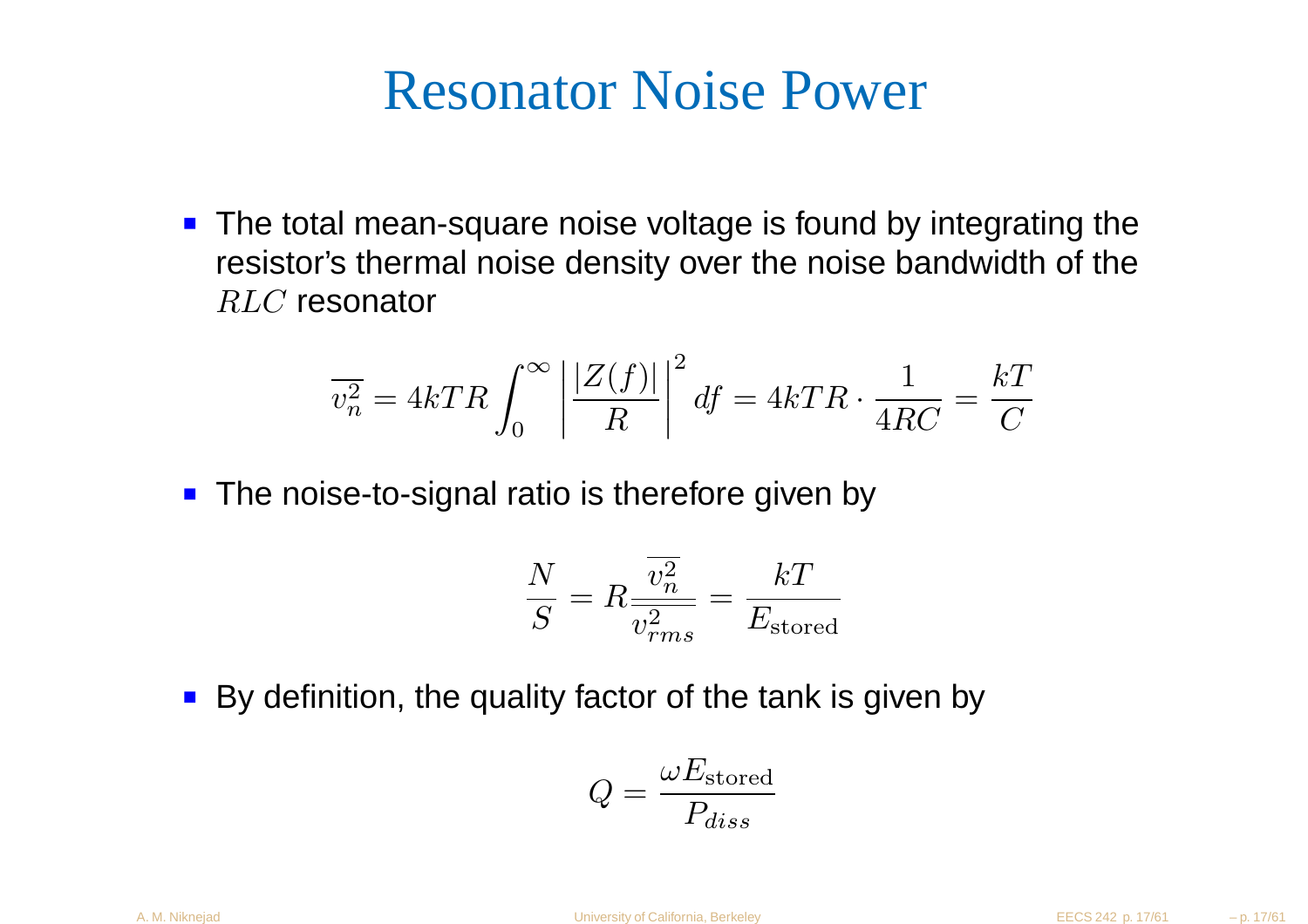## Phase Noise of Oscillator

■ We can now write the noise-to-signal power as

$$
\frac{N}{S} = \frac{\omega kT}{QP_{diss}}
$$

- Even from this simple relation, we see that increasing the  $Q$ directly benefits the SNR.
- **This applies to an ideal oscillator where the only source of noise**  is the tank and the tank losses are compensated by <sup>a</sup> noiselessgenerator (which does not load the circuit).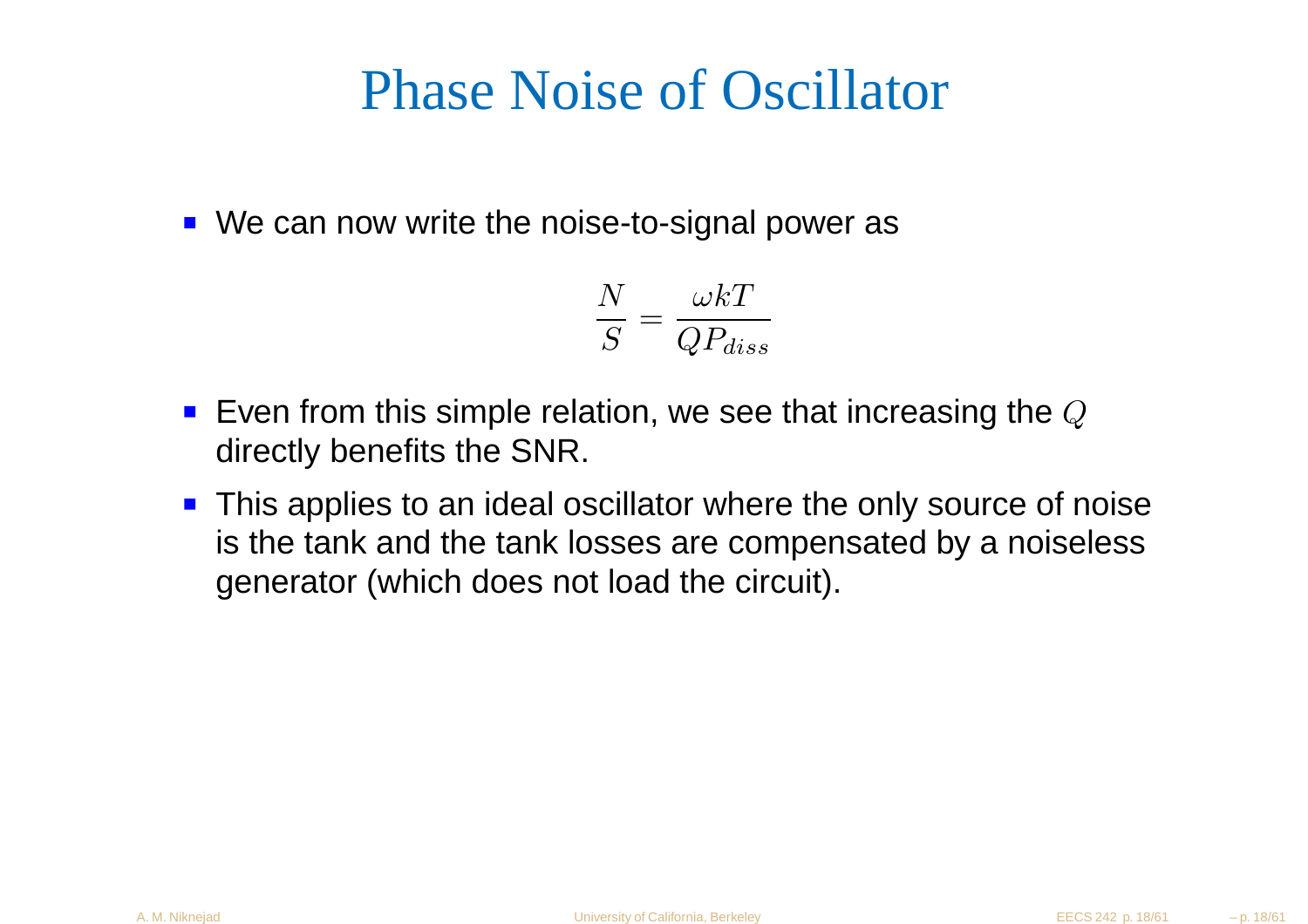#### Phase Noise of "Real" Oscillator

In a real oscillator, even if the energy restoring element is noiseless, it still presents negative resistance to the circuit which must be taken into account. At <sup>a</sup> small offset fromresonance, the impedance of the  $LC$  tank is given by

$$
Z(\omega_0 + \Delta \omega) \approx j \cdot \frac{\omega_0 L}{2 \frac{\Delta \omega}{\omega_0}}
$$

Substituting that  $Q=1/(G\omega_0L)$ 

$$
|Z(\omega_0 + \Delta \omega)| = \frac{1}{G} \cdot \frac{\omega_0}{2Q\Delta \omega}
$$

$$
\frac{\overline{v_n^2}}{\Delta f} = \frac{\overline{i_n^2}}{\Delta f} \cdot |Z|^2 = 4kTR \left(\frac{\omega_0}{2Q\Delta\omega}\right)^2
$$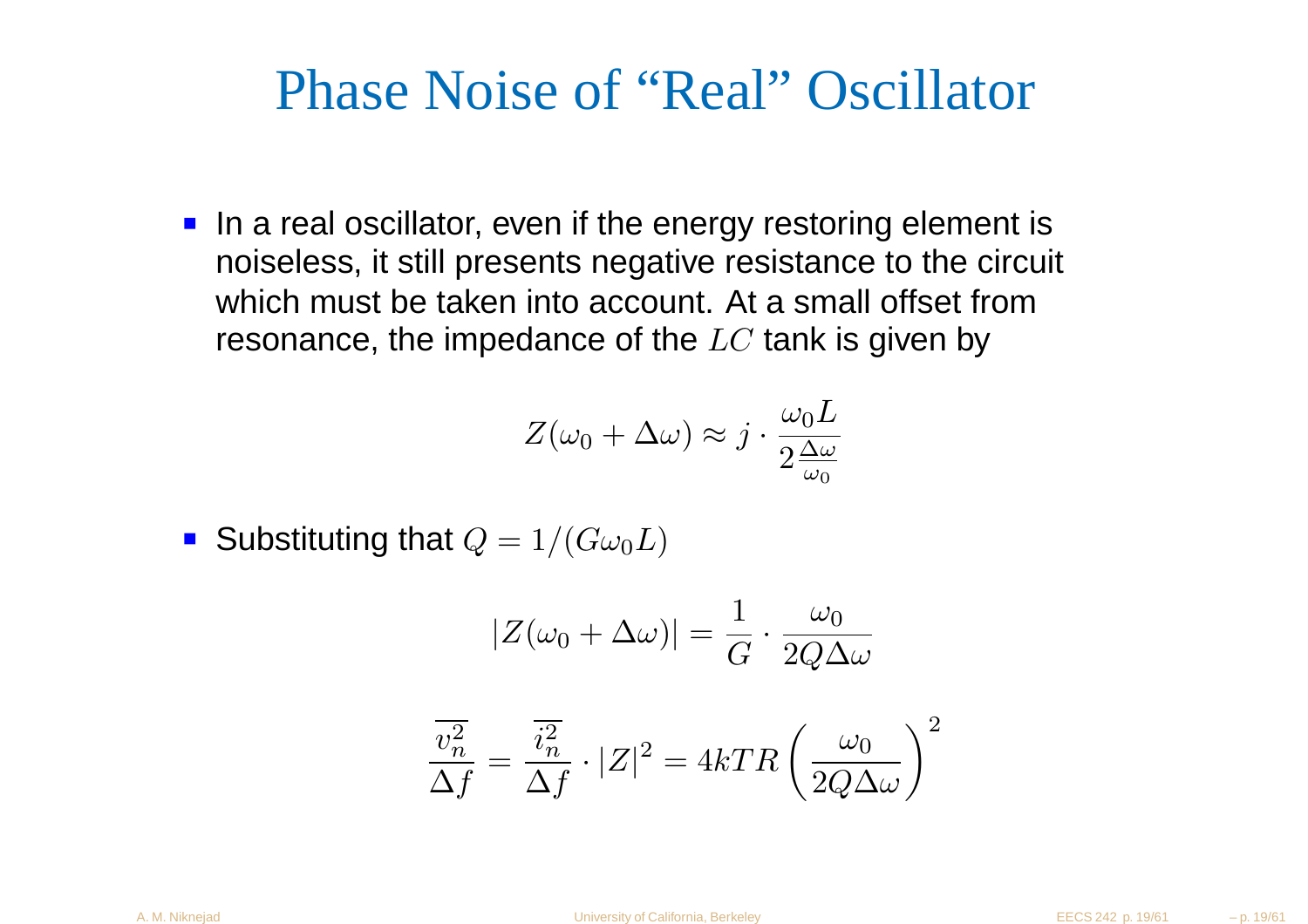### Phase Noise Expression

$$
L(\Delta \omega) = 10 \log \left[ \frac{2kT}{P_{sig}} \cdot \left( \frac{\omega_0}{2Q\Delta \omega} \right)^2 \right]
$$

- Notice that only half of the noise is attributed to phase noise. This is due to <sup>a</sup> non-rigorous argument that the noise partitionsto FM and AM noise and therefore only half of the noisecontributes to the phase noise.
- The right hand side shows that the phase noise drops like  $1/f^2$  an experimentally observed fact in <sup>a</sup> region of the spectrum. It's ,also clear that the  $Q$  factor is the key factor in determining the<br>nhase naise lovel phase noise level.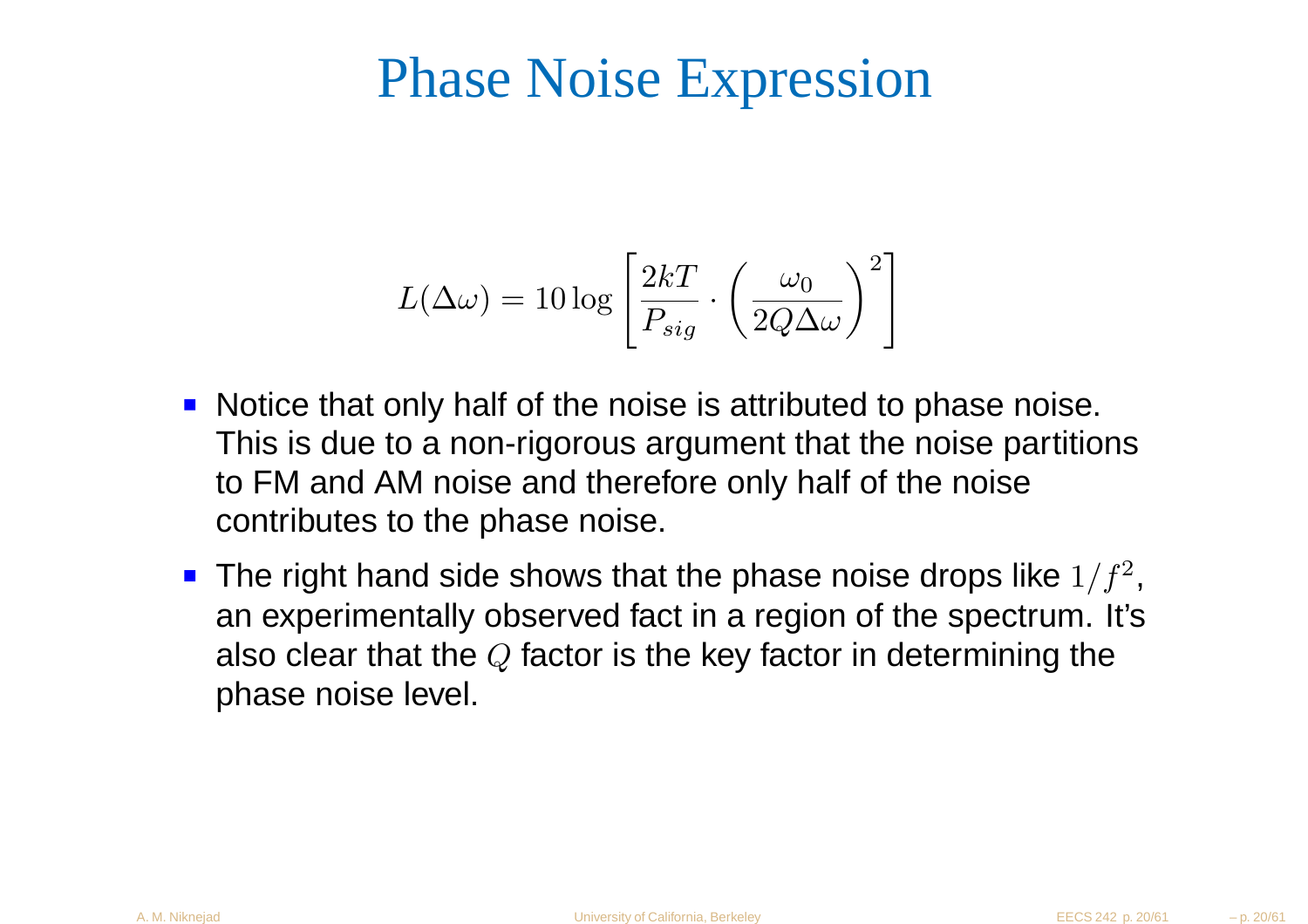## Leeson's Phase Noise Model

**EXTERGHEEVIOR IDEO EXAMPLE THE EXAMPLE THE LEESON MOdified the above noise model to account for several** experimentally observed phenomena, including a  $1/f^3$  region and <sup>a</sup> flat region in the phase noise as shown above.

$$
L(\Delta \omega) = 10 \log \left[ \frac{2FkT}{P_{sig}} \cdot \left( 1 + \left( \frac{\omega_0}{2Q\Delta \omega} \right)^2 \right) \left( 1 + \frac{\Delta \omega_{1/f^3}}{|\Delta \omega|} \right) \right]
$$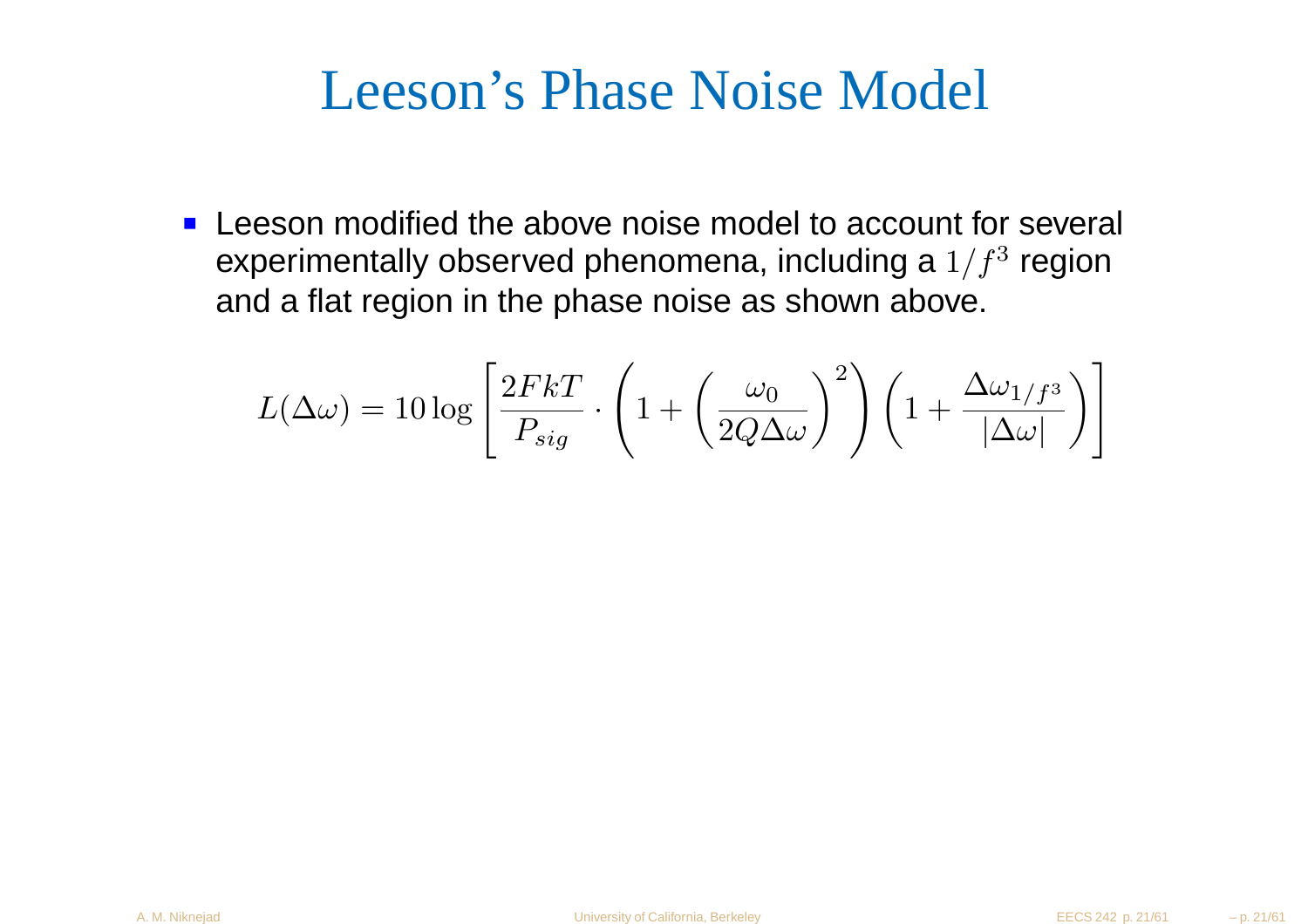## Leeson's Model Discussion

- In Leeson's model, the factor  $F$  is a fitting parameter rather than arising from any physical concepts. It's tempting to call this theoscillator "noise figure", but this is misleading.
- Leeson also assumed that the  $1/f^3$  and  $1/f^2$  corner occurred precisely at the  $1/f$  corner of the device. In measurements, this is not always the case.
- **Although this equation is very intuitive and simple to use, it's** difficult to gain insight beyond increase  $P_{sig}$  and increase  $Q!$ This equation is the foundation for the oscillator FOM:

$$
FOM = L(f_m) - 20 \log \left[ \frac{f_0}{f_m} \right] + 10 \log(P_{diss})
$$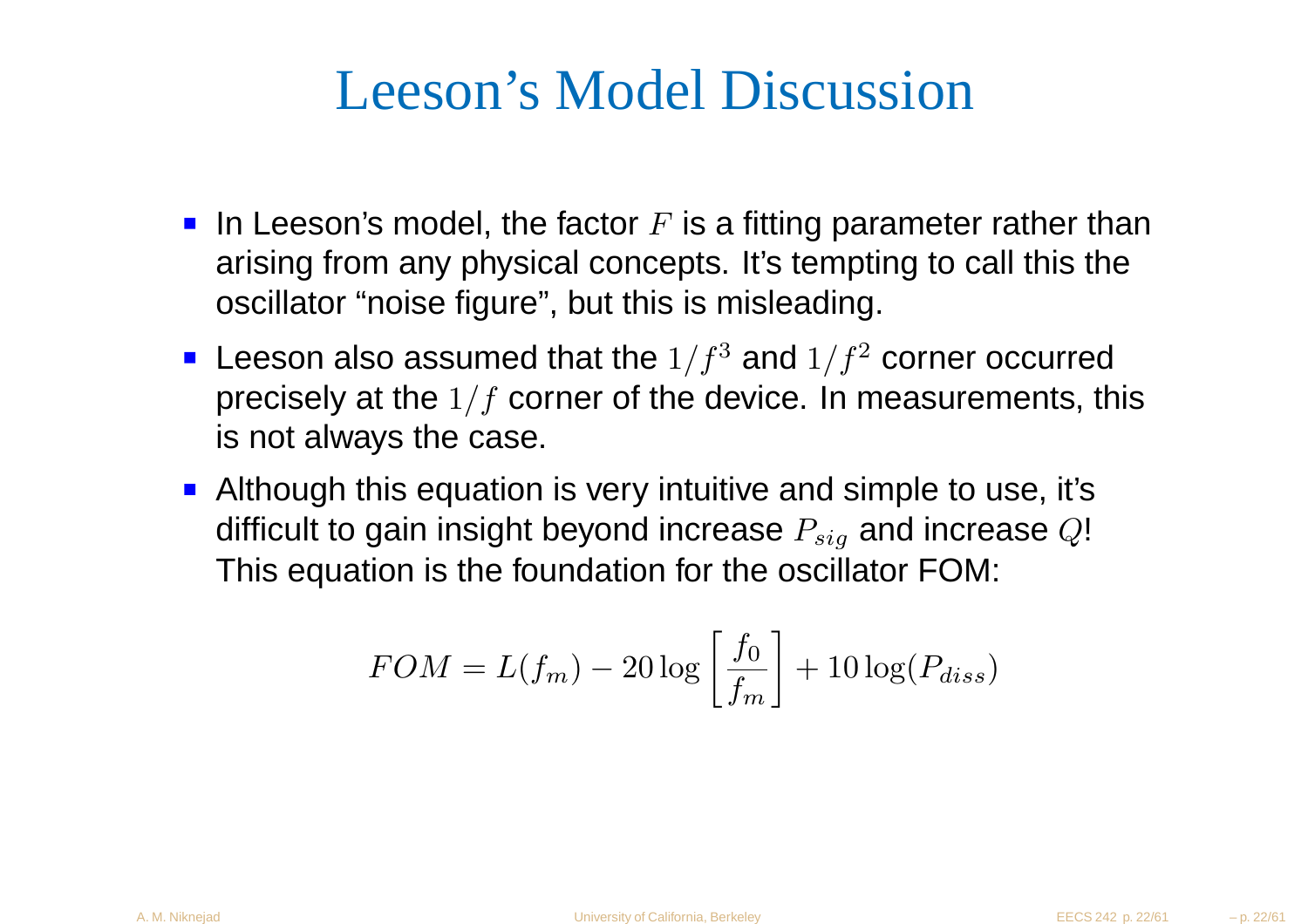## LTI Analysis of Oscillator



■ Consider a simple LTI analysis of the oscillator with a noise voltage  $v_n.$  An active device is assumed to pump energy into the tank through positive feedback. We have

$$
v_2 = g_m(v_1 + v_n)Z_T = g_m\left(\frac{v_2}{n} + v_n\right)Z_T
$$

$$
v_2\left(1 - \frac{g_m Z_T}{n}\right) = g_m Z_T v_n
$$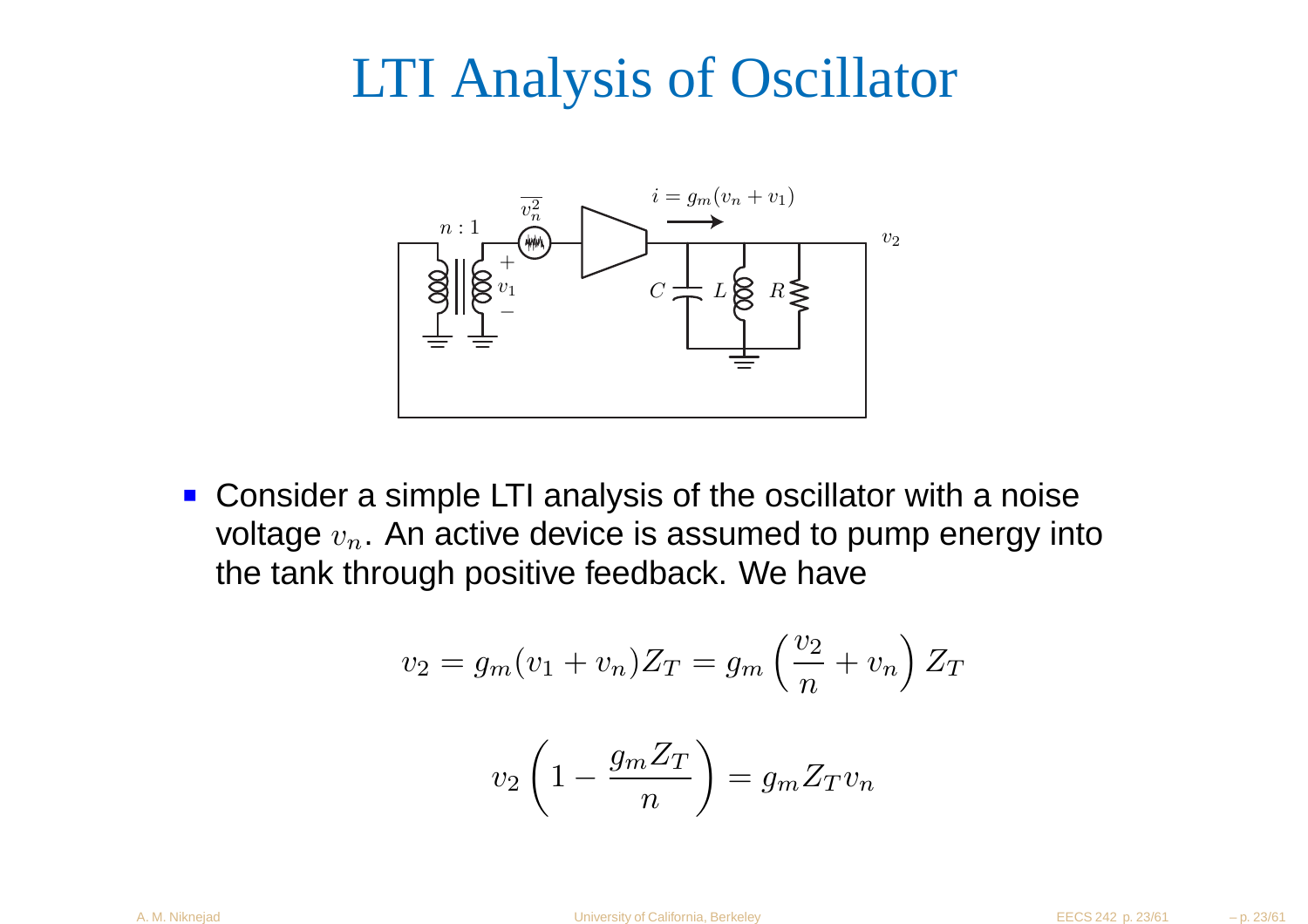## Noise Analysis

■ Continuing to simplify the above results

$$
v_2 = \frac{g_m Z_T v_n}{1 - \frac{g_m Z_T}{n}} = \frac{g_m R v_n}{\frac{R}{Z_T} - \frac{g_m R}{n}}
$$

or

$$
v_2 = v_n \frac{g_m R}{1 - \frac{g_m R}{n} + jBR}
$$

The reactive term  $B$  can be simplified at a small offset  $\delta\omega$  from<br>the resenance  $\omega$ the resonance  $\omega_0$ 

$$
B = \frac{1}{j(\omega_0 + \delta \omega)L} + j(\omega_0 + \delta \omega)C
$$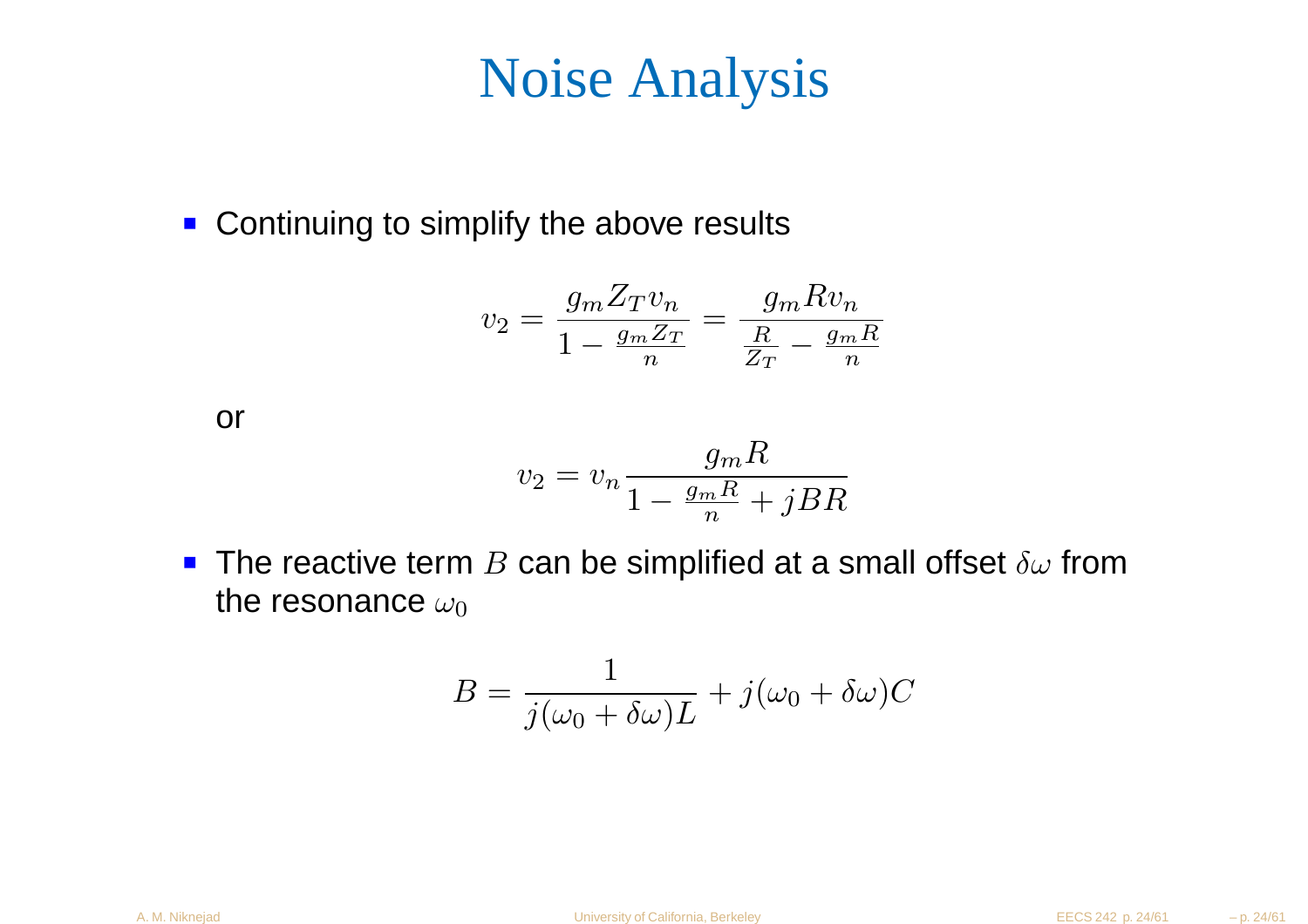#### Simplification Near Resonance

Now comes the approximation

$$
B \approx \frac{1}{j\omega_0 L} \left( 1 - \frac{\delta \omega}{\omega_0} \right) + j(\omega_0 + \delta \omega) C
$$

$$
=j\delta\omega C-\frac{\delta\omega/\omega_0}{j\omega_0 L}=2j\delta\omega C
$$

where  $\omega_0$  $\Delta^2=1/(LC)$ . Using the notation  $A_\ell=g_mR/n$ 

$$
v_2 = v_n \frac{nA_\ell}{(1 - A_\ell) + j2\delta\omega RC}
$$

$$
v_{2,rms}^2 = \overline{v_n^2} \frac{n^2 A_\ell{}^2}{(1 - A_\ell)^2 + 4\delta\omega^2 R^2 C^2}
$$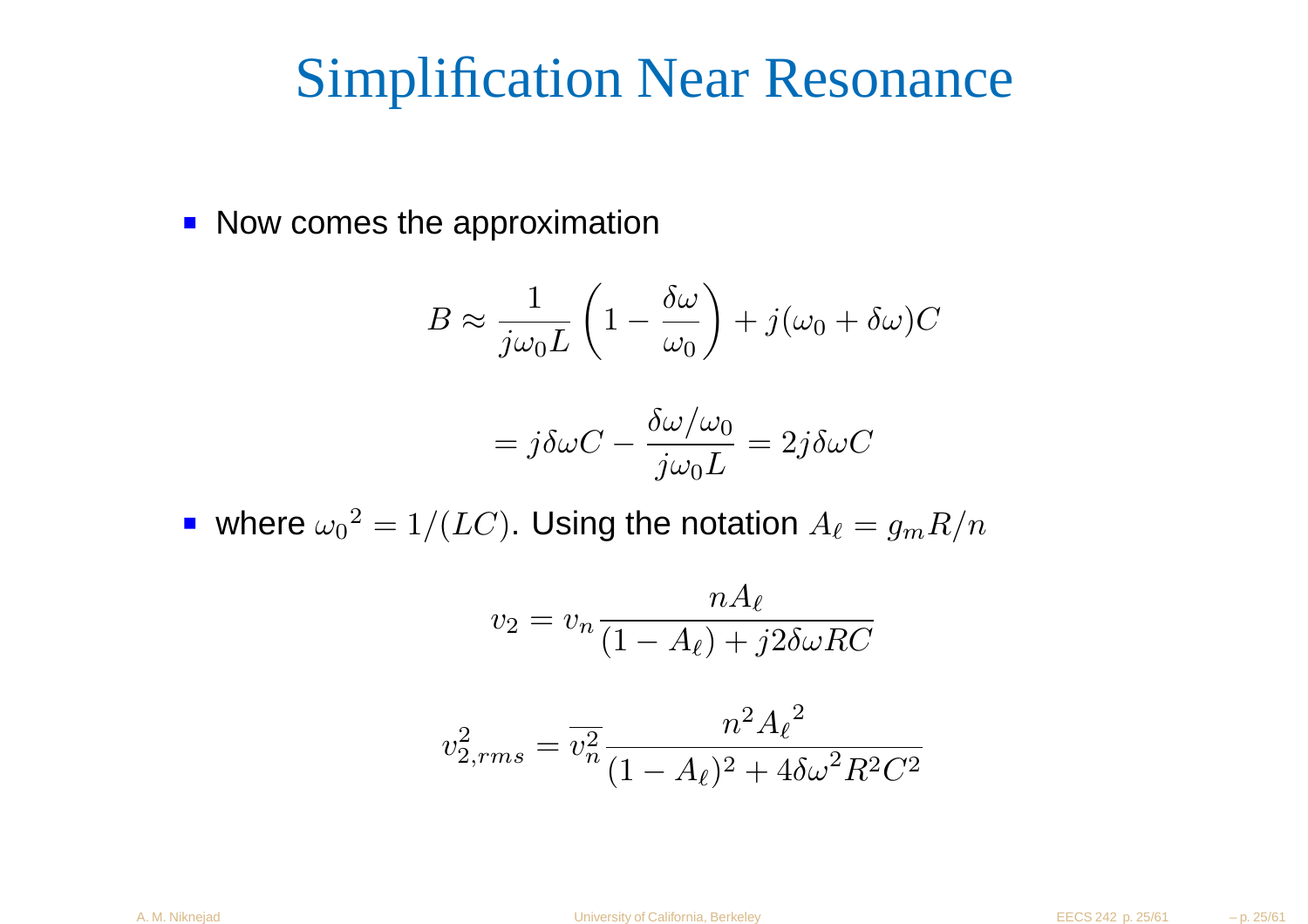#### Oscillator Power

If we now observe that the total power of the oscillator is fixedwe have

$$
P = \frac{v_{2,rms}^2}{R} = \frac{1}{R} \overline{v_n^2} \int_{-\infty}^{\infty} \frac{n^2 A_{\ell}^2}{(1 - A_{\ell})^2 + 4\delta\omega^2 R^2 C^2} d(\delta\omega)
$$

**This integral is closed since it's in the known form** 

$$
\int_{-\infty}^{\infty} \frac{dx}{1 + a^2 x^2} = \frac{\pi}{a}
$$

$$
P = \frac{\overline{v_n^2}}{R} \frac{A_{\ell}^2}{(1 - A_{\ell})^2} \frac{\pi (1 - A_{\ell}) n^2}{2RC} = \frac{\overline{v_n^2} n^2}{R} \frac{\pi}{2} \frac{1}{RC} \frac{A_{\ell}^2}{(1 - A_{\ell})}
$$

Since  $P=P_{osc}$ , we can solve for  $A_\ell$ .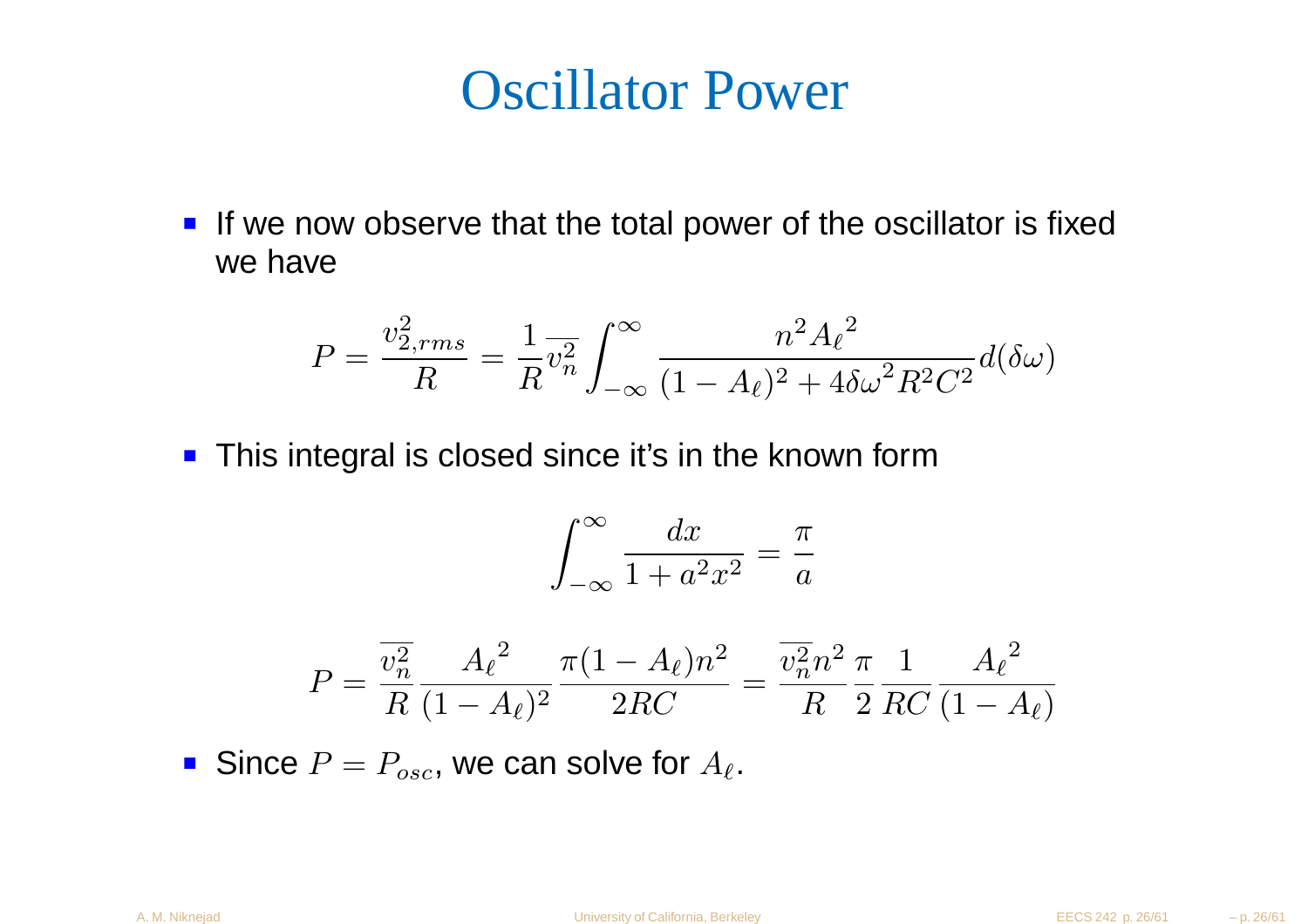## Non-unity Loop Gain

Since  $P_{osc}$  is finite,  $A_\ell$  $\neq 1$  but it's really close to unity

$$
P_{osc}(1 - A_{\ell}) = \frac{\overline{v_n^2} n^2}{R} \frac{\pi}{2} \frac{1}{RC} A_{\ell}^2
$$

Since  $A_\ell\approx 1$ 

$$
(1 - A_{\ell}) = \frac{\frac{\overline{v_n^2}}{R}}{P_{osc}} \frac{\pi}{2} \frac{1}{RC}
$$

$$
\Delta f_{RC}
$$

■ Since we integrated over negative frequencies, the noise voltage is given by

$$
\overline{v_n^2} = 2kTR_{eff}
$$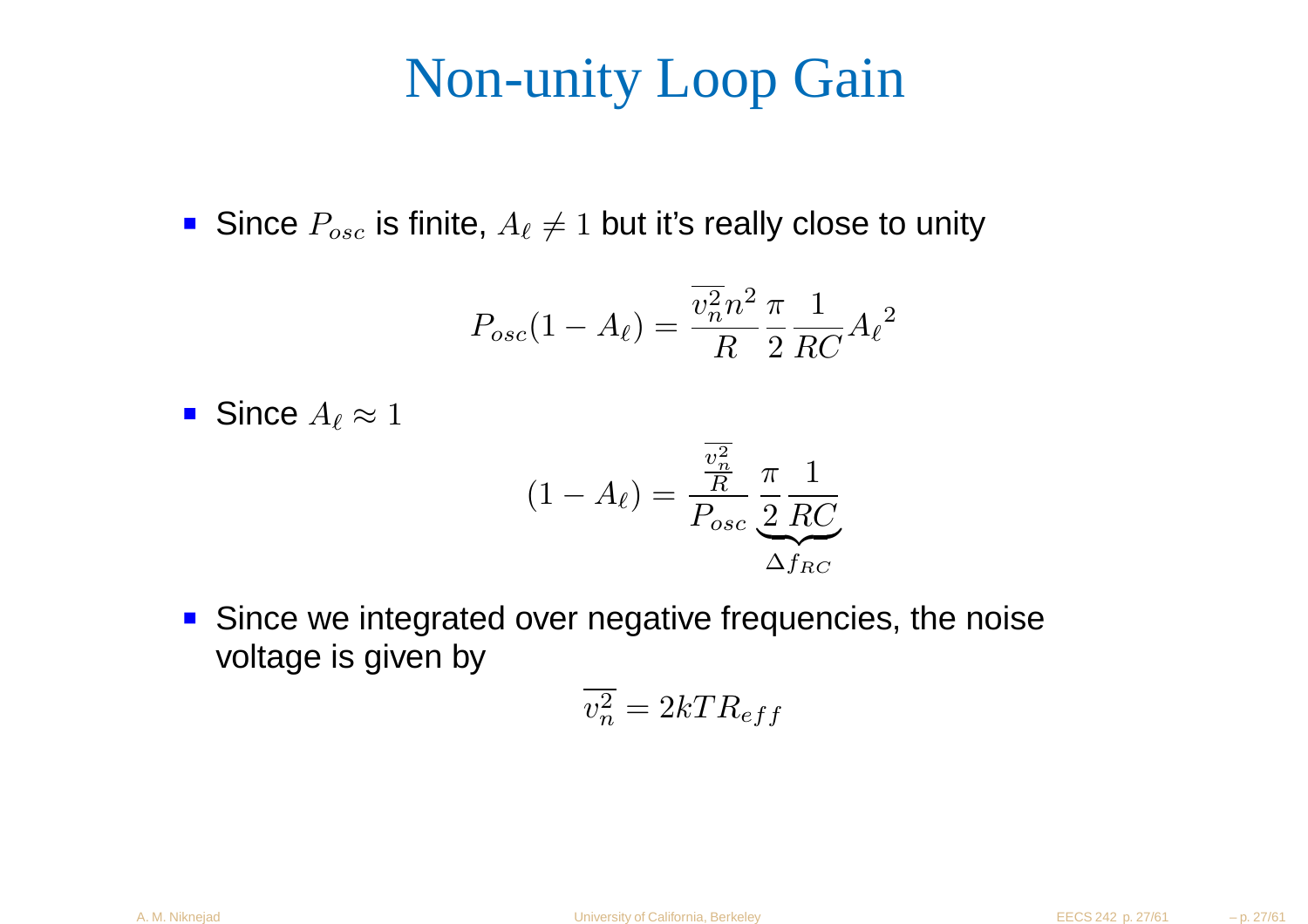## Magnitude of  $A_\ell$

But since  $v_n^2/R$  over the equivalent bandwidth  $\Delta f_{RC}$  is much small than  $P_{osc}$ , we expect that

$$
(1 - A_{\ell}) = \frac{\overline{v_n^2}}{P_{osc}} \Delta f_{RC} = \epsilon
$$

or

$$
A_{\ell}=1-\epsilon
$$

**The LTI interpretation is that the amplifier has positive feedback** and it limits on it's own noise. The loop gain is nearly unity but just below so it's "stable".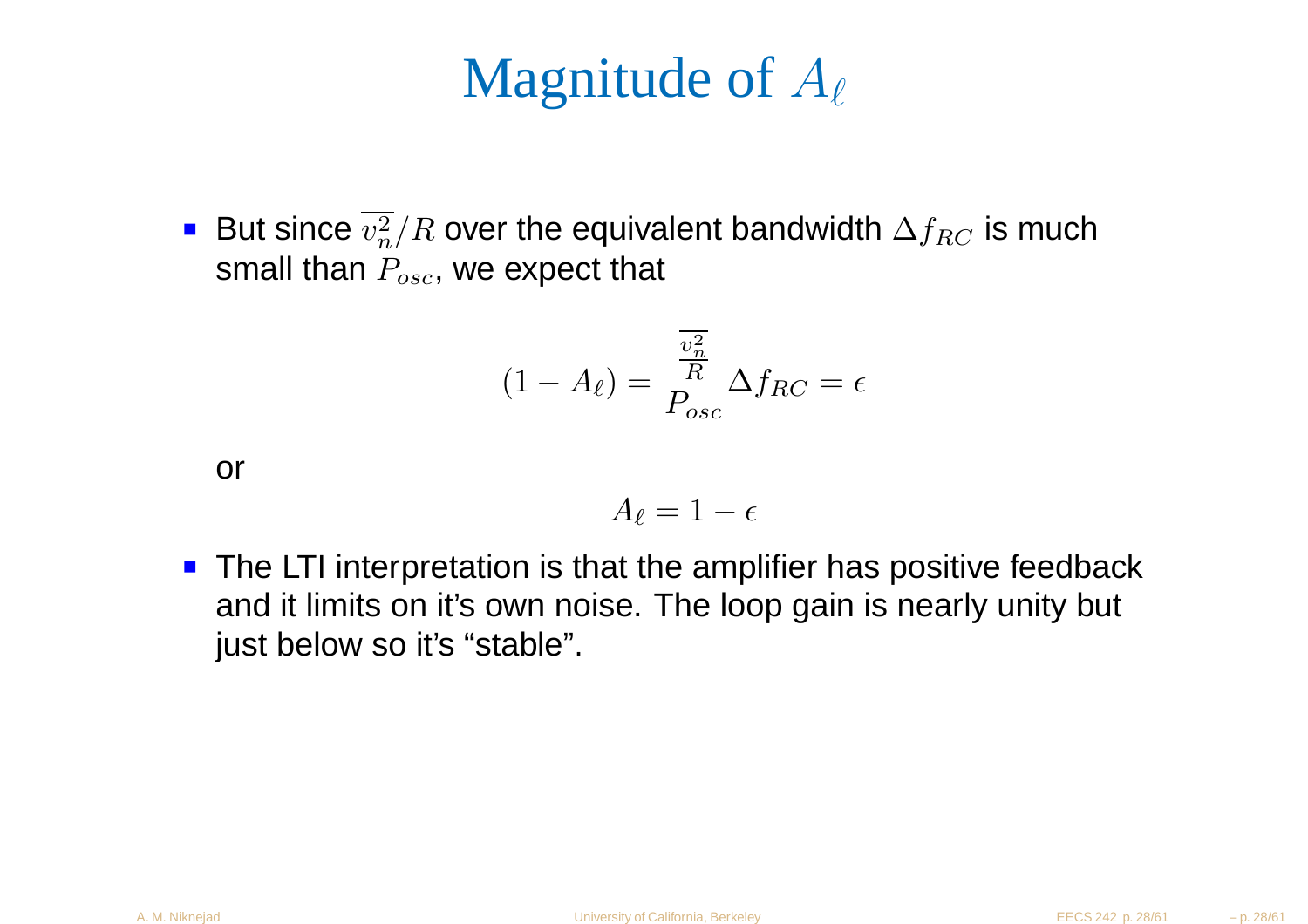## Standard Oscillator LTI Analysis



The above equivalent circuit includes the "drain" noise  $i_1^2$  $_1^2$ , the load noise  $i^2_{\mathit{F}}$  $^2_R$ , and an input voltage/current noise  $v^2_2$  2 $\frac{2}{2}$  and  $i_2^2$  $2\,$  .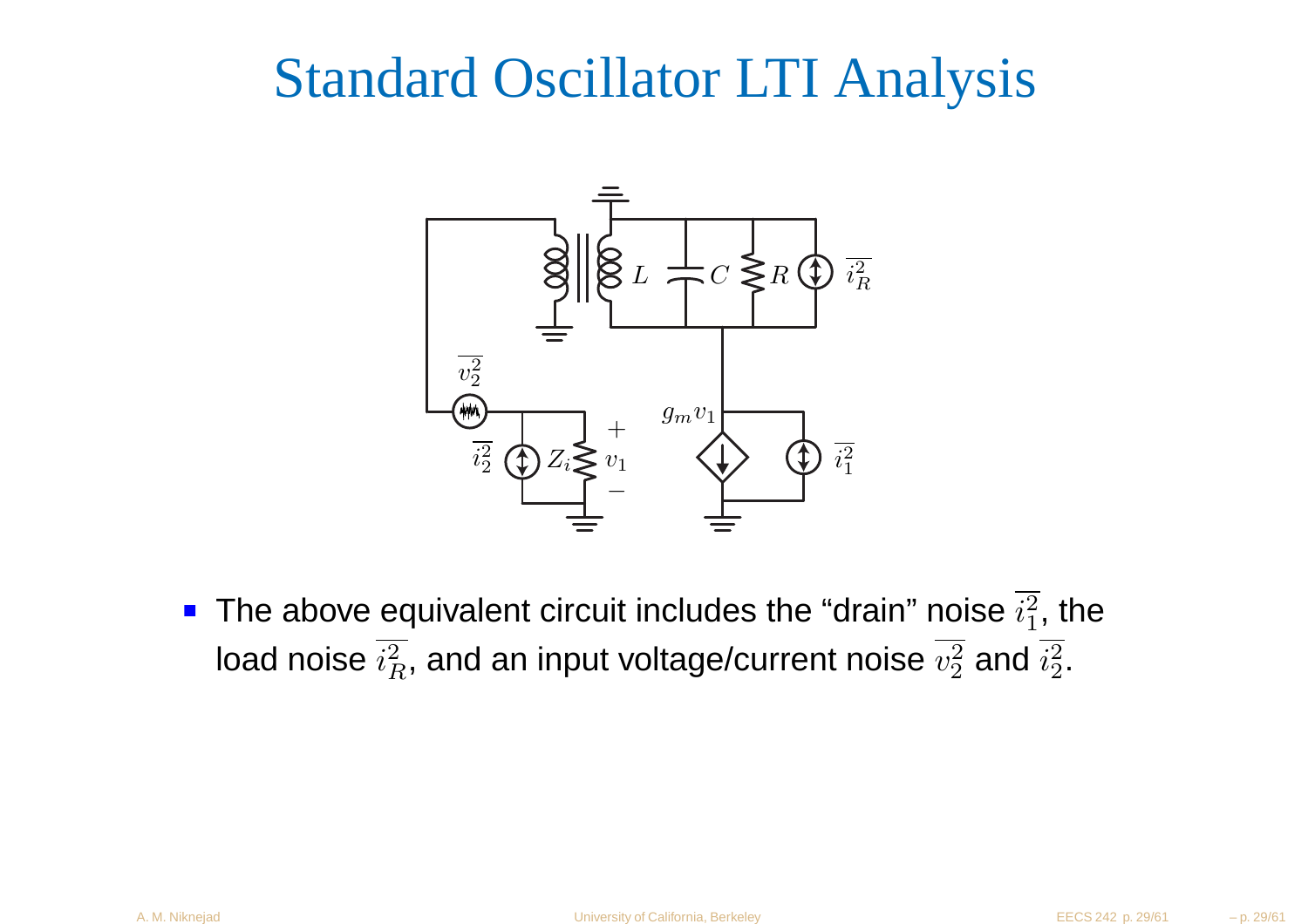## Equivalent Noise Model



All the noise sources can be moved to the output by an appropriate transformation

$$
\overline{i_n^2} = \overline{i_1^2} + \frac{\overline{i_2^2}}{n^2} + \overline{v_n^2} \left( g_m - \frac{1}{Z_i} \right)^2 + \overline{i_R^2}
$$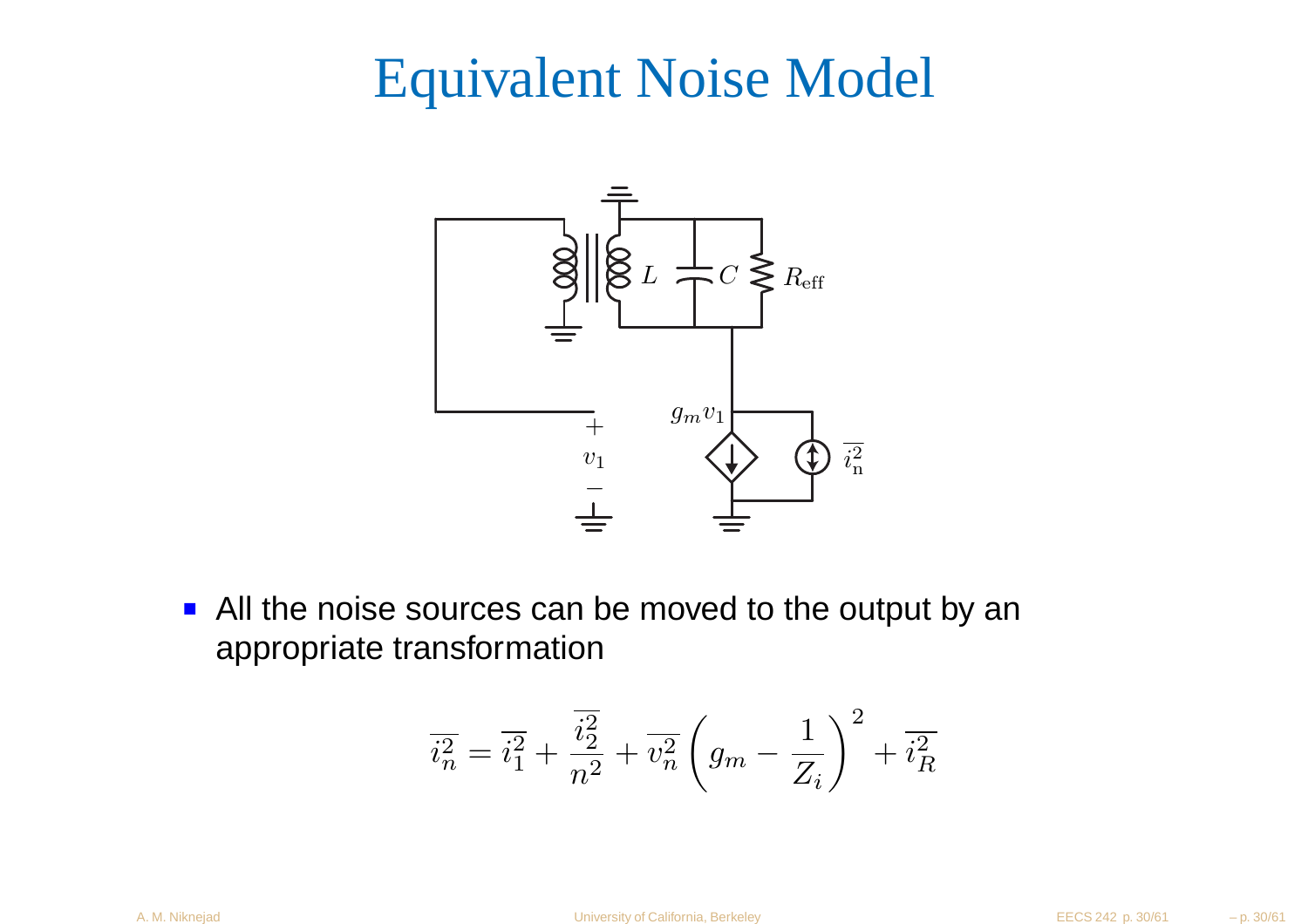#### LTI Noise Analysis

• The output voltage is given by

$$
v_o = -(g_m v_1 + i_n) Z_T
$$

since

$$
v_1 = \frac{-v_o}{n}
$$

we have

$$
v_1 = \frac{g_m Z_T}{n} v_o - i_n Z_T
$$

$$
v_o = \frac{-i_n Z_T}{1 - \frac{g_m Z_T}{n}}
$$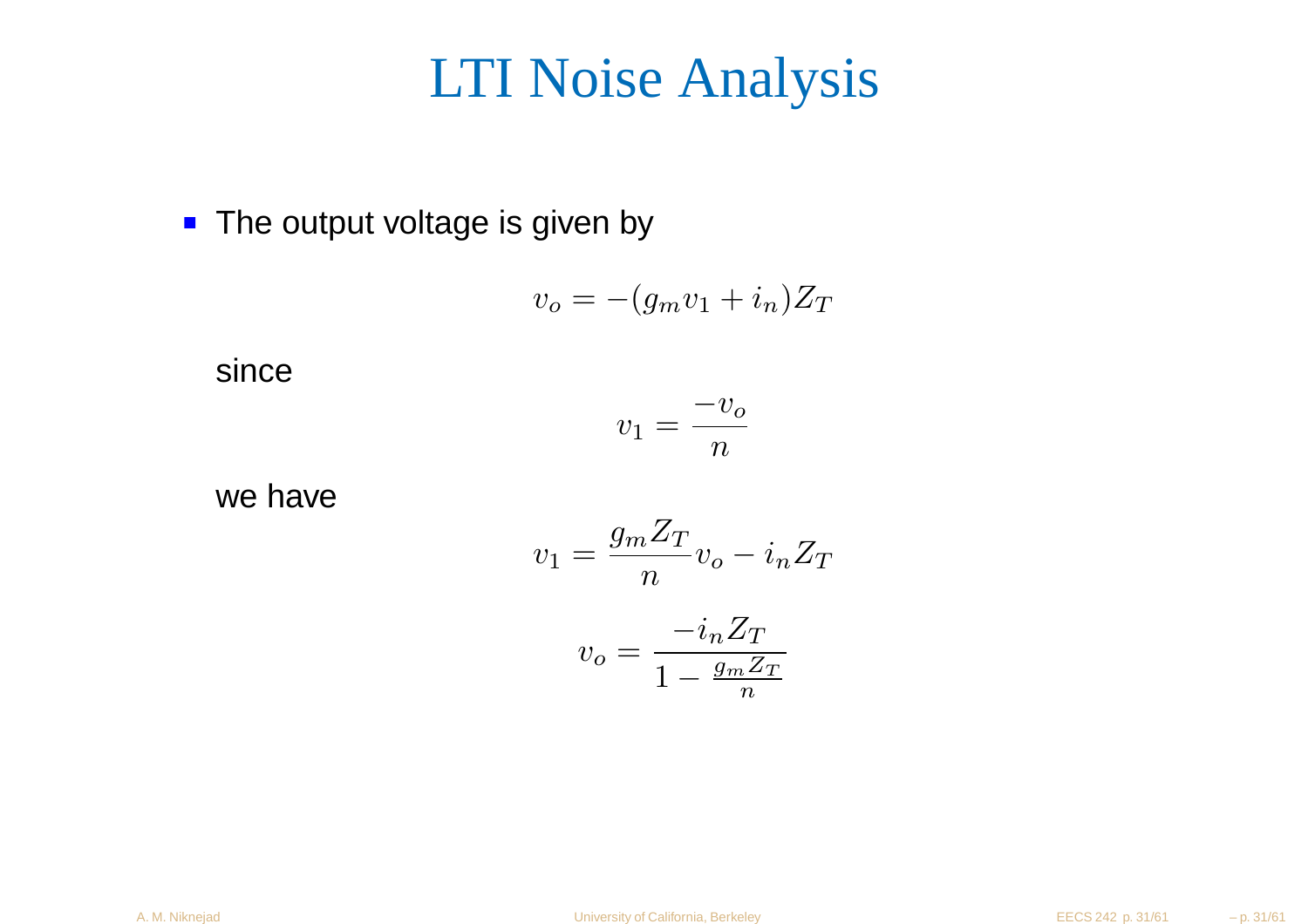#### Tank Near Resonance

■ The tank impedance can be put into this form

$$
Z_T = \frac{1}{\frac{1}{R_1} + j\omega C + \frac{1}{j\omega L}} = \frac{R_1}{1 + j\frac{\omega}{\omega_0}Q + \frac{1}{j\omega}\omega_0 Q}
$$

Where the loaded tank  $Q=R_1/(\omega_0$  $L$ ) =  $\omega_0 R_1 C$ 

$$
Z_T = \frac{R_1}{1 + jQ\left(\frac{\omega}{\omega_0} - \frac{\omega_0}{\omega}\right)}
$$

If  $\omega=\omega_0+\delta\omega$  and  $\delta\omega\ll\omega_0$ 

$$
\frac{\omega}{\omega_0} - \frac{\omega_0}{\omega} \approx \frac{2\delta\omega}{\omega_0}
$$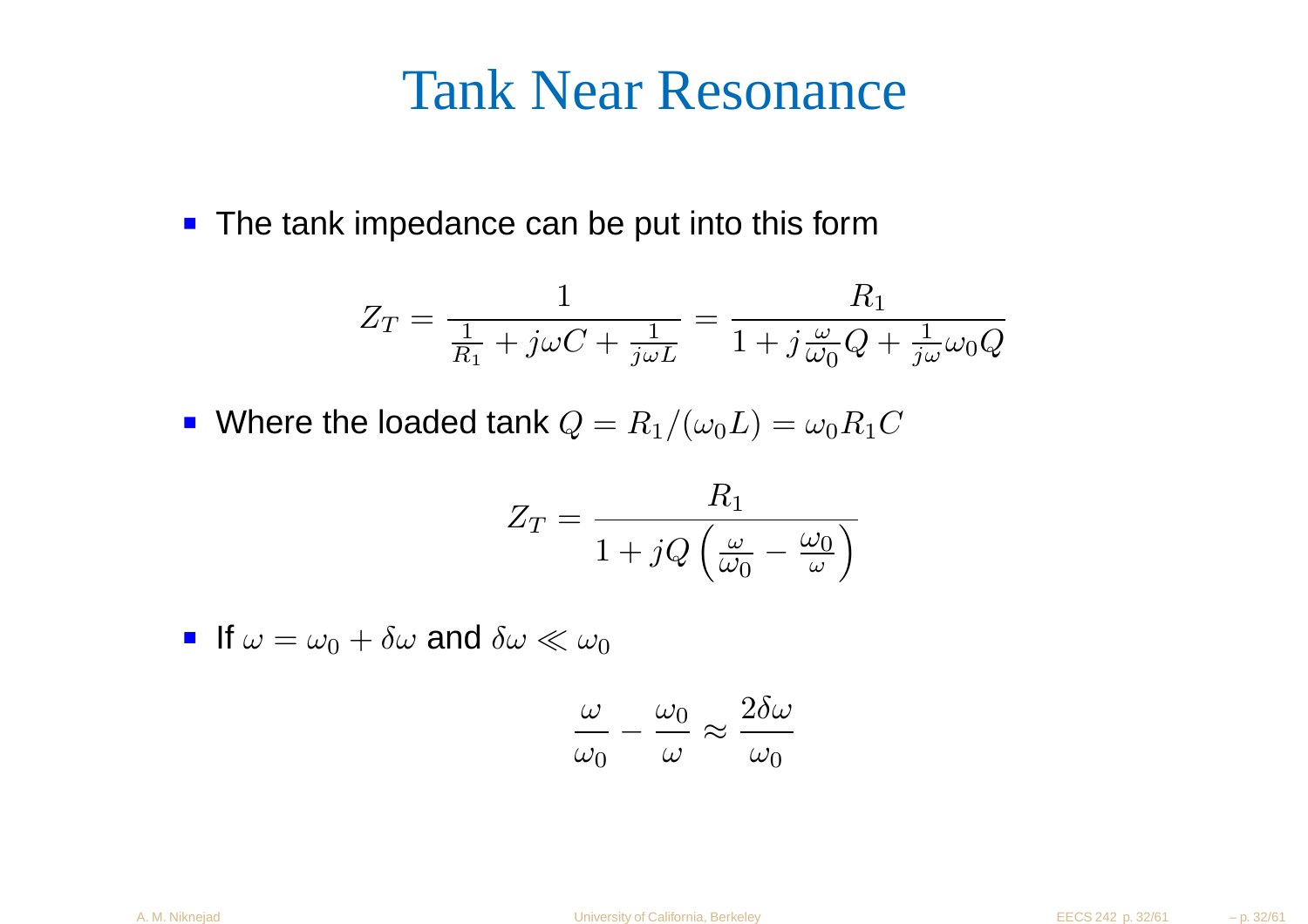#### Transfer Near Resonance

■ We now have that

$$
Z_T(\omega_0 + \delta \omega) \approx \frac{R_1}{1 + j2Q \frac{\delta \omega}{\omega_0}}
$$

• This allows to write the output voltage as

$$
v_o = -i_n \frac{Z_T}{1 - \frac{g_m R_1}{n} \frac{1}{1 + j2Q \frac{\delta \omega}{\omega_0}}} = -i_n \frac{R_1}{\left(1 - \frac{g_m R_1}{n}\right) + j2Q \frac{\delta \omega}{\omega_0}}
$$

Now it's time to observe that  $A_\ell=\frac{g_m}{g}$ we assume that  $A_\ell\leq 1,$  then the circuit is a high gain positive  $R_{\rm 1}$  $\,n_{-}$  $\frac{n^{R_1}}{n}$  is the initial loop gain. If feedback amplifier.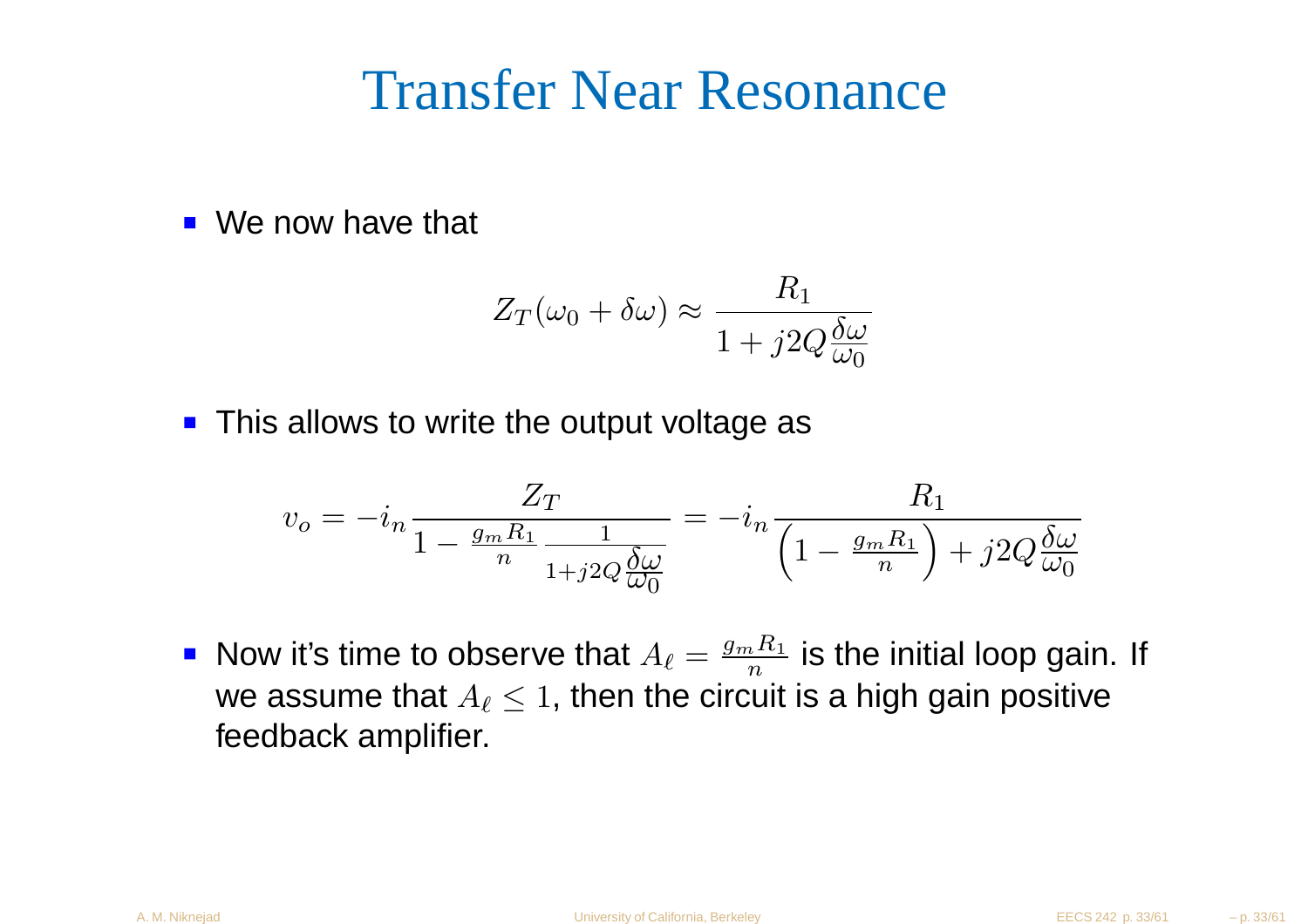#### Lorentzian Spectrum

The power spectrum of  $v_o$  $_{o}$  is given by

$$
v_o^2 = \overline{i_n^2} \frac{R_1^2}{\left(1 - \frac{g_m R_1}{n}\right)^2 + 4Q^2 \frac{\delta \omega^2}{\omega_0^2}}
$$

**This has a Lorentzian shape for white noise. For offsets** frequencies of interest

$$
4Q^2\frac{\delta\omega^2}{\omega_0{}^2}\gg\left(1-\frac{g_mR_1}{n}\right)^2
$$

Thus a characteristic  $\delta\omega^2$  roll-off with offset.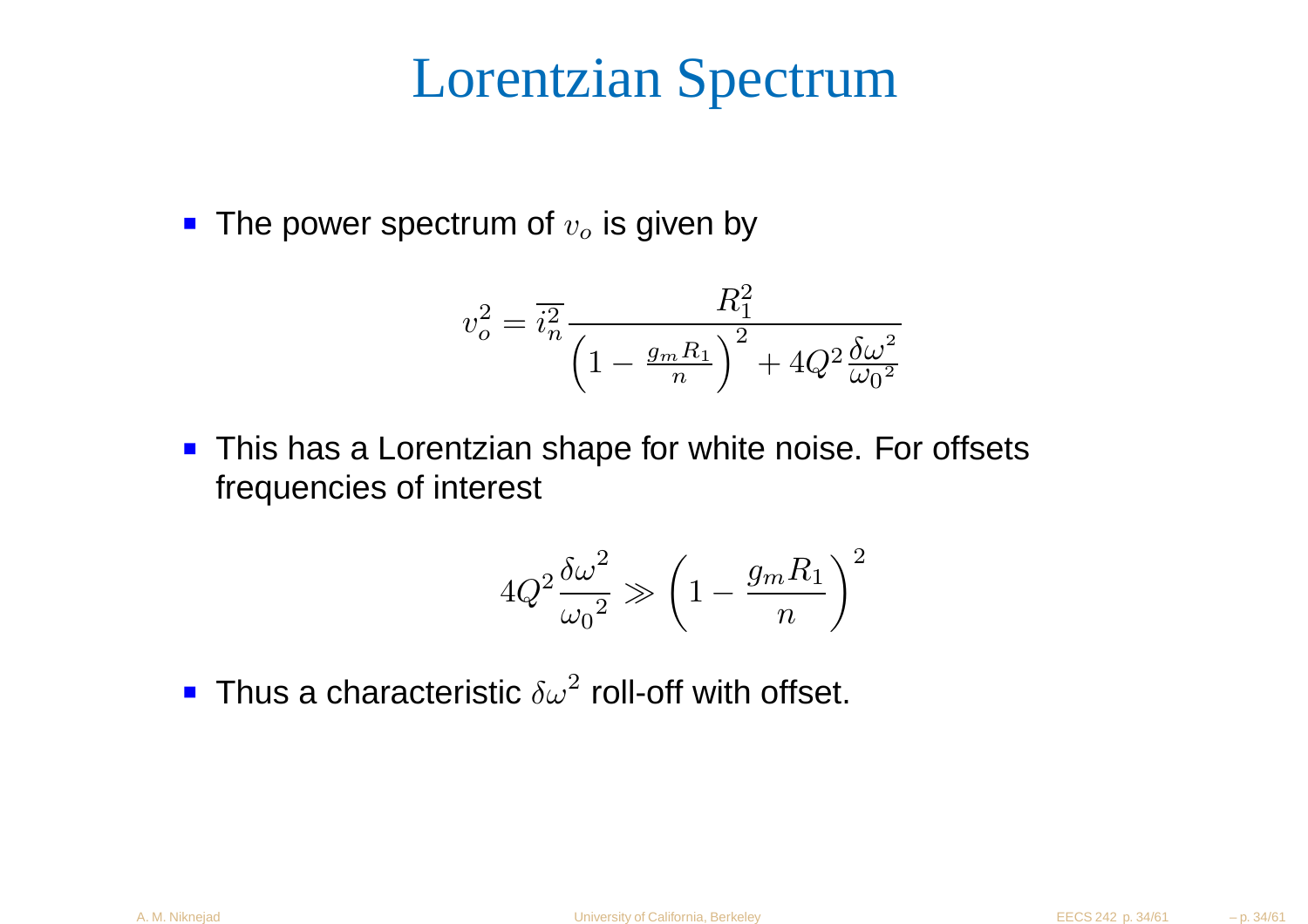## Noise at Offsets

• The spectrum normalized to the peak is given by

$$
\left(\frac{v_o}{V_o}\right)^2 \approx \frac{\overline{i_n^2} R_1^2}{V_o^2} \left(\frac{\omega_0}{\delta \omega}\right)^2 \frac{1}{4Q^2}
$$

**The above equation is in the form of Leeson's Equation. It** compactly expresses that the oscillator noise is expressed as noise power over signal power ( $N/S$ ), divided by  $Q^2$  and dropping like  $1/\delta\omega^2$ .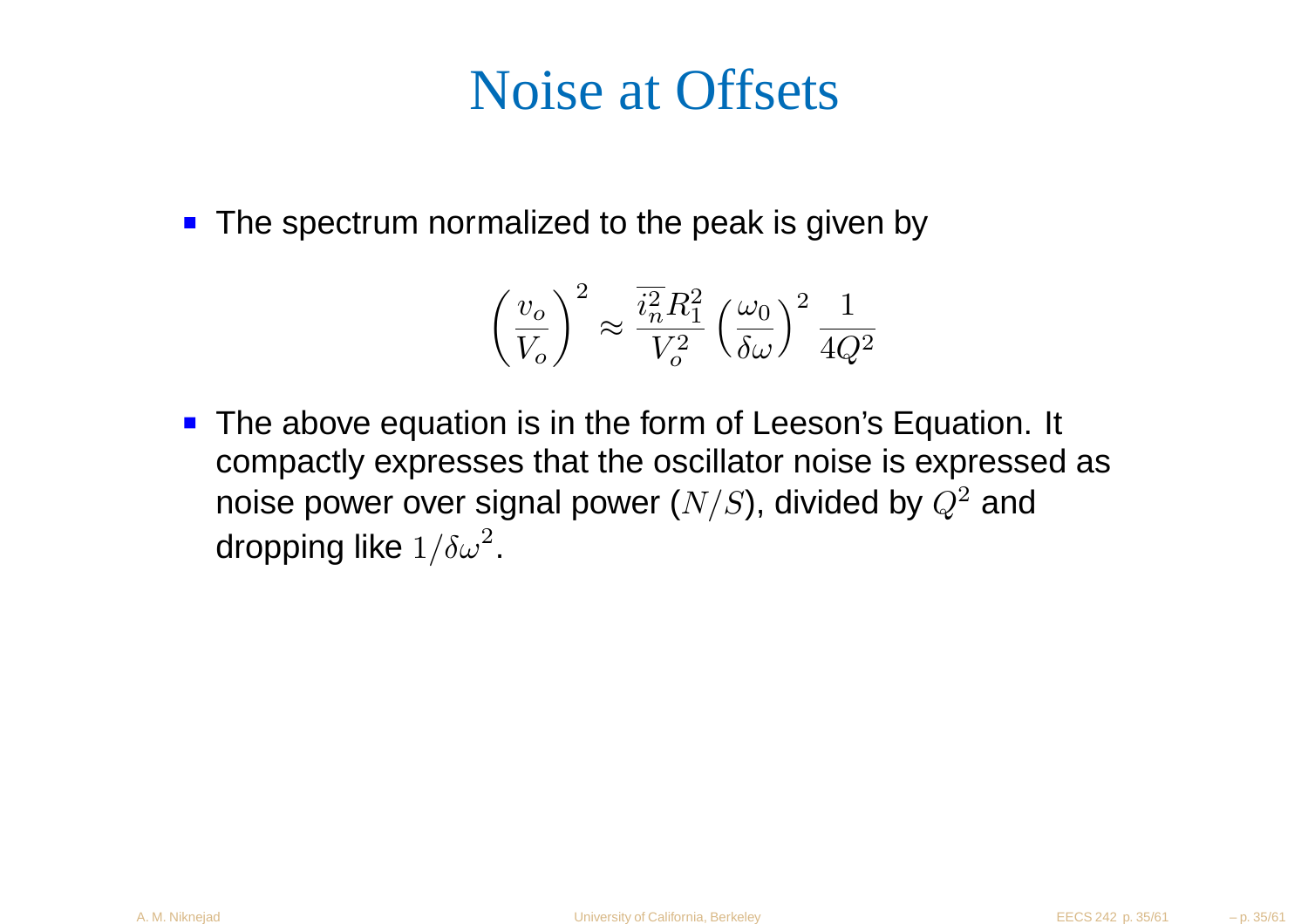#### Total Noise Power

■ We can express the total noise power similar to before

$$
V_o^2 = \int_{-\infty}^{\infty} v_o^2 d(\delta \omega)
$$

$$
= \frac{\overline{i_n^2} R_1^2}{(1 - A_\ell)^2} \int_{-\infty}^{\infty} \frac{d(\delta \omega)}{1 + 4Q^2 \left(\frac{\delta \omega}{\omega_0}\right)^2} \frac{1}{(1 - A_\ell)^2}
$$

$$
V_o^2 = \frac{\overline{i_n^2} R_1^2}{(1 - A_\ell)} \frac{\pi}{2} \frac{f_o}{Q}
$$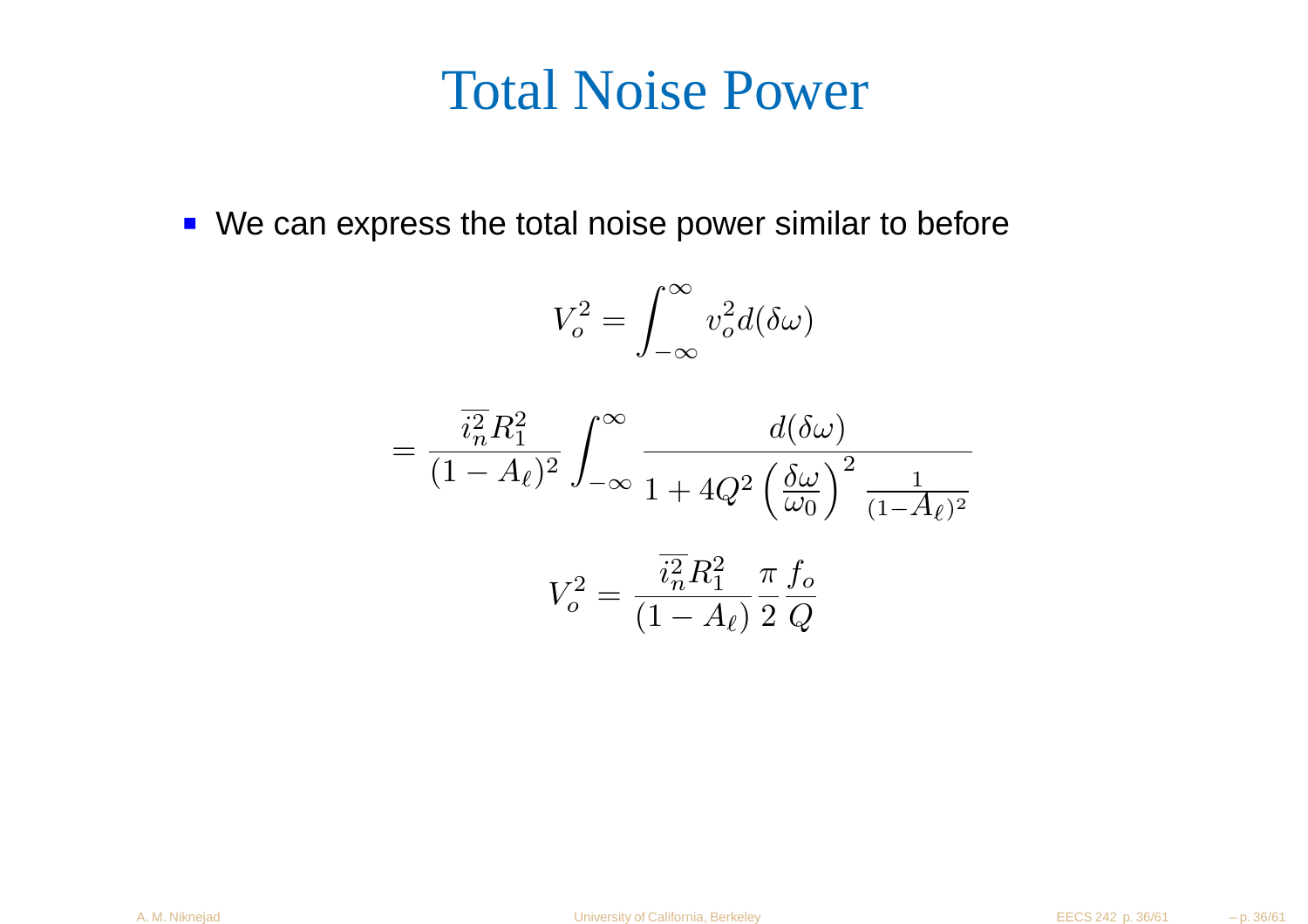#### Lorentzian Bandwidth

We again interpret the amplitude of oscillation as the the noisepower  $i_n^2$  ${2\over n}R_1^2$  1 $_1^2$  gained up by the positive feedback

$$
(1 - A_{\ell}) = \frac{\overline{i_n^2} R_1^2}{V_o^2} \frac{\pi f_o}{2Q}
$$

The  $3\,\mathrm{dB}$  bandwidth of the Lorentzian is found by

$$
(1 - A_{\ell}) = 2Q \frac{f - f_o}{f_o} = \frac{2Q\Delta f}{f_o}
$$

$$
\Delta f = \frac{f_o}{2Q}(1 - A_\ell) = \frac{\overline{i_a^2} R_1^2}{V_o^2} \frac{\pi}{4Q^2} f_o
$$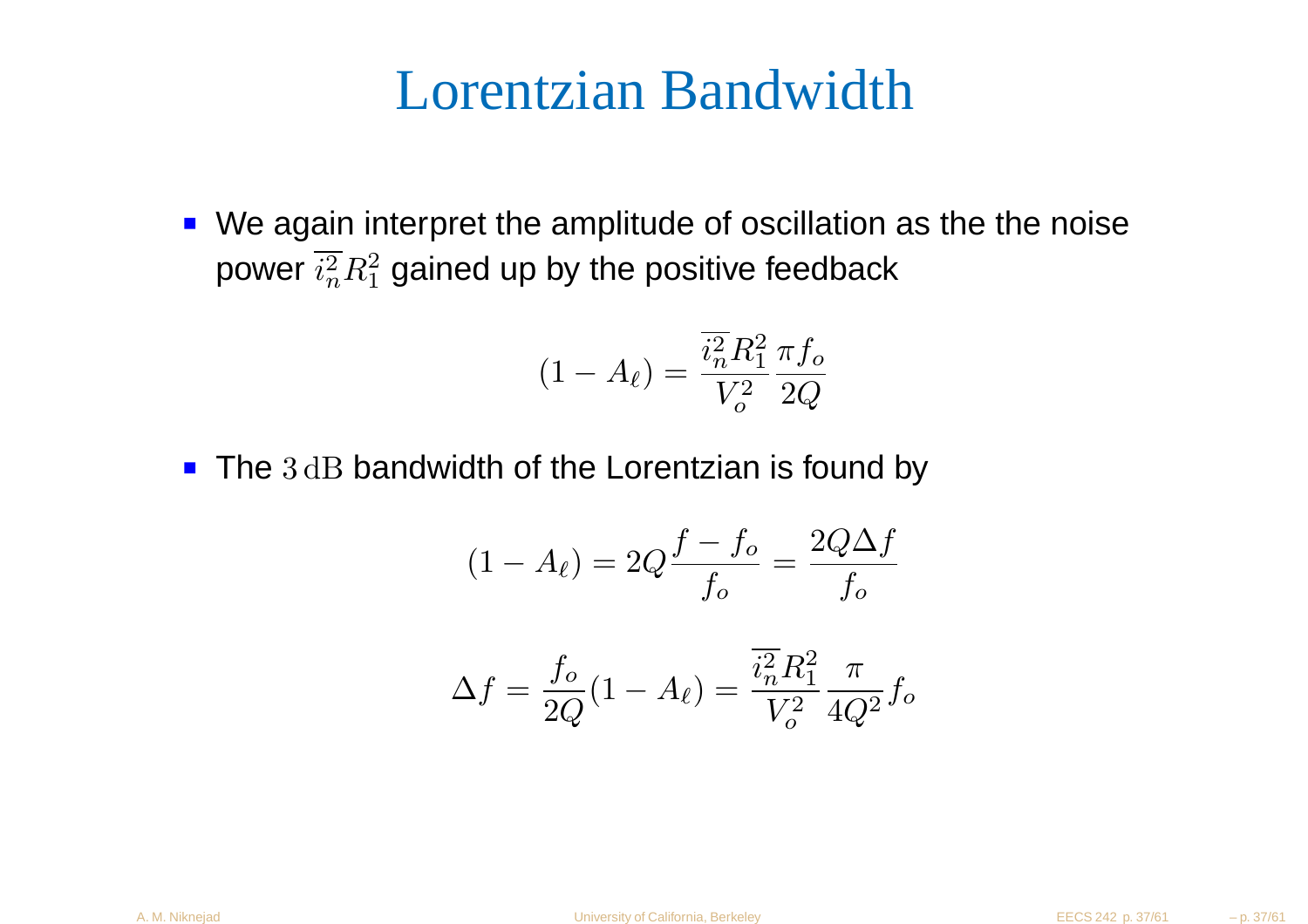## Example Bandwidth

- For example, take  $i_n^2$  $\sim$   $\sim$  $\, n \,$  $\frac{2}{n} = 10^{-22}$  $^2\mathrm{A}^2$  $Q=10$  and  $V_o=1\text{V}$ . This gives a  $\Delta f=0.07\text{Hz}$ .  $^{2}/\text{Hz}$ ,  $f_{o} = 1 \text{GHz}$ , R 1 $_{1} = 300\Omega,$
- This is an extremely low bandwidth. This is why on the spectrum analyzer we don't see the peak of the waveform. Foreven modest offsets of  $100\,$ dominates. But we do observe a  $1/\delta\omega^3$  region.  $-1000$ Hz, the  $1/\delta\omega^2$  behavior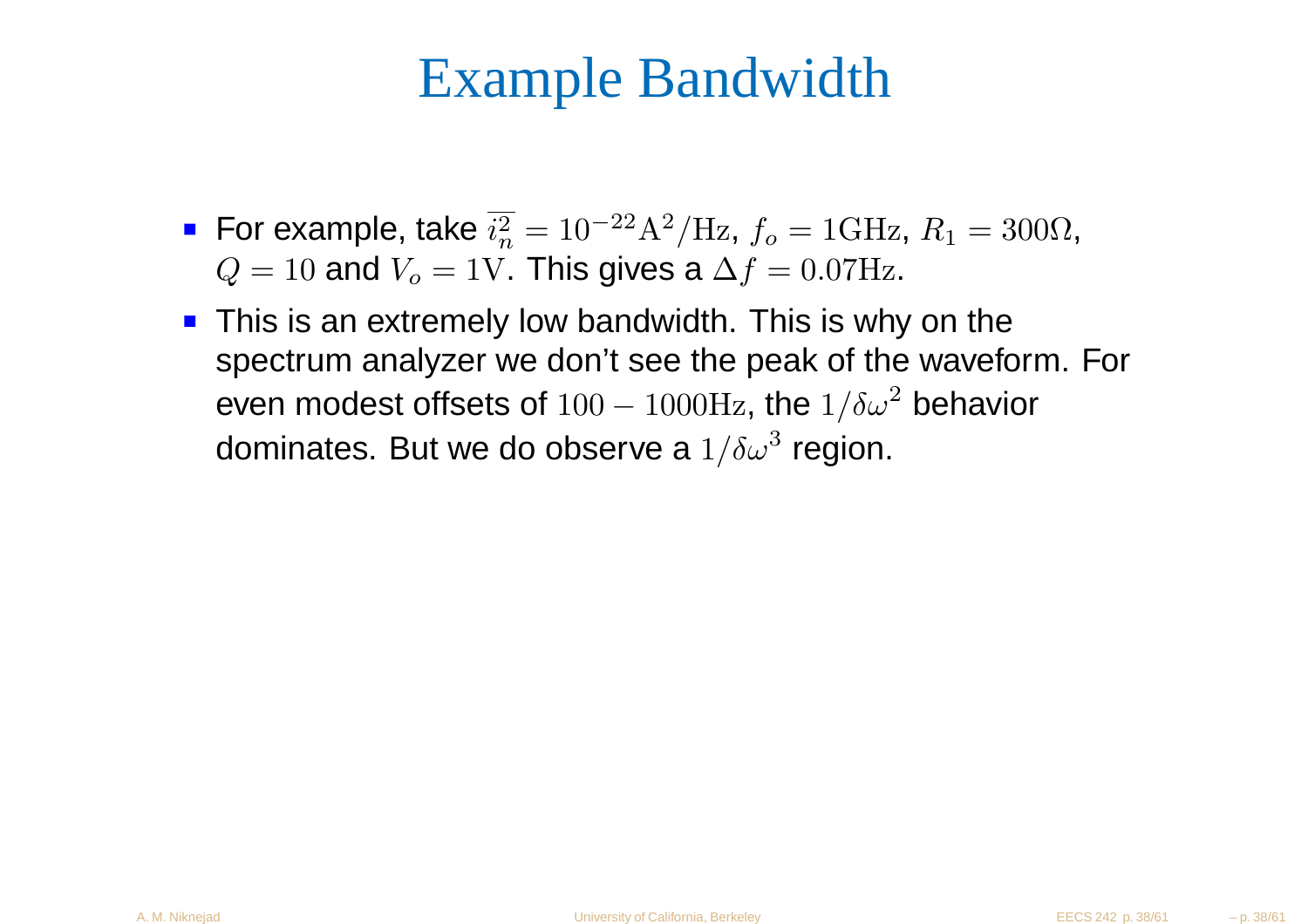## Noise Corner Frequency

- Because the oscillator is really a time-varying system, we should consider the effects of noise folding. For instance, consider any low frequency noise in the system. Due to the pumping action of the oscillator, it will up-convert to the carrierfrequency.
- In reality the pumping is not perfectly periodic due to the noise. But we assume that the process is *cyclostationary* to simplify the analysis.
- Since there is always  $1/f$  noise in the system, we now see the origin of the  $1/f^3$  region in the spectrum.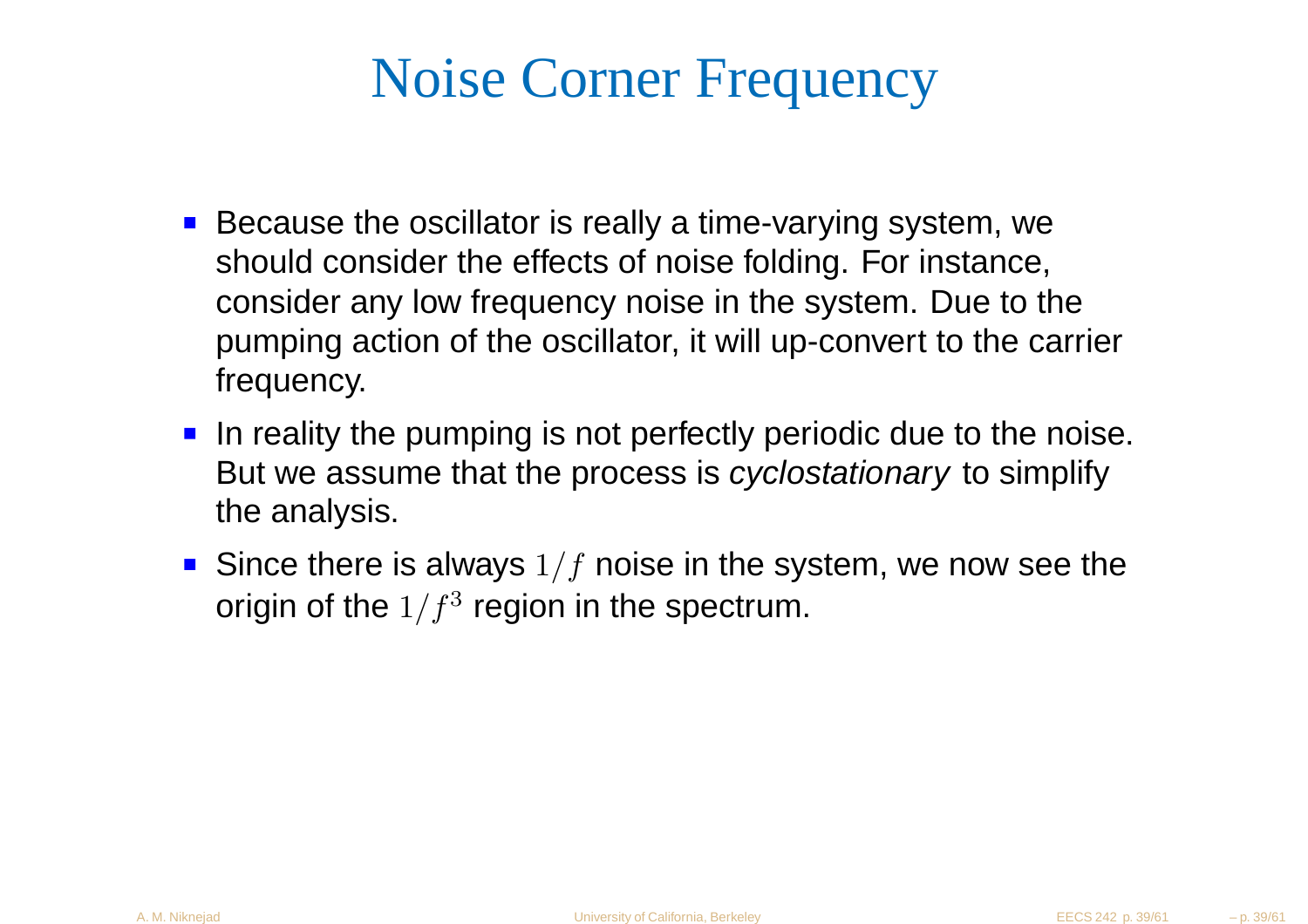## Noise due to Non-Linear Caps

- **Another noise upconversion occurs through non-linear** capacitors. This is particularly important on the VCO control line.
- Assume that  $C_j=C_0+K_C\Delta V_c.$  Since the frequency is given by

$$
f_o = \frac{1}{2\pi\sqrt{LC}}
$$

We see that  $f_o = f_{oQ} + K_f \Delta V_c$ .  $K_f \approx 10$  oscillation waveform is given by $-100\mathrm{MHz/V}$ . The

$$
V(t) = V_o \cos\left(\int 2\pi f_o dt\right)
$$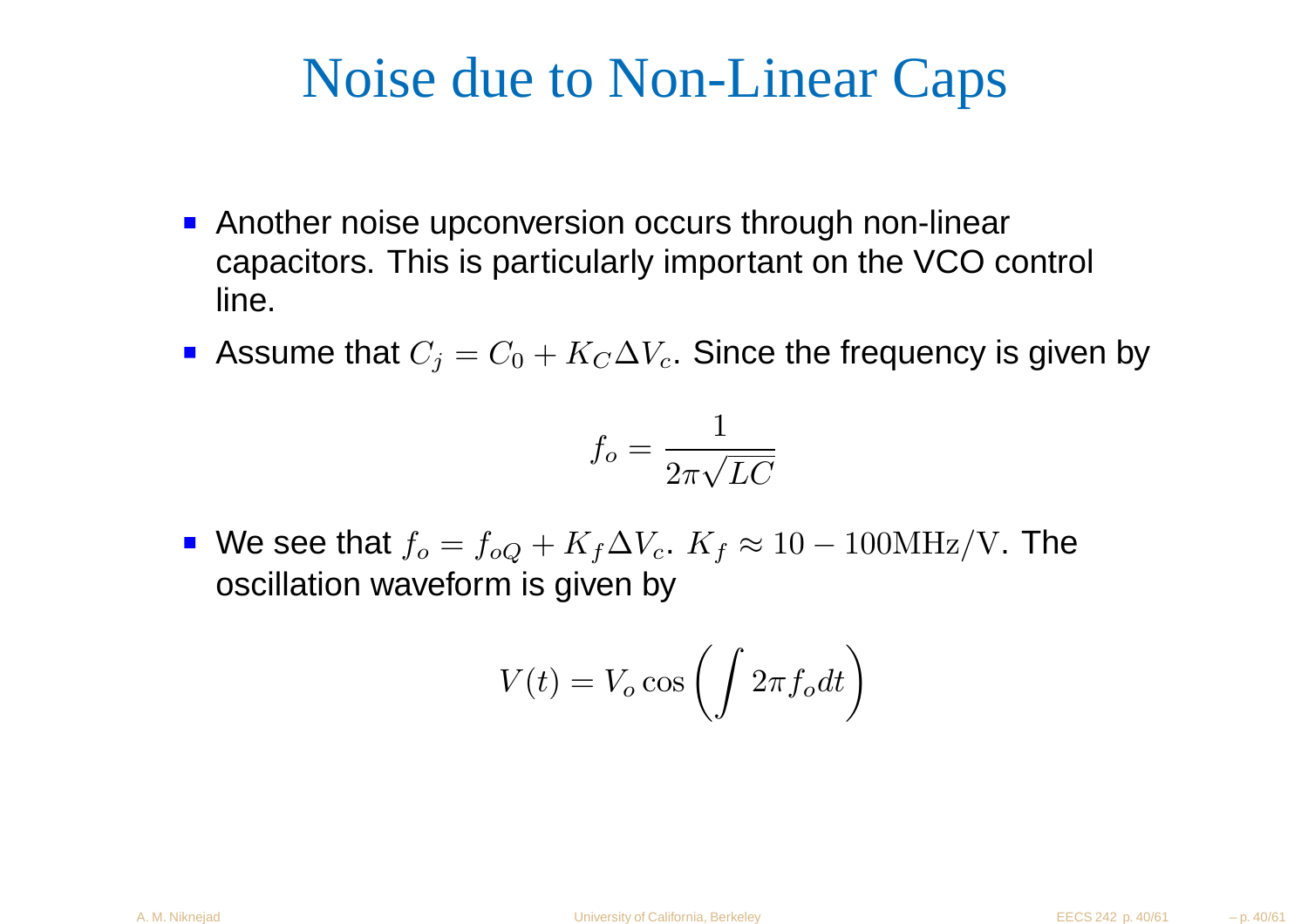### Noise Sidebands

For  $\Delta V_c$  a tone at some offset frequency  $\omega_m$ , we have

$$
\Delta V_c = V_m \cos \omega_m t
$$

where  $V_m = \sqrt{4 k T R_c} \sqrt{2} {\rm V} / \sqrt{\rm Hz}$  due to noise. This produces<br>poise sidebands noise sidebands

$$
V(t) = V_o \cos \left(\omega_0 t + \sqrt{2} \sqrt{4kTR_c} \frac{K_f 2\pi}{\omega_m} \sin \omega_m t\right)
$$

**For small noise** 

$$
V(t) \approx V_o \cos(\omega_0 t) - V_o \sin(\omega_0 t) \sqrt{8kTR_c} \frac{K_f}{\omega_m} \sin(\omega_m t)
$$

$$
V(t) \approx \frac{V_o}{\omega_m} K_f \sqrt{8kTR_c} \frac{1}{2} \cos(\omega_o \pm \omega_m)
$$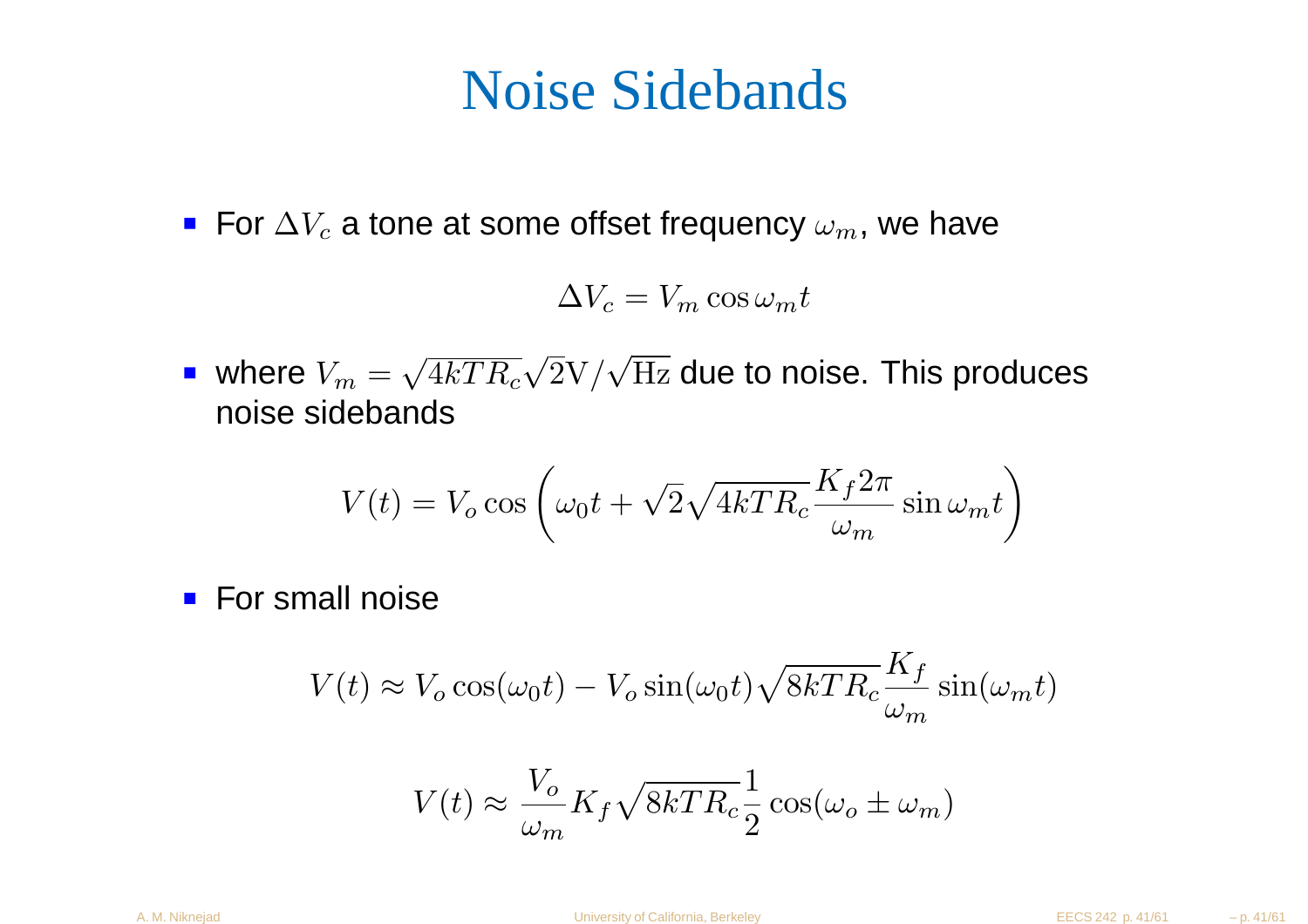## LTV Phase Noise Model

- **The noise analysis thus far makes some very bad assumptions.** Most importantly, we neglect the time-varying nature of the process. Every oscillator is <sup>a</sup> quasi-periodic system and thenoise analysis should take this into account.
- The following noise model is due to Hajimiri/Lee. It begins with <sup>a</sup> simple thought experiment.
- Imagine injecting a current impulse into an LC tank at different times. We assume the LC tank is oscillating at the natural frequency.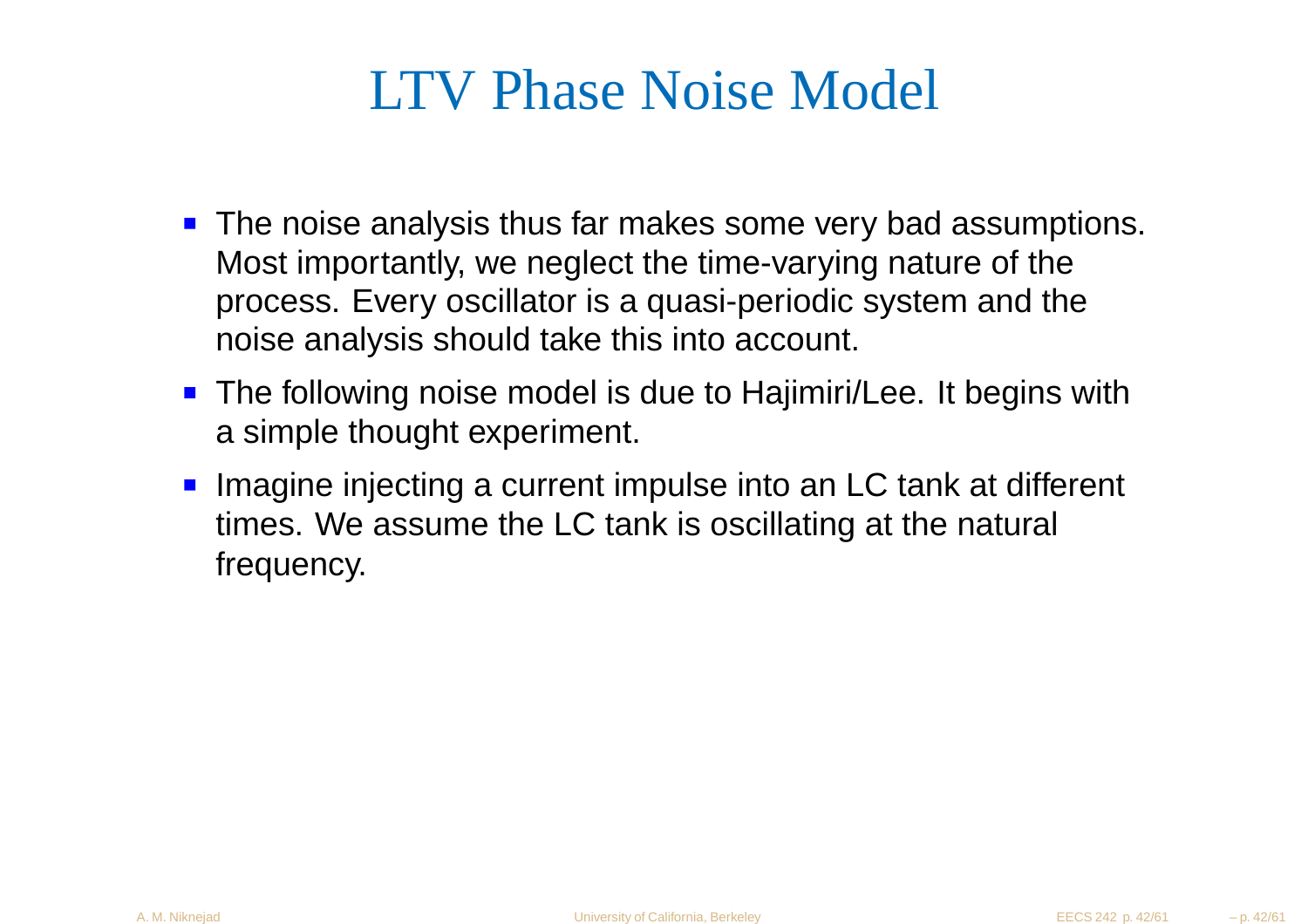## Injection at Peak Amplitude



- Since the impulse of current "sees" an open circuit across the inductor but <sup>a</sup> short circuit across the capacitor, all the current will flow into the capacitor, dumping a charge  $\delta q$  onto the capacitor plates.
- Note that if the injection occurs at the peak voltage amplitude, it will change the amplitude of oscillation.
- **The phase of oscillation, though, is unaltered.**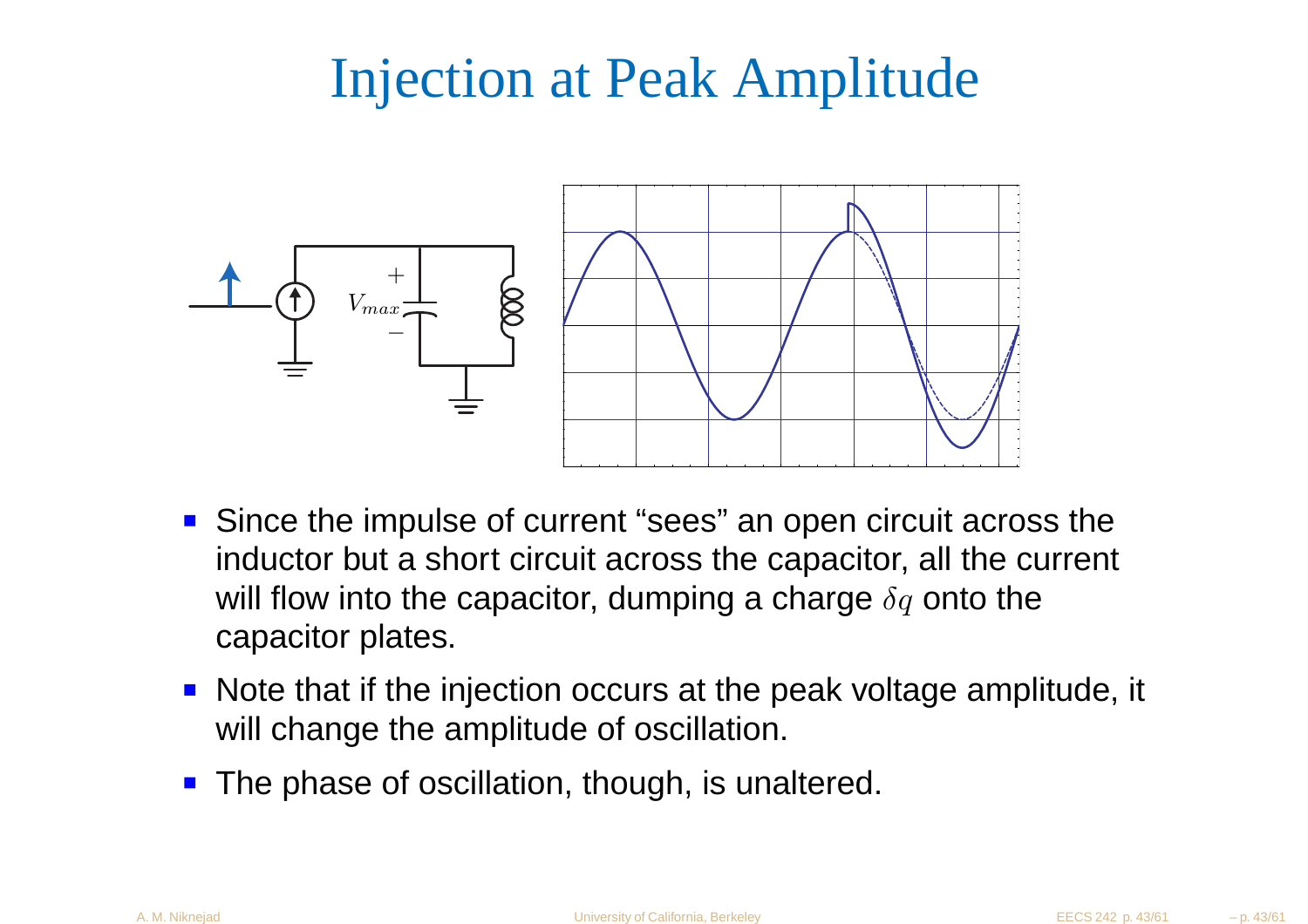## Injection at Zero-Crossing



- If the injection occurs at the waveform crossing, though, thechange in amplitude also changes the phase of the oscillator.
- So we see the sensitivity of the oscillator to noise injection is a periodic function of time. There are points of zero sensitivity andpoints of peak sensitivity.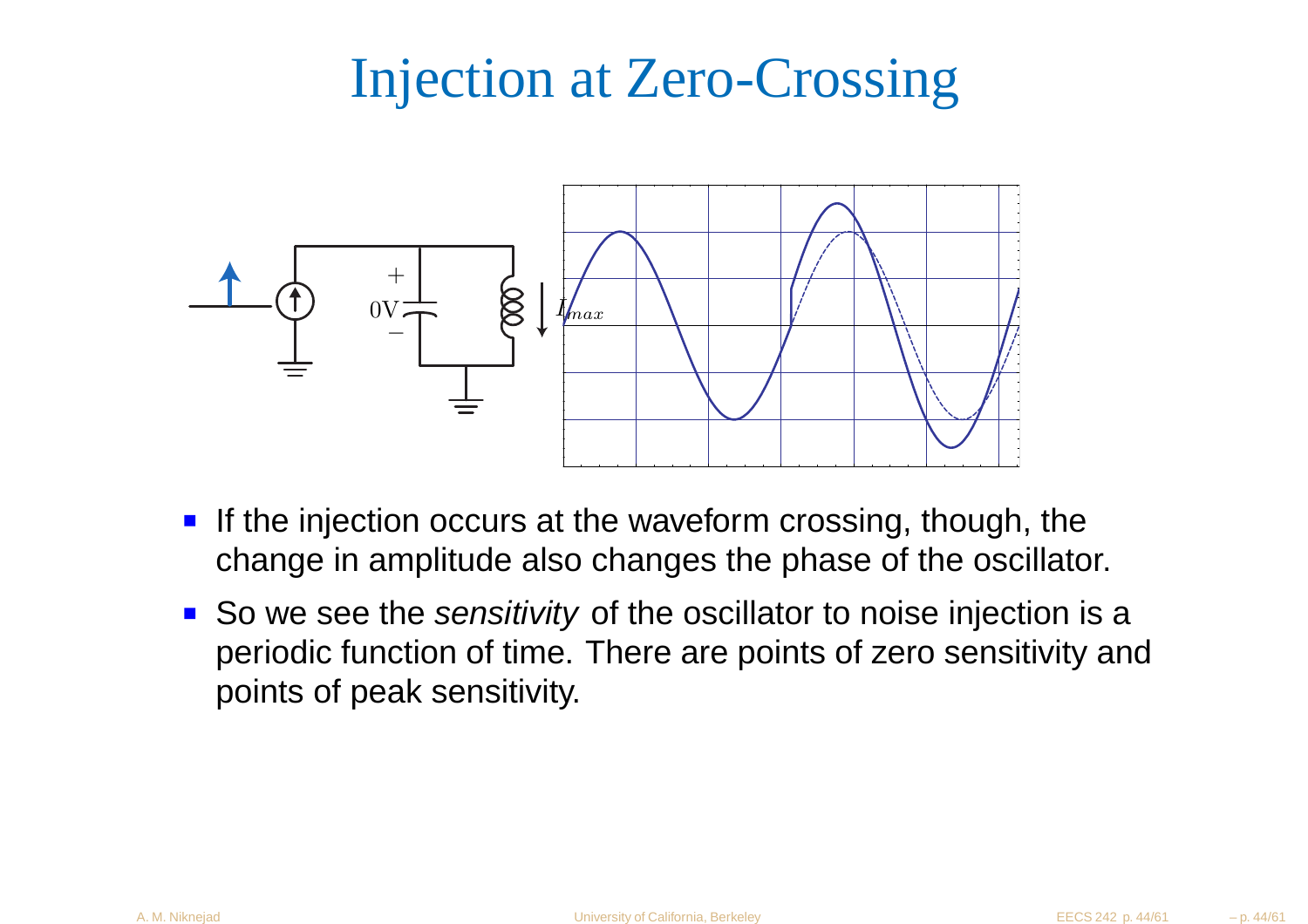## ISF Model

**The key observation (experimentally confirmed) is that the**  phase change is <sup>a</sup> linear function of the disturbance injection (for small injections). Therefore we write the impulse responsein the following normalized form

$$
h_{\phi}(t,\tau) = \frac{\Gamma(\omega_0 \tau)}{q_{max}} u(t-\tau)
$$

The constant  $q_{max} = CV_{peak}$  is simply a normalization constant,  $t_{back}$ the peak charge in the oscillator. The response is zero until the system experiences the input (causality), but then it is assumedto occur instantaneously, leading the the step functionresponse. The function  $\Gamma(\omega_0\tau)$ , the Impulse Sensitivity Function (ISF), is <sup>a</sup> periodic function of time, capturing the time varyingperiodic nature of the system.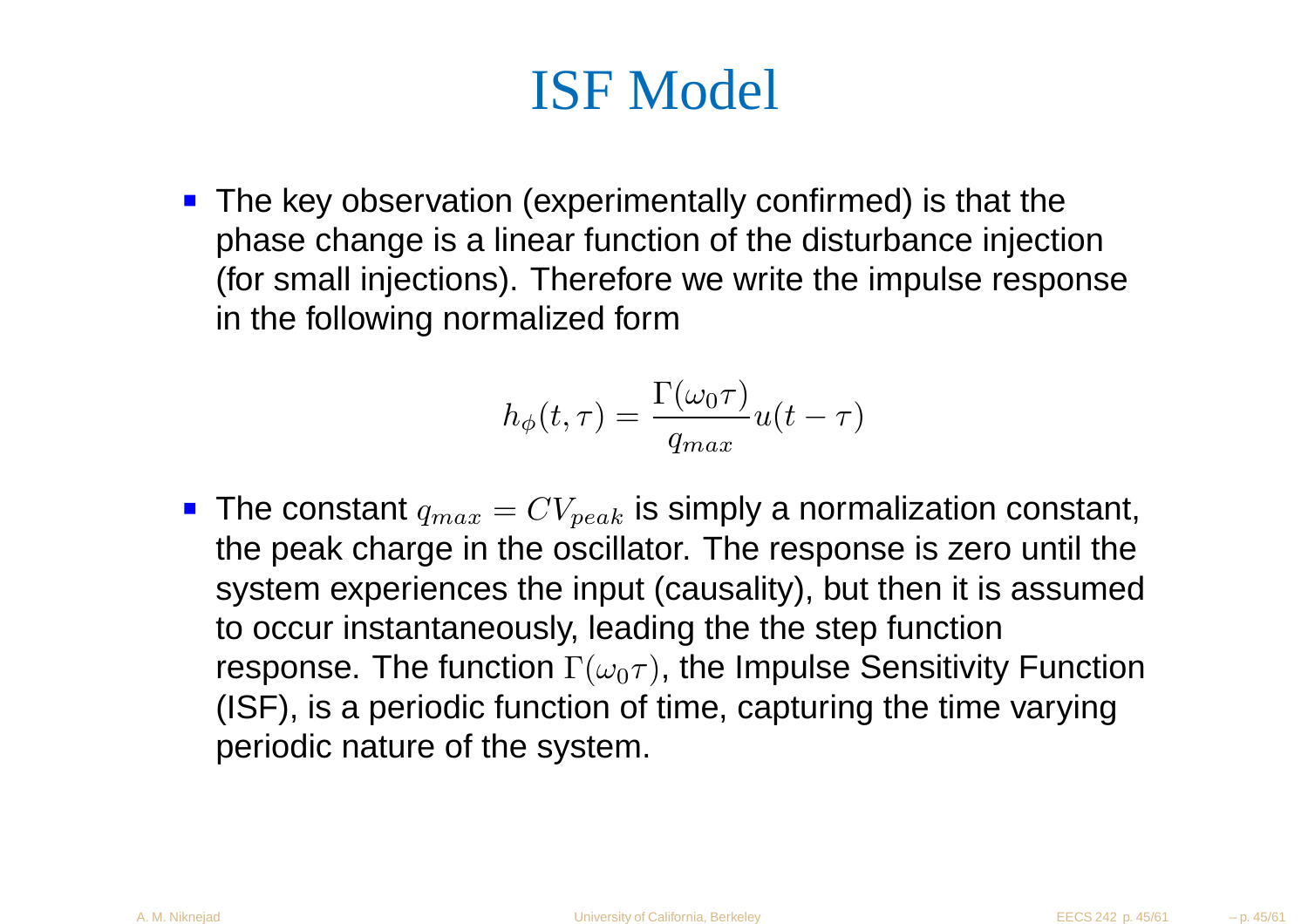## Example Waveforms



**Note a hypothetical system with output voltage waveform and**  ISF. As expected, the ISF peaks during "zero" crossings and i snearly zero at the peak of the waveform.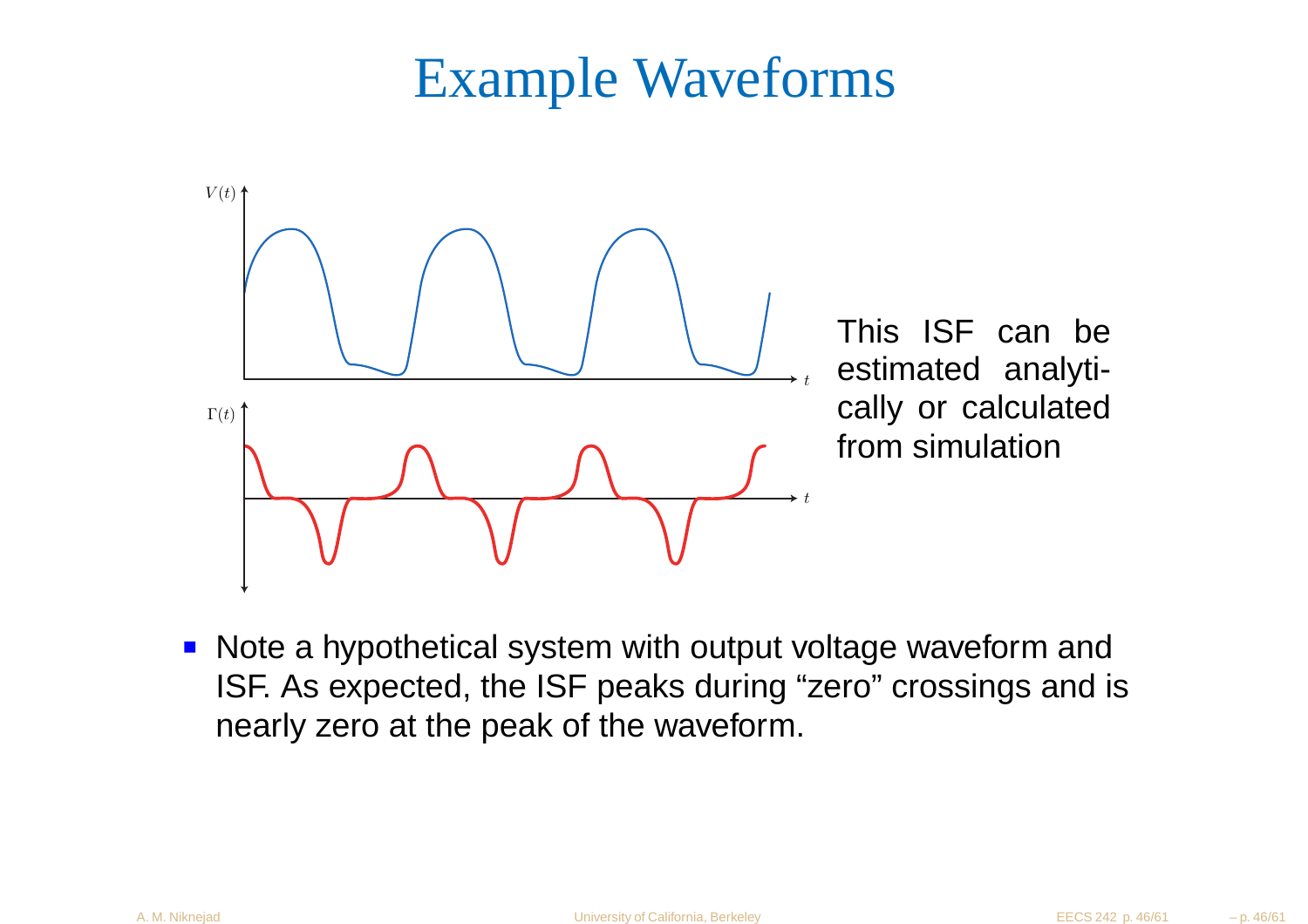## General Response

■ For any deterministic input, we have the convolution integral

$$
\phi(t) = \int_{-\infty}^{\infty} h_{\phi}(t, \tau) i(\tau) d\tau
$$

$$
= \frac{1}{q_{max}} \int_{-\infty}^{t} \Gamma(\omega_0 \tau) i(\tau) d\tau
$$

Since the ISF function  $\Gamma$  is periodic

$$
\Gamma(\omega_0 \tau) = \frac{c_0}{2} + \sum_{n=1}^{\infty} c_n \cos(n\omega_0 t + \phi_n)
$$

$$
\phi(t) = \frac{1}{q_{max}} \left( \frac{c_0}{2} \int_{-\infty}^t i(\tau) d\tau + \sum_{n=1}^{\infty} c_n \int_{-\infty}^t \cos(n\omega_0 t) i(\tau) d\tau \right)
$$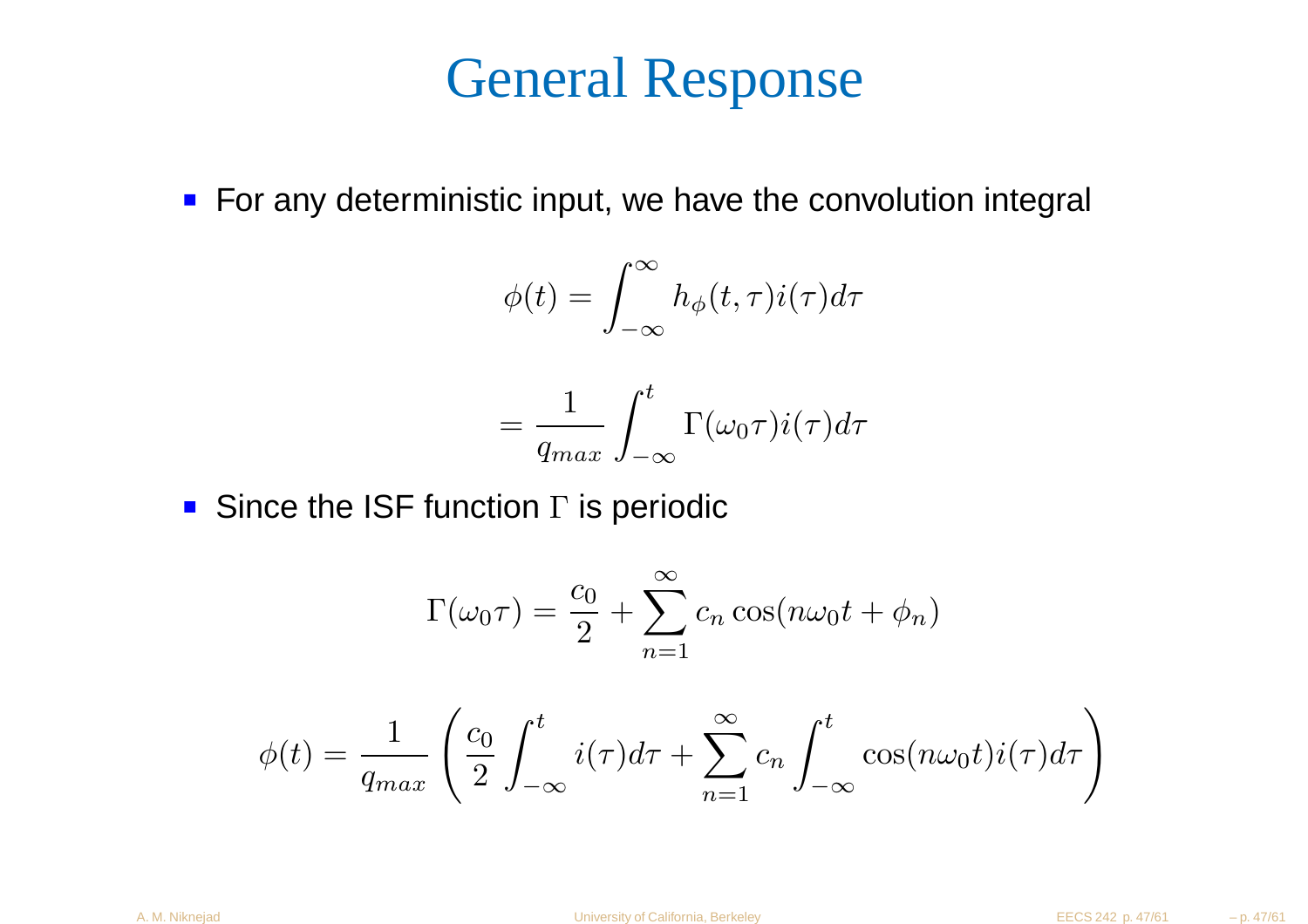#### Phase Deviation to Output



- **Graphically, we see that a noise disturbance creates a phase**  disturbance as shown above, and this in turn modulates thephase of the carrier. This last step is <sup>a</sup> non-linear process.
- The phase function  $\phi(t)$  appears in an oscillator as a phase modulation of the carrier. Note that the phase itself is not (easily) observed directly.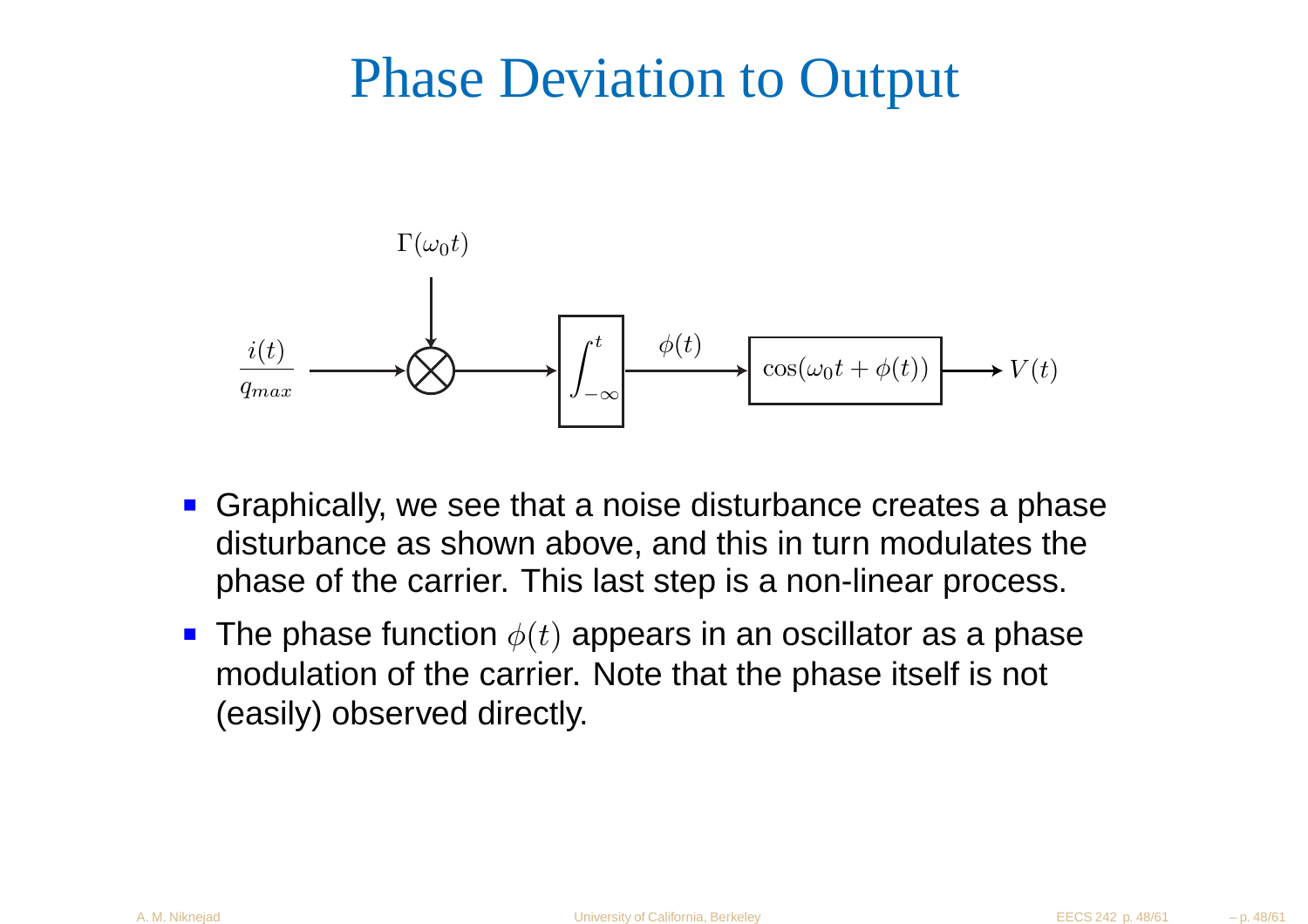## Noise Sidebands

The noise sidebands due to current noise at an offset  $\Delta\omega$  from the  $m$ 'th harmonic (including DC) is now calculated.

 $i(t) = I_m \cos(m\omega_0 + \Delta\omega)t$ 

 $= I_m(\cos m\omega_0 t \cos \Delta\omega t - \sin m\omega_0 t \sin \Delta\omega t)$ 

- If we insert this into the above integration, for small offsets  $\Delta\omega\ll\omega_0$ , we find (approximately) that all terms are orthogonal<br>and integrate to zero excent when  $n=m$ and integrate to zero except when  $n=m.$
- The non-zero term integrates to give

$$
\phi(t) \approx \frac{1}{2} c_m \frac{I_m \sin \Delta \omega t}{q_{max} \Delta \omega}
$$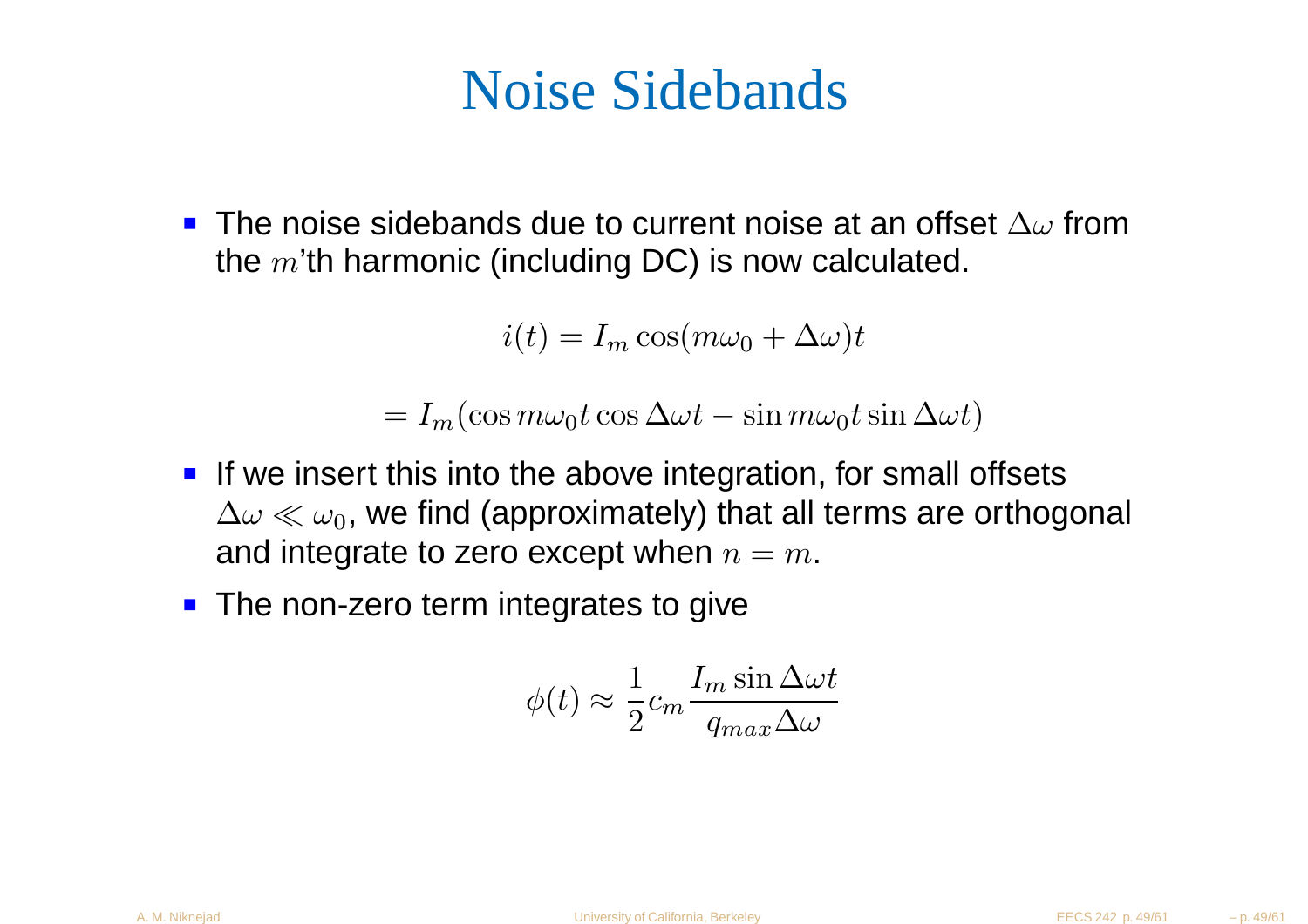## Graphical Interpretation



We see that all noise a distance  $\Delta\omega$  around all the harmonics, י ב including DC, contributes to the phase noise. DC  $1/f$  noise contributes to the  $1/f^3$  region.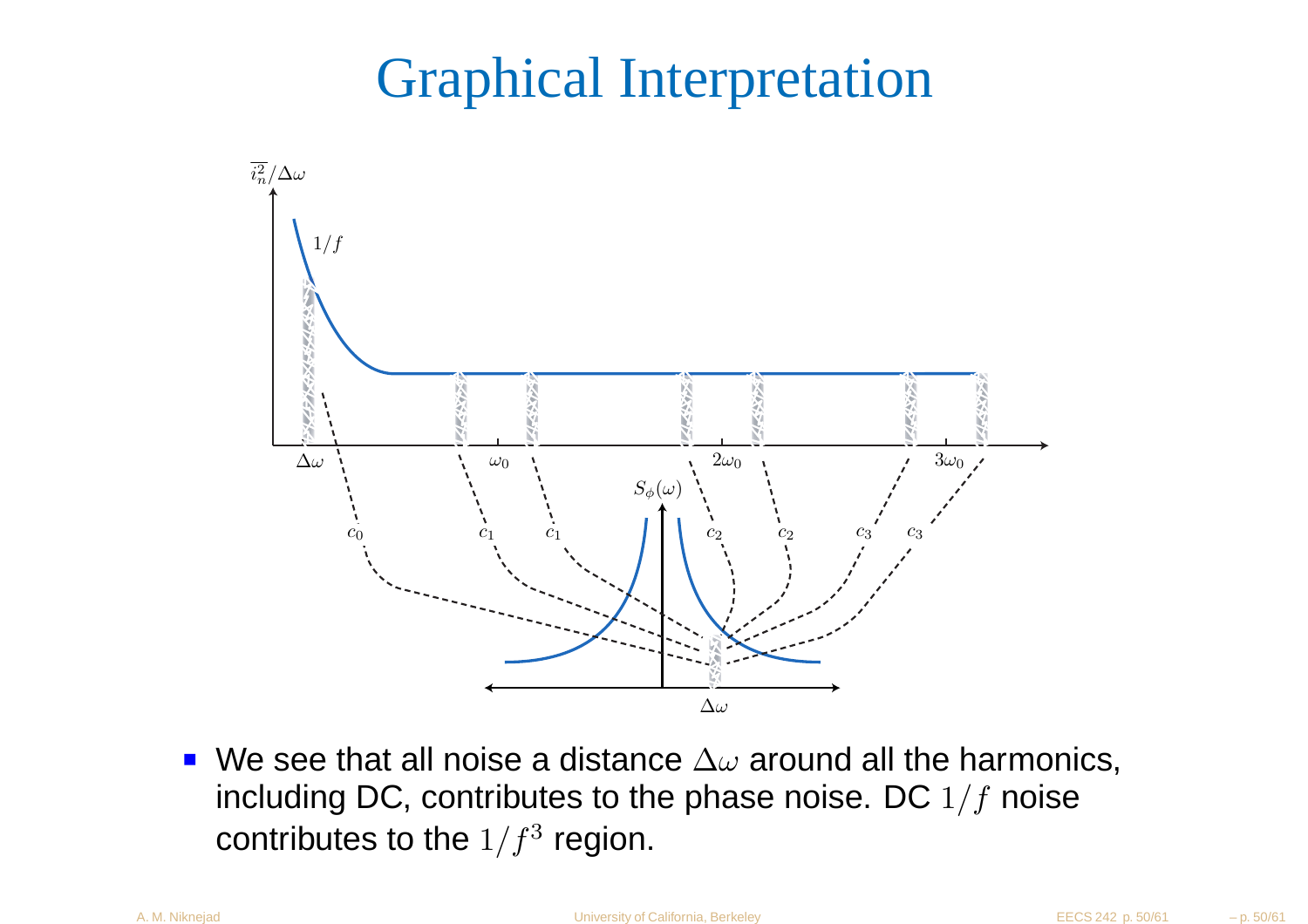## White Noise Expression

We see that the noise power at offset  $\Delta\omega$  is given by

$$
P_{SBC}(\Delta \omega) \approx 10 \cdot \log \left( \frac{I_m c_m}{2 q_{max} \Delta \omega} \right)^2
$$

**If the noise is white, then we get equal contribution from all** sidebands

$$
P_{SBC}(\Delta \omega) \approx 10 \cdot \log \left( \frac{\overline{i_n^2} \sum_{m=0}^{\infty} c_m^2}{4q_{max}^2 \Delta \omega^2} \right)
$$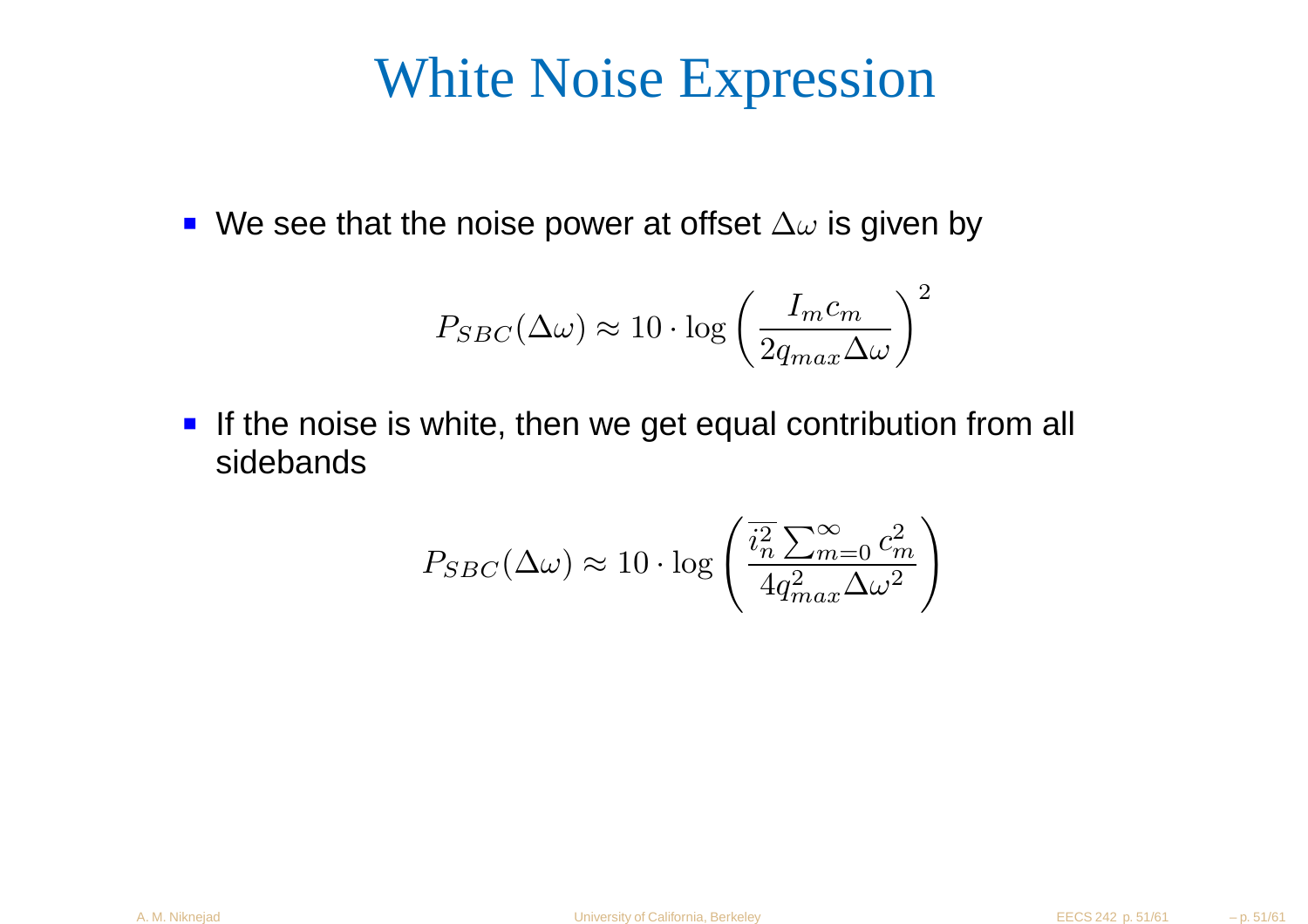## Final Expression

**Parseval taught us that** 

$$
\sum_{m=0}^{\infty} c_m^2 = \frac{1}{\pi} \int_0^{2\pi} |\Gamma(x)|^2 dx = 2\Gamma_{rms}^2
$$

**This allows us to write the phase noise in the following form** 

$$
P_{SBC}(\Delta \omega) \approx 10 \cdot \log \left( \frac{\overline{i_n^2} \Gamma_{rms}^2}{2 q_{max}^2 \Delta \omega^2} \right)
$$

**Thus to minimize the phase noise we must minimize the RMS** value of the ISF.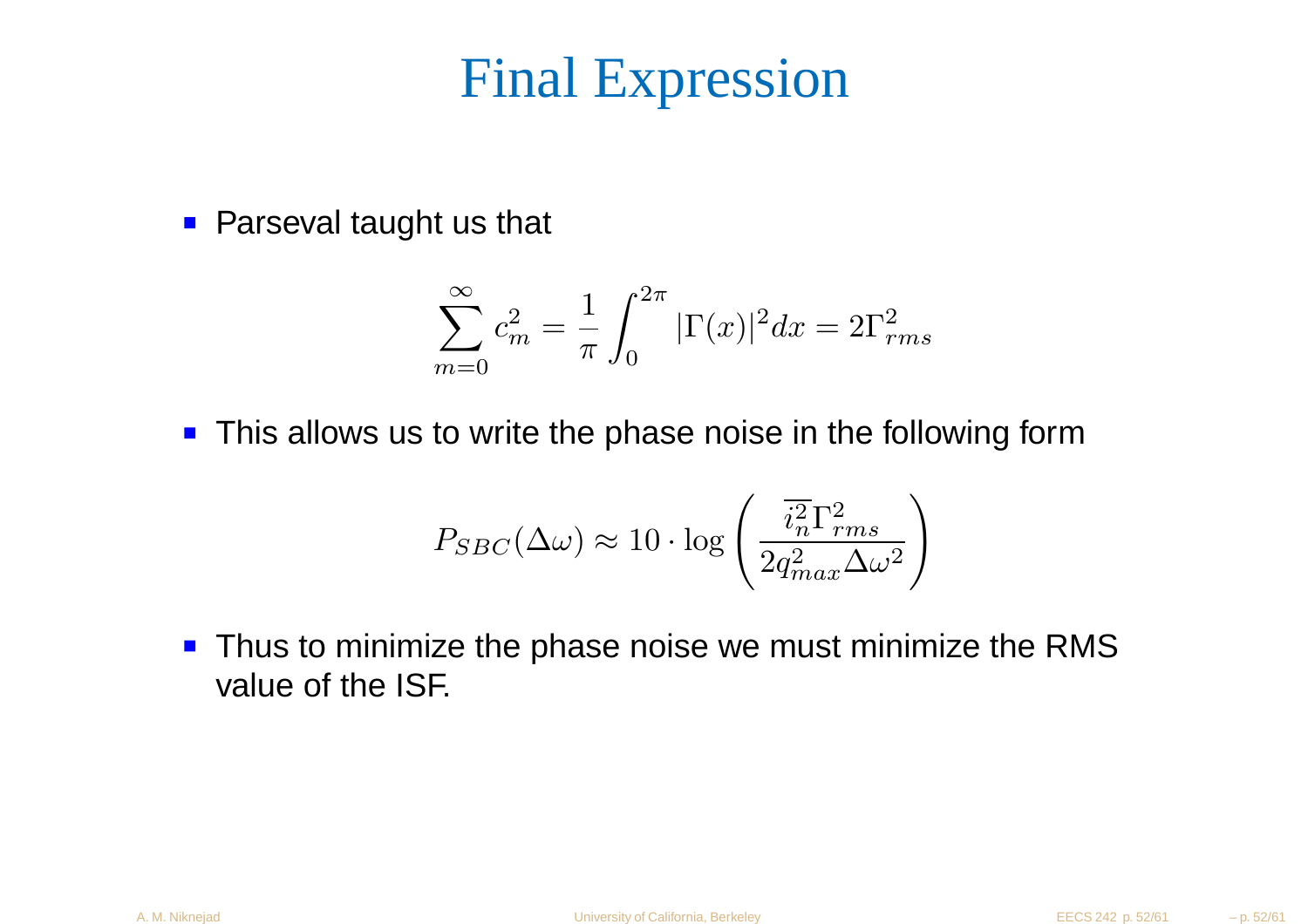## Cyclostationary Noise

If we assume that the noise sources of the active devices can bemodeled as <sup>a</sup> stationary noise multiplied by <sup>a</sup> periodic function

$$
i_n(t) = i_{n0}(t) \cdot \alpha(\omega_0 t)
$$

We can absorb this into the ISF and all the previous resultsfollow unaltered as long as we use  $\Gamma_{eff}.$ 

$$
\Gamma_{eff}(x) = \Gamma(x) \cdot \alpha(x)
$$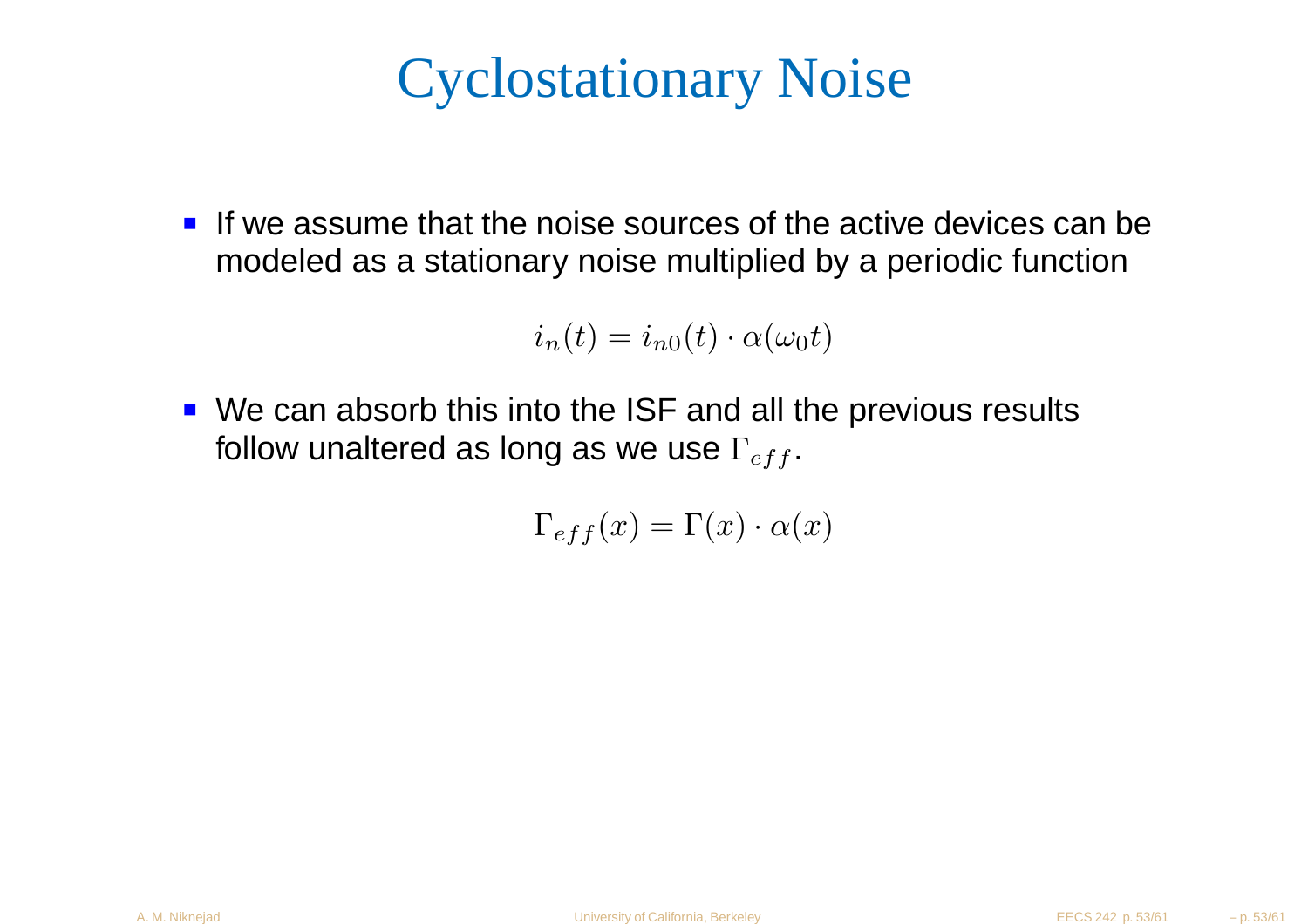# $1/f$  Noise Upconversion

- It's interesting to note that the  $1/f$  noise up-conversion process occurs through  $c_0.$  This is related to the "DC" value of the noise sensitivity function.
- The  $1/f^3$  corner is given by

$$
\Delta_{1/f^3} = \omega_{1/f} \cdot \frac{c_0^2}{4\Gamma_{rms}^2} = \omega_{1/f} \cdot \left(\frac{\Gamma_{dc}}{\Gamma_{rms}}\right)^2
$$

■ So in theory a "balanced" oscillator can achieve much better phase noise performance.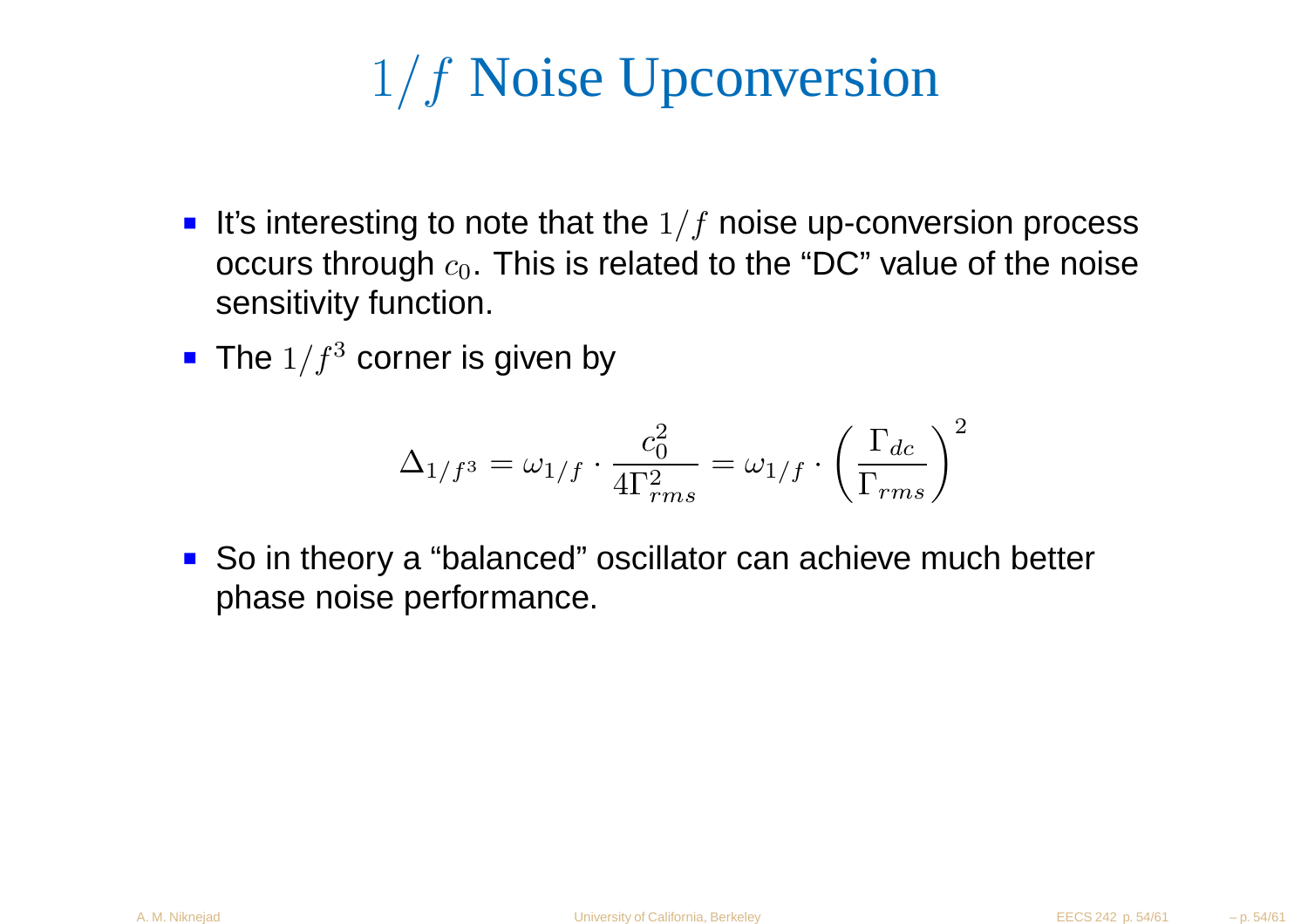## Amplitude Noise

In a like manner, the response of an oscillator to noise to the output amplitude (rather than phase) can be described by <sup>a</sup> LTVmodel

$$
h_A(t,\tau) = \frac{\Lambda(\omega_0 t)}{q_{max}}d(t-\tau)
$$

where  $d(t-\tau)$  is a function that defines how the excess **Contract Contract**  amplitude decays. Since there is an amplitude restoration mechanism in place, this perturbation decays to zero. Assumethis process is described by <sup>a</sup> damped exponential decay

$$
d(t-\tau) = e^{-\omega_0(t-\tau)/Q} \cdot u(t-\tau)
$$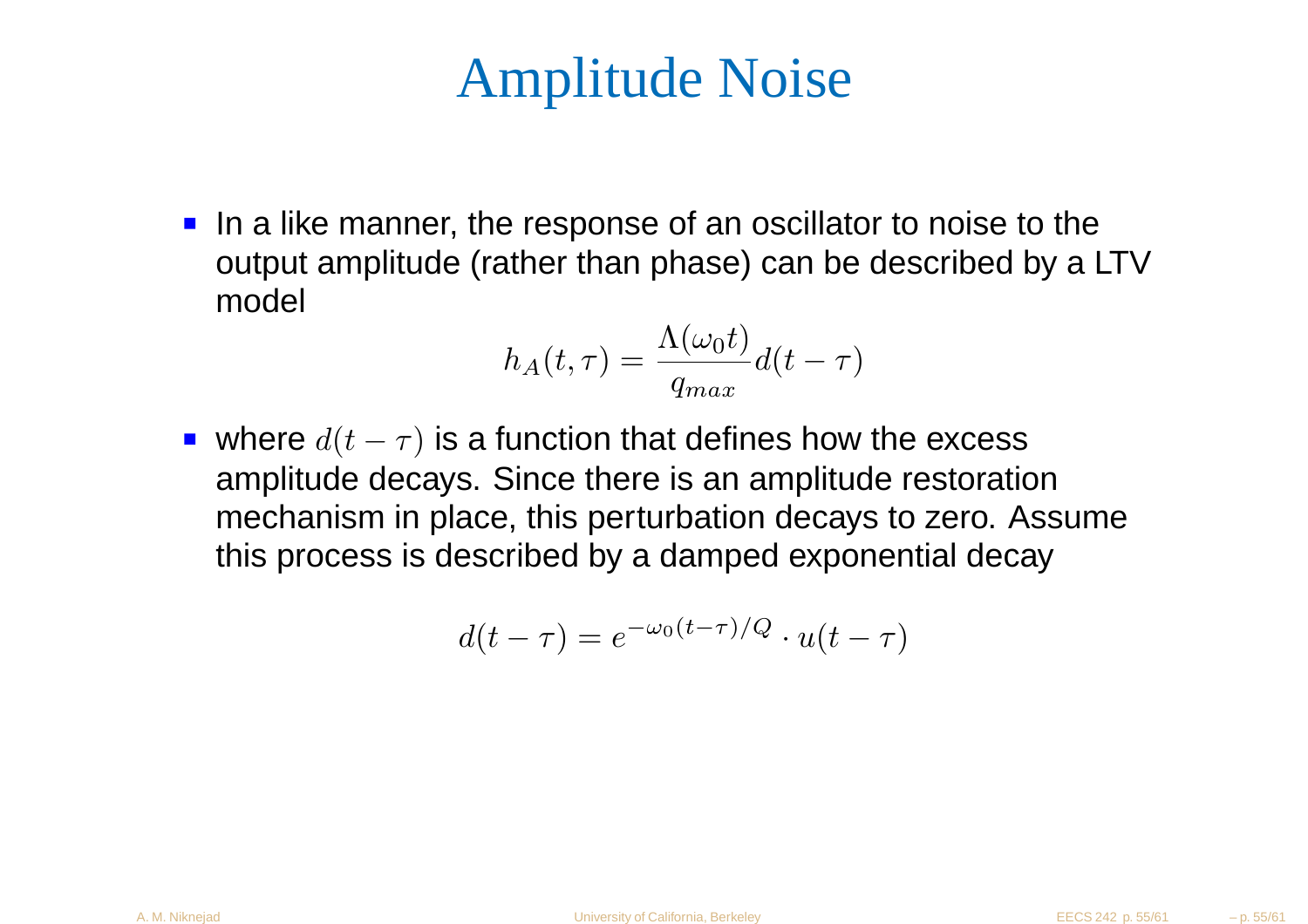## Amplitude Response

The excess amplitude response to an arbitrary input current  $i(t)$ is simply the convolution integral

$$
A(t) = \int_{-\infty}^{t} \frac{i(\tau)}{q_{max}} \Lambda(\omega_0 \tau) e^{-\omega_0 (t - \tau)/Q} d\tau
$$

If the current  $i(t)$  is a white noise source, then the output spectrum is given by

$$
L_{\rm amplitude}(\Delta \omega) = \frac{\Lambda_{rms}^2}{q_{max}^2} \cdot \frac{\overline{i_n^2}/\Delta f}{2 \cdot \left(\frac{\omega_0^2}{Q^2} + \Delta \omega^2\right)}
$$

**The total noise is a sum of phase and amplitude noise. In** general for close in noise, the phase term dominates.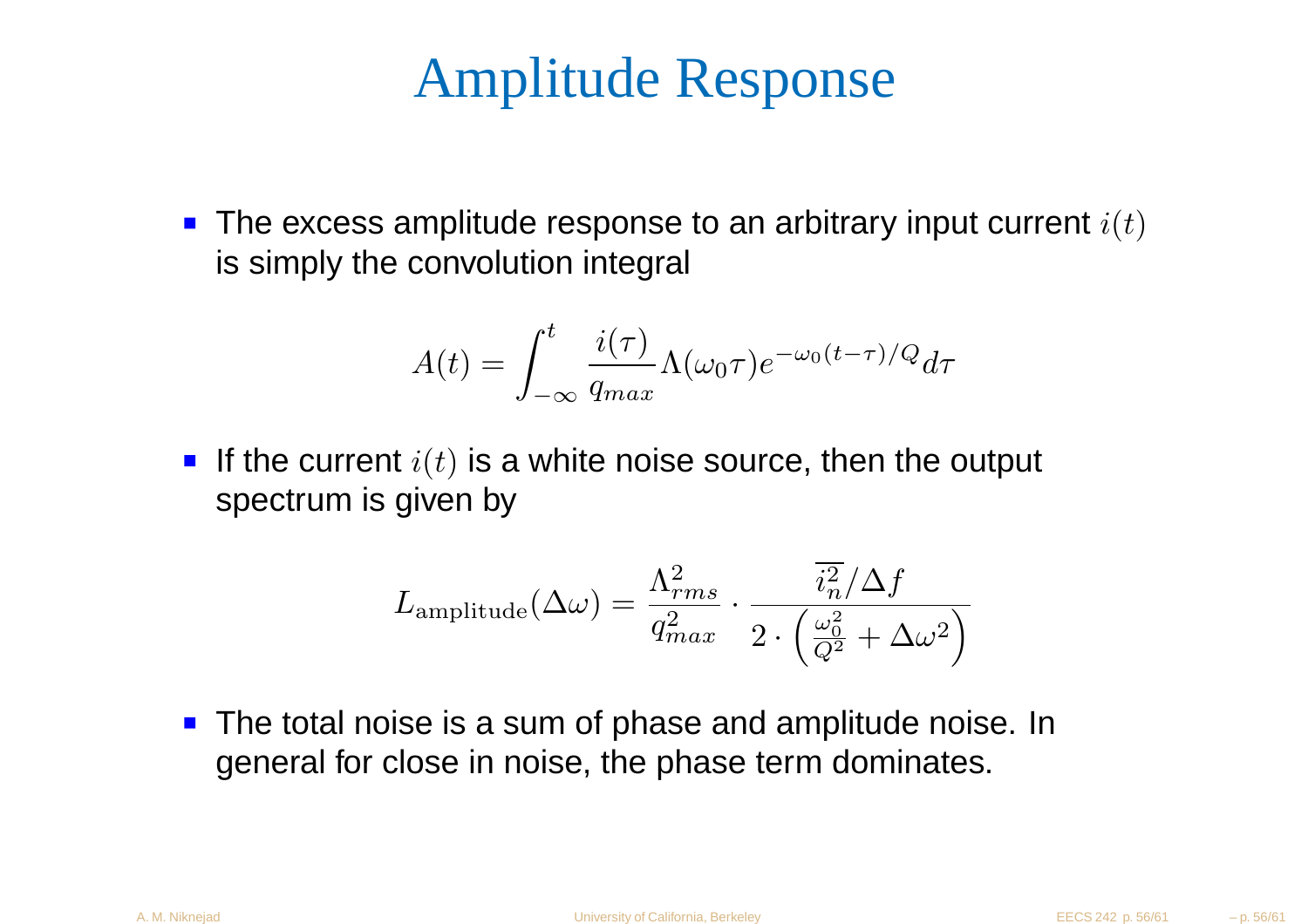## **Jitter**



 Jitter is the undesired fluctionations in the timing of <sup>a</sup> signal. Jitter arises due to phase noise. In other words, it is <sup>a</sup> time-domain perspective of the samegeneral phenomena.

- **Another way to see jitter is to observe the zero-crossing time of** <sup>a</sup> periodic signal. Due to jitter, the zero-crossing time will varyslightly from the ideal location since the signal is not strictlyperiodic due to noise.
- **Jitter is often specified by its peak-to-peak value or the RMS**  value. Note that for <sup>a</sup> Gaussian distribution of zero-crossings, the peak-to-peak value actually is unbounded so the RMS valueis <sup>a</sup> more useful measure.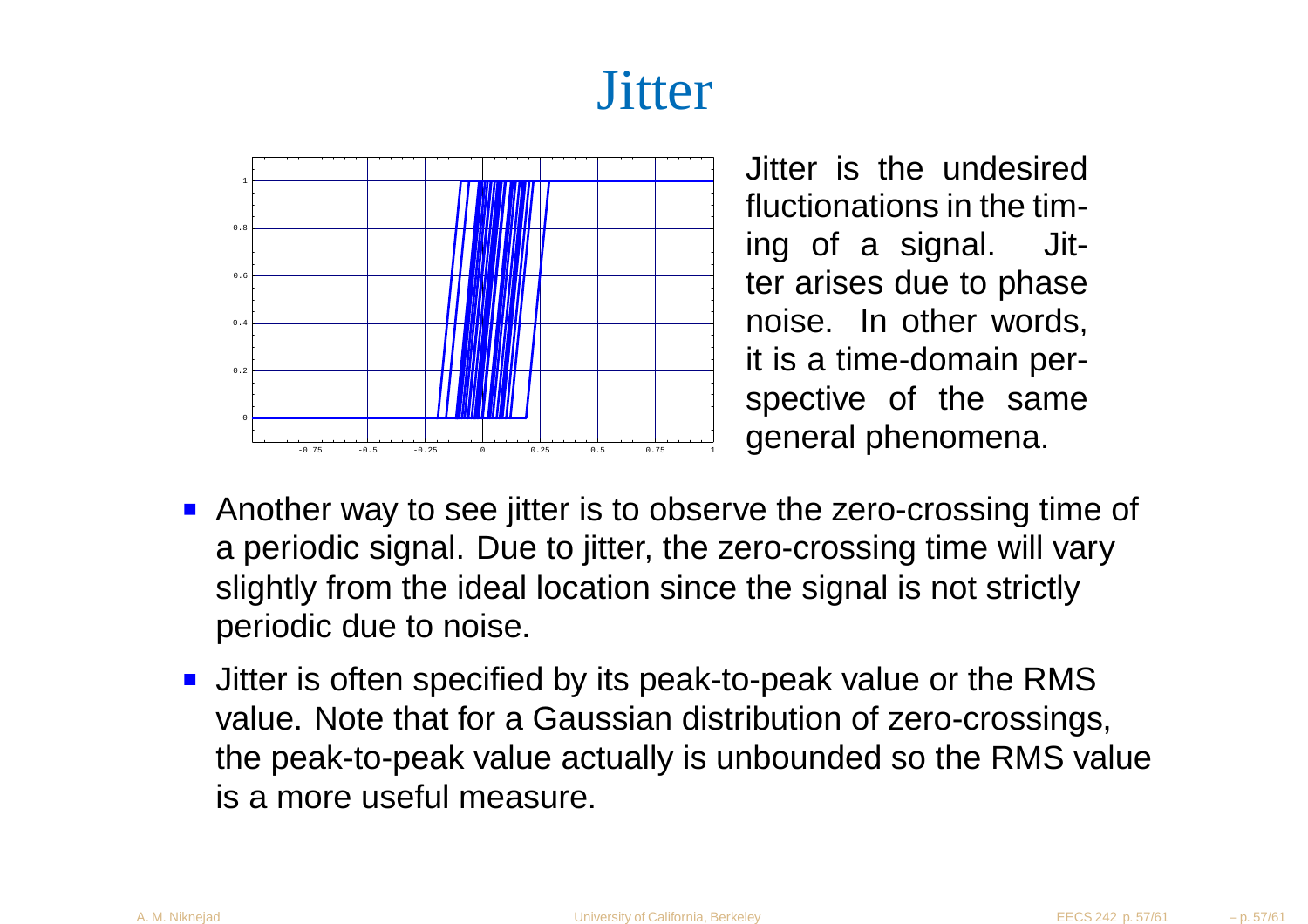## Jitter Computation

- Let  $v_j(t) = v(t+j(t))$  be a waveform in the time which has jitter.  $\mathbf{L} = \mathbf{L} \mathbf{L}$ Note that  $j = \phi/(2\pi f_0)$ , which shows that the jitter arises from phase noise.
- For example, a noisy voltage can create jitter as follows

$$
v_n(t) = v(t) + n(t) = v(t + j(t)) = v(t) + \frac{dv(t)}{dt}j(t) + \cdots
$$

which means that

$$
n(t) \approx \frac{dv(t)}{dt} j(t)
$$

**This allows us to relate the variance of the jitter in terms of the** noise.

$$
\text{var}(j(t_c)) \approx \frac{\text{var}(n(t_c))}{\left(\frac{dv(t_c)}{dt}\right)^2}
$$

where  $t_c$  is the expected time of the threshold crossing.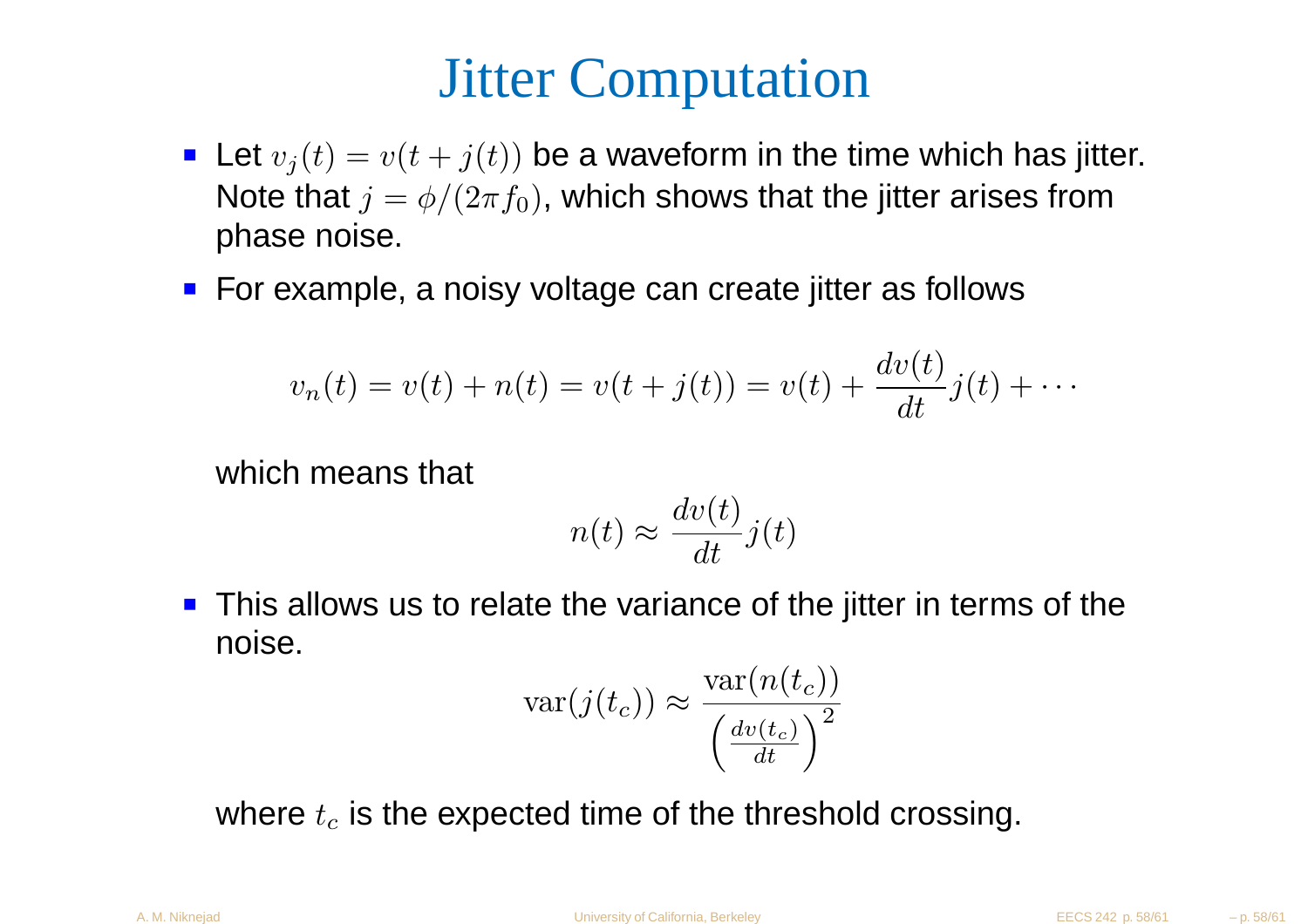## Jitter Measurement



- **The above setup shows how to measure jitter on an** oscilliscope.
- Most modern scopes have built-in functions for generating <sup>a</sup>n eye-diagram, which can be used to estimate the statistics of thejitter.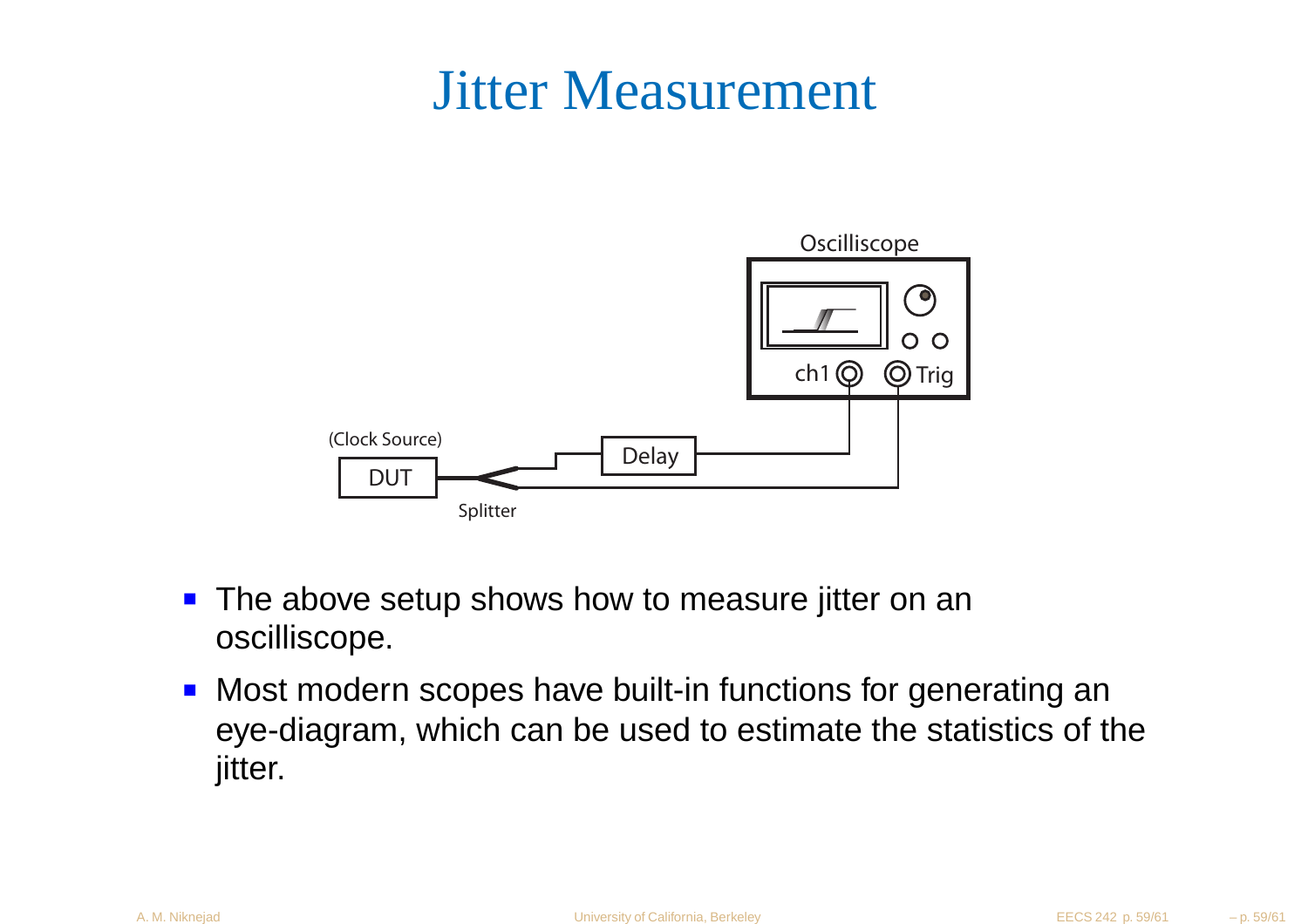## Jitter Relation to Phase Noise

- Since jitter and phase noise are really two different ways of seeing the same thing, it's not surprising that you can calculatethe jitter from the phase noise (but not the other way around).
- The variance of jitter can be computed from

$$
\sigma_j = \langle \phi(t)^2 \rangle = \int_{-\infty}^{+\infty} S_{\phi}(f) df
$$

Often the RMS jitter is quoted, which is just the square root <sup>o</sup>f the above quantity. Furthermore, the jitter is normalized to the carrier freqeuncy.

$$
J_{PER} = \frac{\phi(t)}{2\pi f_0}
$$

so that

$$
J_{PER,RMS} = \frac{\sqrt{<\phi(t)^2>}}{2\pi f_0}
$$